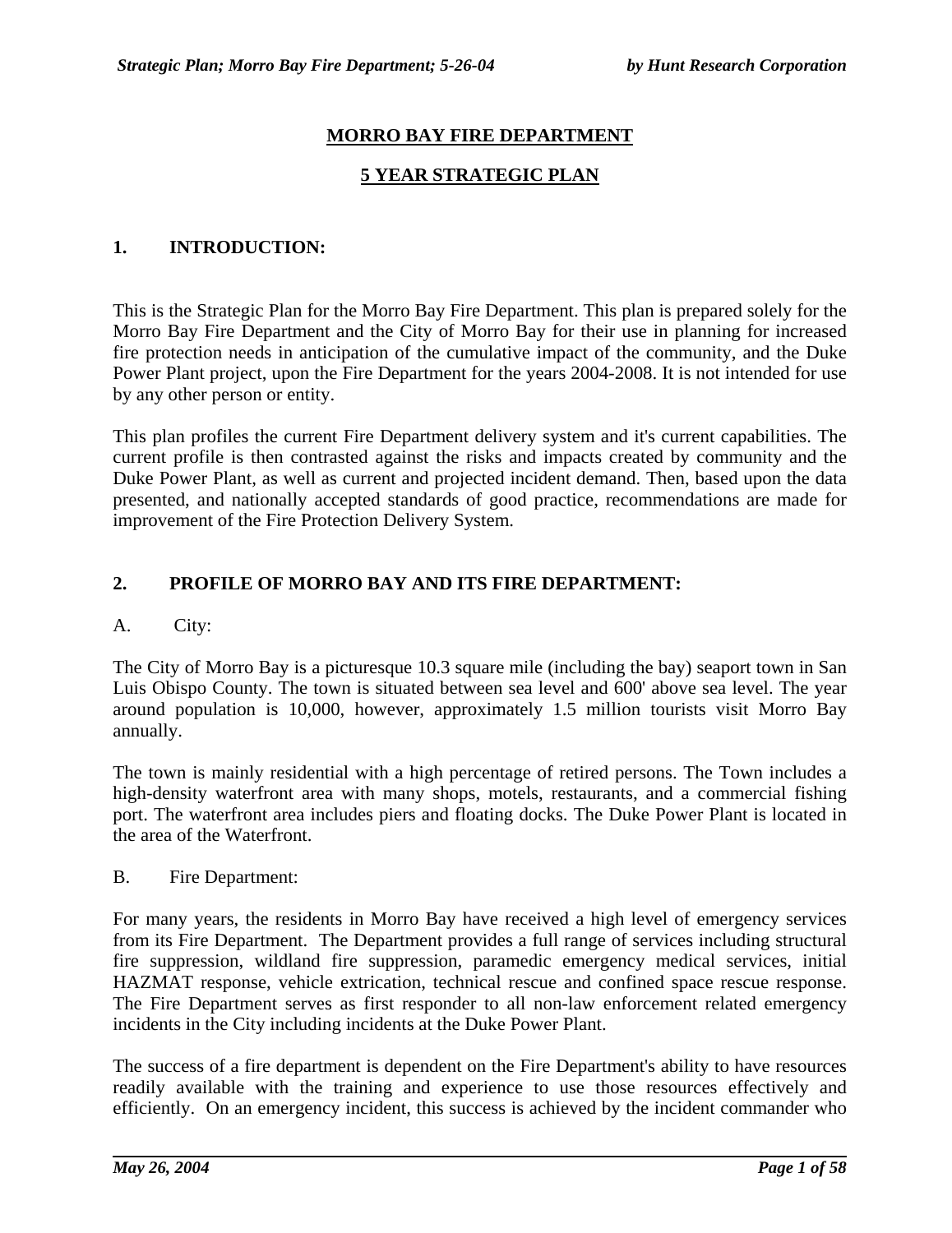is responsible for managing the available personnel and equipment to achieve maximum results, depending on the situation, associated conditions, and the resources available.

The Department operates out of two fire stations. The main station (Station #53) is at 715 Harbor. This station, an old converted residence that has been added onto, is staffed daily. The other station (Station #54) is at 460 Bonita Street and is unstaffed. It is equipped with one engine.

Total paid fire suppression staffing for the Fire Department is 9 plus the Fire Chief. In addition to the paid staff, there is an average paid call force of 14 reserve firefighters. They are compensated at various rates based upon their training and experience. They fill in when paid staff is off duty. This amounts to a total of approximately 2700 hours per year.

The on-duty staffing is comprised of one captain and two fire engineers. Scheduled vacations, training and sick leave reduces staffing to two persons on duty. However, the Department attempts to keep three on duty by utilizing one reserve firefighter to fill in if a paid firefighter (engineer or captain) is off duty. If the captain is off duty, an engineer will assume an actingcaptain position. There is one chief officer and that is the Fire Chief. There is also one secretary. There is no other 40-hour week staff. Therefore, the Chief is responsible to handle fire prevention, plan review and training matters that are usually handled by additional chief officers in most fire departments. The Department must also rely on utilizing the shift captains for additional administrative and programmatic duties.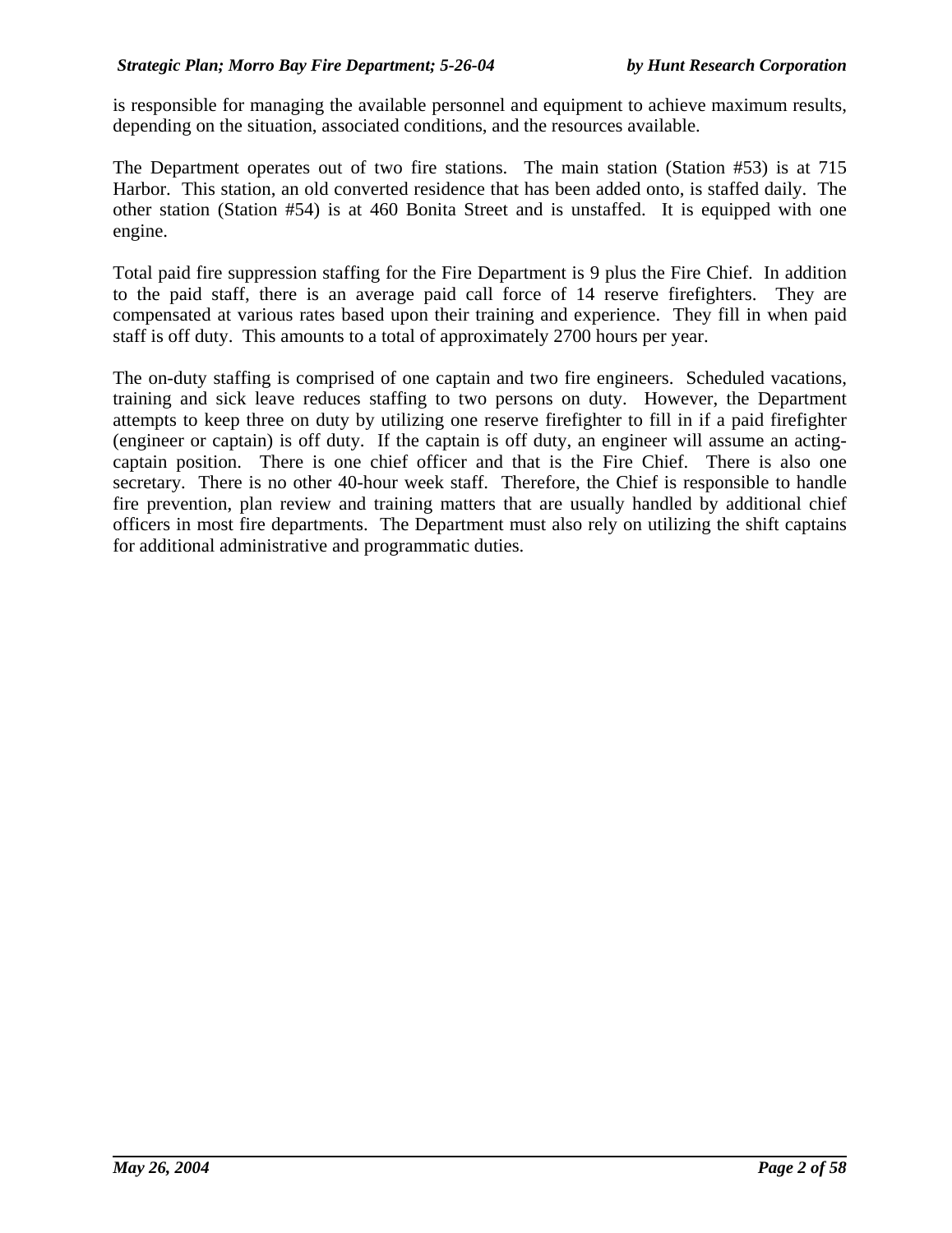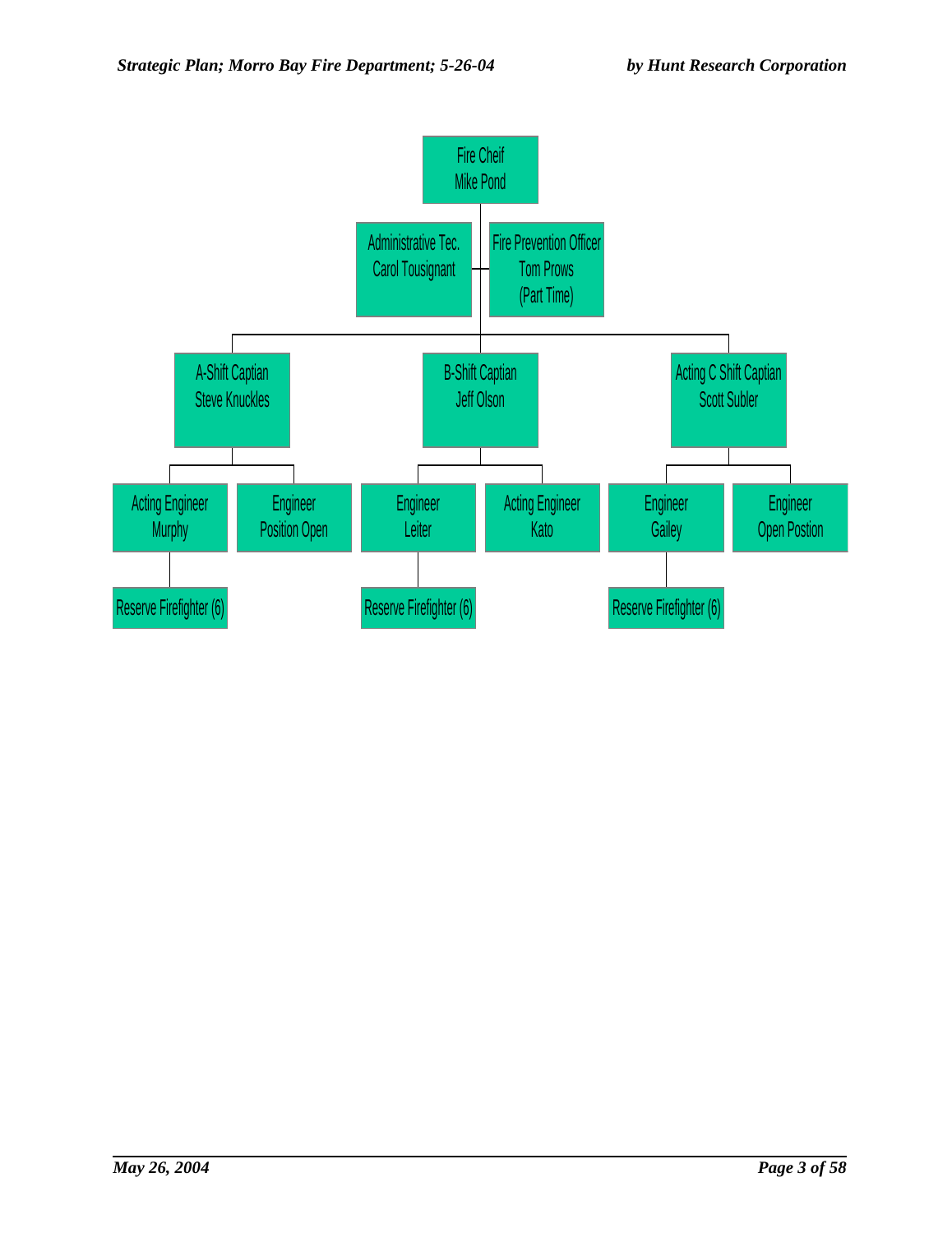Due to changing demographics, and the cost of living in Morro Bay only three of the full-time firefighters live in Morro Bay. Of the remainder, two live in Los Osos (a minimum of a 6 mile/12 minute response to Station 53), one lives in Paso Robles and two live in Atascadero. From the North County, it is a minimum of a thirty-minute response back to the City. If an earthquake or severe weather incident were to occur firefighters who live in areas outside the City might not be able to get to Morro Bay due to damage on the highways.

Records indicate that when a General Fire alarm is ordered (a total recall of off-duty and reserve personnel), an average of 3.61 off-duty personnel respond. This increases the on scene staffing to approximately six plus the Fire Chief. General Alarms occur approximately 57.25 times per year.

A single company routinely handles many incidents with the company officer functioning as the incident commander. When an incident requires a large commitment of resources, a chief officer should respond and assume command. A chief officer will usually take over incidents involving three or more companies.<sup>1</sup> In the City of Morro Bay this responsibility falls solely on the Fire Chief. If the Fire Chief is not available, there is no chief officer to assume command; which would allow the officer in charge of the first-arriving company to return to the supervision of his/her crew.

The Fire Chief is the only chief officer available to assume the role of the Incident Commander (IC) at significant incidents. Implementation of the Incident Command System (ICS), under the direction of the Incident Commander, is required at all incidents per OSHA, the State of California Standardized Emergency Management System (SEMS) and Mutual Aid System requirements. If the Chief is unavailable or out of town, a fire captain must assume the role of the IC and must therefore extract himself from the actual emergency activities, such as search and rescue or advancing hose lines. This further reduces the on scene company staffing.

At major incidents, ICS requires assignment of an Operations Chief to be in charge of actual combat operations, under direction of the Incident Commander. Division Supervisors are also required for major incidents with multiple divisions. In addition, there are other required ICS positions, such as Safety officer, etc., which must be filled. The MBFD, as currently staffed, cannot establish a regulation compliant ICS without the use of mutual aid personnel.

Fire fighting safety must be the primary concern of the incident commander. The National Fire Protection Association, who promulgates the majority of the national fire service standards for the Nation, recognizes that the size of the crew assigned to a company is a local decision and varies with the fire risk in a given area. NFPA 1500, Standard for Fire Department Occupational Safety and Health Program, recommends at least four crewmembers for interior structural fire fighting, on the basis of safety and efficiency.<sup>2</sup> This four-person recommendation is in addition to command staff. NFPA 1710; "Career Fire Department Organization and Deployment" recommends that a company be staffed by four firefighters.

The Fire Department is currently staffed with three persons to a shift and has contractual agreements to maintain a minimum of two full-time firefighters on-duty.<sup>3</sup> This staffing is

 $\frac{1}{1}$ <sup>1</sup>National Fire Protection Association (NFPA), Fire Protection Handbook, Eighteenth Edition (1997), Page 10-11.

<sup>&</sup>lt;sup>2</sup>NFPA Fire Protection Handbook; Eighteenth edition; Page 10-67

<sup>&</sup>lt;sup>3</sup>City of Morro Bay, MBFF Memorandum of Understanding, Article 9, pg. 6.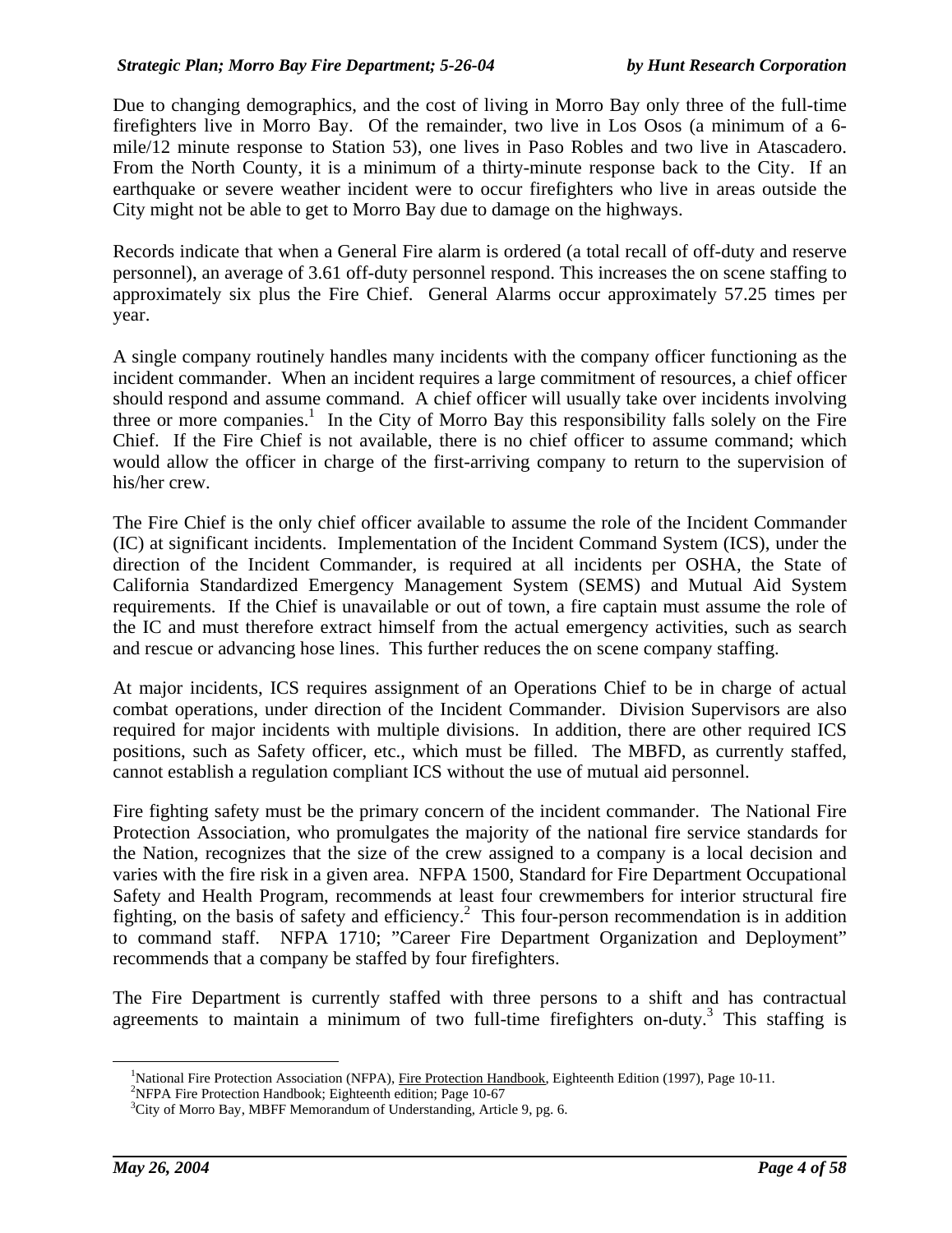augmented with the Reserve Firefighter program, by striving to add one part-time person when a full-time member is scheduled off-duty. This was mandated by the City Council 11-24-03.

The annual budget for the Fire Department is \$1.3 Million.

The current Insurance Services Office (ISO) rating is a Class 5. An ISO Class 1 is the best community rating and a Class 10 is the worst.

C. Fire Apparatus:

The Fire department operates the following types of Fire Apparatus.

- 1. Engine 5391 a 1995 Pierce, 1500 GPM Type I fire engine. This engine is Advanced Life Support (ALS) equipped and serves as the first out apparatus to emergency calls. The paid staff responds with this unit.
- 2. Rescue Squad 5351 a 1995 GMC. This ALS equipped unit responds to traffic accidents, or secondary responses with an on-duty paid firefighter or with offduty recalled staff or reserve personnel. The combination of the squad and the USAR response trailer qualify as a Type 2 (Medium) USAR unit.
- 3. Truck 5342 a 1983 75' Pierce Aerial/ Quint with a 1500 GPM pump and a full complement of truck equipment. ISO grants full Ladder truck credit for this unit. This unit is staffed with off-duty recalled staff or reserve personnel.
- 4. Engine 5381 a 1983 Pierce, Type II/III, Urban/ wildland interface fire engine. This unit is staffed with off-duty recalled staff or reserve personnel.
- 5. OES Engine 274 a 1999 Weststates, 1,000 GPM Type I fire engine/Type III USAR. This engine is on loan from the State of California Office of Emergency Services. This unit is staffed with off-duty recalled staff or reserve personnel. It is available for response to mutual aid incidents statewide as a part of the Statewide Mutual Aid system.
- 6. Command 5300 a 2000 Ford Expedition that is utilized by the Fire Chief as a response and command vehicle.
- 7. Utility 5331 a 2001 Ford F-250 that is utilized as a work truck. This vehicle is a designated tow vehicle for the various emergency response trailers. Also used as a secondary command vehicle. This unit is staffed with off-duty recalled staff or reserve personnel.
- 8. Utility 5332 a 2003 Ford F-250 that is utilized as a crew transport and work truck. This vehicle is a designated tow vehicle for the various emergency response trailers. This unit is staffed with off-duty recalled staff or reserve personnel.
- 9. USAR Trailer.
- 10. Multi-casualty trailer.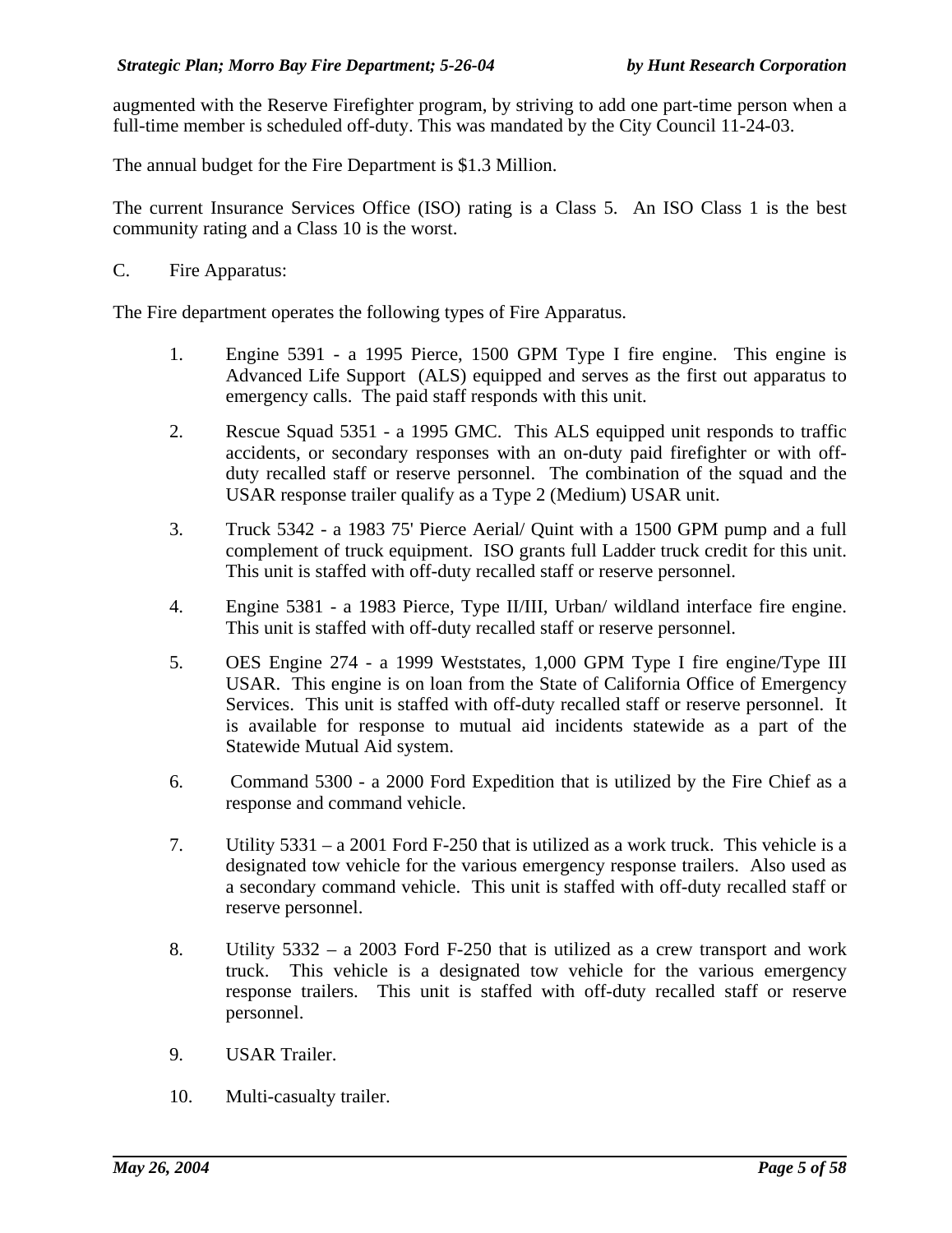#### D. Community Risk Profile:

The City of Morro Bay has many varied risks. The risks are not concentrated in any one area, but occur in various locations. In order to assess such risks, the following risk classifications are used. The classifications are a product of the probability of an event occurring and the consequence of such event in terms of threat to life and property. The determination of risk is not based upon the number of incidents which have occurred at the occupancy.

#### Elements

The Risk Assessment can utilize four or more general risk categories. Basic risk categories include High Probability/High Consequence, High Probability/Low Consequence, Low Probability/High Consequence and Low Probability/Low Consequence. The intermediate risk category of "Moderate" can also be utilized. Such general risk categories are shown in each Emergency Response Area on the Emergency Response Area Activity Map. Significant occupancies, as determined by the Fire department, are also identified on the map for the purposes of Fire Department training and pre fire planning. The probability and consequence rating is based upon the general probability of a fire occurring in the particular area, the potential outcome if a fire occurs, and the ability of the Fire department to control such a fire based upon their limited staffing and equipment. It does not necessarily indicate that an occupancy is deficient in fire protection or fire safety, or that it has experienced any fires. It does indicate that a particular area or type of occupancy presents a risk, higher than certain other areas or occupancies, to a small Fire Department such as Morro Bay FD. The occupancies identified by the Fire department include one or more of the following: a high occupant load, 24 hour occupant load, a high combustible load, contents which include significant amounts of flammable and combustible liquids and hazardous materials, of a size or height which could create a fire which is beyond the capabilities of the current Fire Department staffing and apparatus.

| <b>High Probability</b><br><b>High Consequences</b><br>High hazard | <b>High Probability</b><br><b>Low Consequences</b><br><b>Moderate Hazard</b> |
|--------------------------------------------------------------------|------------------------------------------------------------------------------|
|                                                                    |                                                                              |
| <b>Low Probability</b><br><b>High Consequences</b>                 | <b>Low Probability</b><br><b>Low Consequences</b>                            |
| Key High hazard                                                    | Low, isolated hazard                                                         |

#### **Table 1 Examples of Four Risk Categories (categories can be modified)**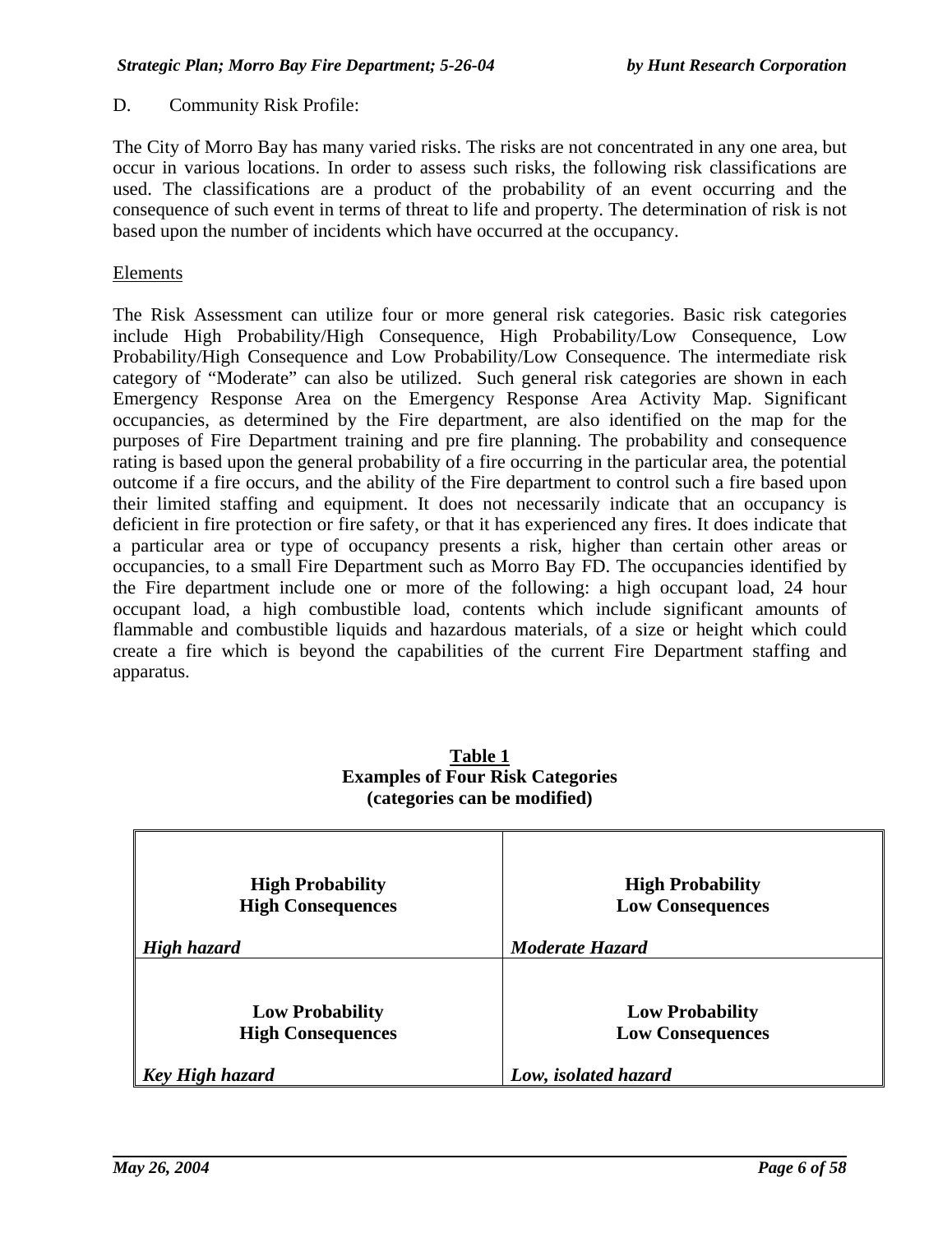### **1. Low Probability, Low Consequence (Low, Isolated Hazard):**

Examples:

Golf Course, Parks, State Park, Beach, isolated and detached structures. These occupancies do not create a significant impact upon the Fire Department. However, if weather conditions favorable to wildland fire spread occurred, there could be a significant fire with potential structural loss in the State Park and the areas around the Golf Course. Medical Aid and rescue incidents on the beach create an impact on the Fire Department.

### **2. Low Probability, High Consequence (Key High Hazard):**

Examples:

Retail centers, commercial occupancies, industrial occupancies, old brick commercial buildings downtown, multi story buildings, high fire load occupancies, schools, Fire station, City Hall, Police station.

The majority of these occupancies are found in the central core area of Morro Bay, in the area traditionally known as the Principal Business District, or" Old Town". This area, for example, includes various occupancies found in areas such as portions of Morro Bay Blvd. and Quintana Road. It also includes all schools and public buildings. Many of these structures are nonsprinklered and are of older, non-fire resistive, construction. Under the right conditions, a major structural conflagration (multiple buildings involved in fire) could occur in the old downtown area. The Fire Station is an old, non-fire resistive, non-sprinklered structure which is vulnerable to destruction by fire. Other key City facilities are also non-sprinklered and vulnerable to fire.

#### **3. High Probability, Low Consequence (Moderate Risk):**

Examples:

Single family detached dwellings, mobile homes, sprinklered multi-family occupancies, low income housing areas, sprinklered shops, low risk industrial, industrial or commercial areas under 10,000 square feet without a high fire load, sprinklered motels, restaurants, dumpsters, vehicles.

Moderate risk areas are found in all portions of the City. Some examples would include properly constructed and sprinklered shops and restaurants on the Embarcadero, and senior housing properties. The most likely structure fire in Morro Bay is a fire in a residence. The largest potential for life loss from fire is in residential occupancies.

#### **4. High Probability, High Consequence (High Hazard):**

Examples:

Large non-sprinklered multi-family, multi-story, occupancies, large hotel/motels, nonsprinklered motels, Piers and older buildings on piers and wharfs, non-sprinklered business centers, unsprinklered high risk industrial or commercial properties, non-sprinklered restaurants, non sprinklered shops and other buildings on the Embarcadero, large assisted care/ convalescent Communities, and the Duke Power Plant.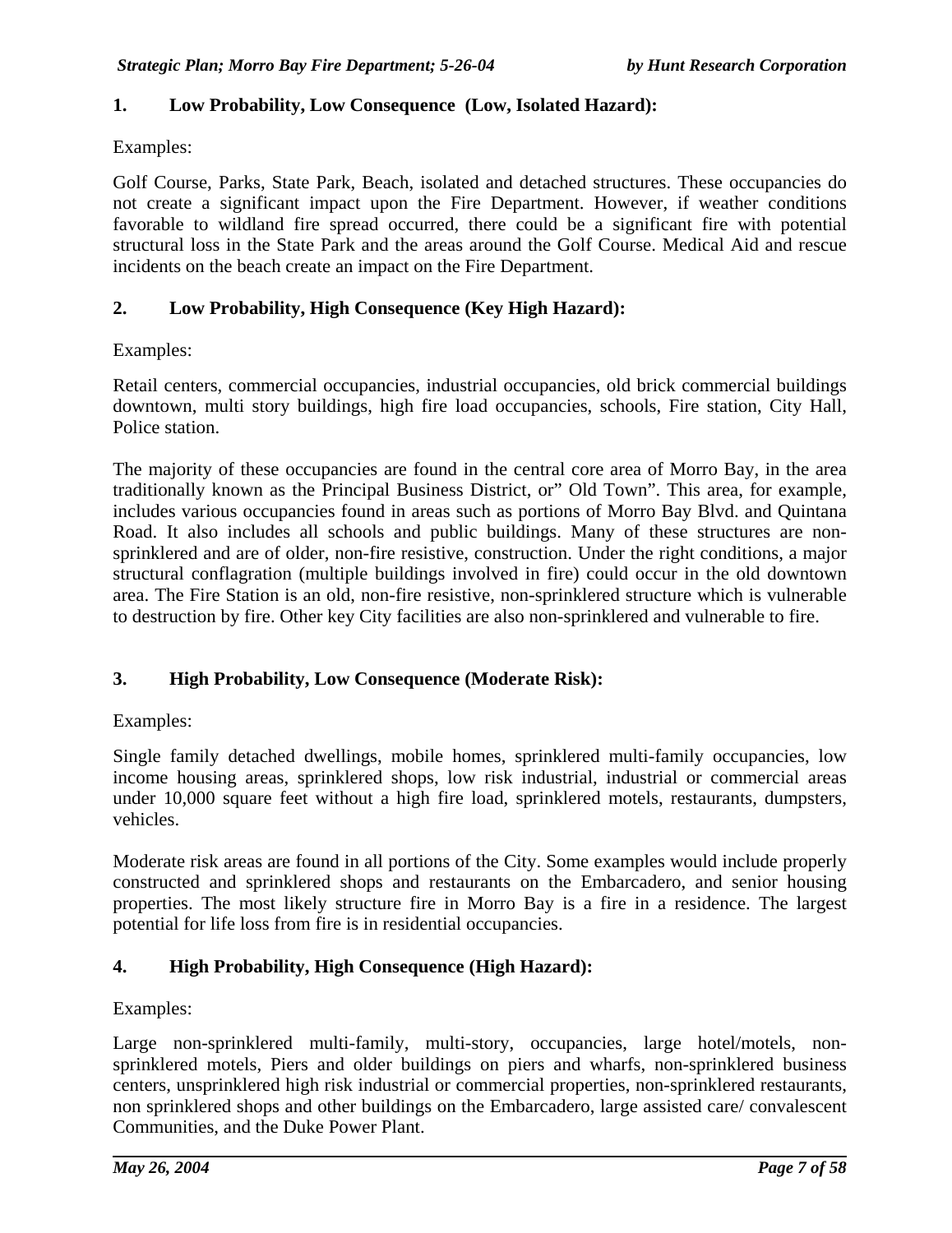### **Comparative Risk Rankings for High Hazard/Key Risks in Morro Bay**

A target hazard occupancy is an occupancy that presents an unusual or special fire, life safety or hazardous materials risk due to type of occupancy, size, value or unusual hazards. Such occupancies present a risk which exceeds the capabilities of the baseline level of service as defined and funded by the community. If such risks were sprinklered and/or if Fire Department on duty staffing were increased, the consequences could be reduced. Target hazards require an increased level of pre-fire planning, fire prevention inspections and training.

The determination of risk is an outcome of the components of the probability of an event occurring and the outcome or consequence of such event. Probabilities can range from low to moderate to high and consequence can range from low to moderate to high. The risk components are based upon type of occupancy, construction, risks presented by the occupancy, type and number of occupants, and built in fire protection. Evaluation of the ten top target hazards results in the determination that, in comparison to the other target hazards identified, the Maximum/ Worst Case target hazard risk is the Duke Power Plant. This is due to size, value, complexity of the operation, risk, potential for a fire or Hazardous Materials release, and the historical incidents which have occurred in the industry. The determination is not intended to mean that there are any operational problems at the facility, and is not meant to be a reflection of the efforts of the staff to provide Fire and Hazardous Materials safety. The Power Plant staff has always attempted to maintain Fire and Hazardous Materials safety

#### **Other Community Risks:**

A 22" PG & E Natural Gas Line serves the Duke Power plant. It is located in ERA 3. It has a relief valve on site at Duke which is set to operate at 1800 PSI. Operation of the relief valve on this line has resulted in high-pressure natural gas releases which could have necessitated closure of the freeway.

Morro Creek bisects the town south of Atascadero Road. This creek has overflowed and resulted in the town being divided in half. San Bernardo Creek and Chorro Creek have also overflowed making an island out of South Morro Bay.

Highway 1 traverses the city and thus presents potential risks for traffic accidents and Hazardous Materials incidents. Power lines can drop on to the freeway, during a windy condition or an earthquake, and block traffic, energize vehicles, etc. Power lines can drop into vegetation and cause a fire, and can fall onto lower utility or phone lines and cause structures to be energized. Such an incident did occur in Morro Bay. Bridges and overpasses can collapse or otherwise become unusable after an earthquake.

The community does have an Urban Wildland Interface vegetation risk due to the hillsides, the State Park, and areas around the golf course. The risk is one of low probability/ High consequence due to the prevailing fuel moisture and type of vegetation. Under the right fire conditions, an Urban Wildland Interface fire could threaten the community and structural loss could occur.

Morro Bay is within the Emergency Planning Zone for the Diablo Canyon Nuclear plant. That facility poses a risk of low probability/ High Consequence.

Morro Bay is vulnerable to Earthquake, as are many other towns in California.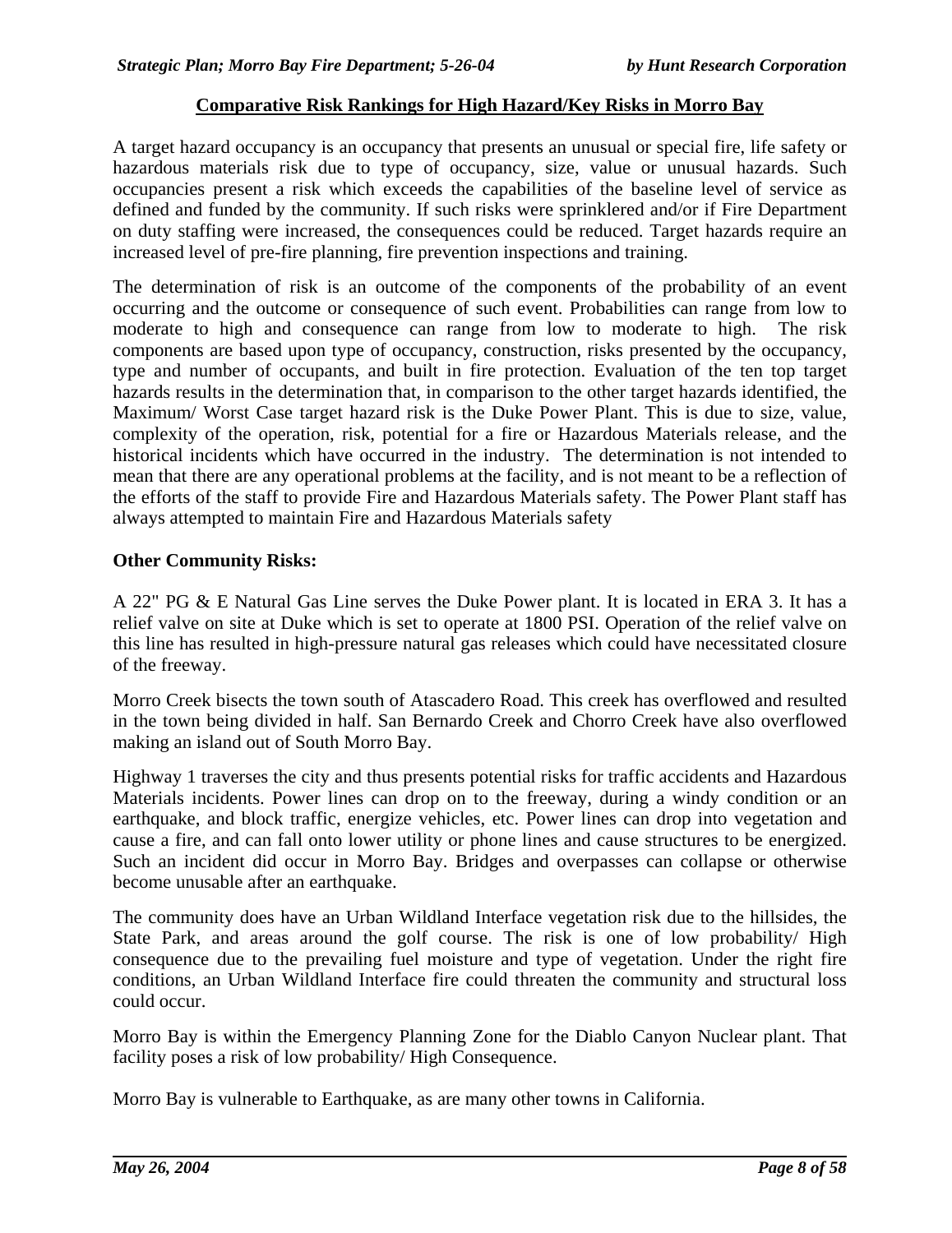There is a significant water front area, along Embarcadero, in Morro Bay. This area contains the Power Plant, several piers, warehouses, stores, commercial and industrial occupancies, restaurants and many docked boats. Most of the major, historical fires in Morro Bay have occurred along the waterfront area. Under the right weather conditions, this area presents a significant conflagration potential. The Shoreline at Morro Bay is at risk to oil spills from off shore operations. The recent Ammonia release (10-8-01) occurred near the Embarcadero.

The Fire Department responds to marine fires, rescues, EMS calls and hazardous materials releases in the Harbor, and out into the ocean via the Harbor Patrol boats and the USCG vessels.

There are approximately 23 Mobile Home parks in Morro Bay. Mobile home park fires can quickly spread from the mobile home of origin to the homes on each side, and can easily trap and kill occupants, especially the elderly or infirm.

Morro Bay has several schools. Schools are vulnerable to arson from disgruntled students, vandalism, chemical lab and chemical storage fires, other types of fires and incidents, and terrorism related incidents. The Morro Bay High School and Del Mar Elementary School present all the normal issues associated with classrooms and large assembly buildings. The size of structures and lack of complete sprinkler systems would challenge the capabilities of the department.

The Fire Department responds frequently to a large board and care facility, with an attached skilled nursing facility, at 1405 Teresa Drive. Many of the occupants are non- ambulatory and in poor health, requiring frequent use of fire paramedic services.

The community is vulnerable to terrorism at the Diablo Canyon Nuclear Power Plant or the Morro Bay Power plant, as both are critical power facilities.

Overall, the community reflects the risks which are typical of a bedroom community rather than an industrial based community. The highest risk for a fire is in a single-family dwelling. The highest potential for life loss in a structural fire in Morro Bay is a 2-story dwelling. Large commercial and industrial occupancies create an unusual impact for the Fire Department which has a delivery system that is necessarily designed around EMS calls and incipient fires, rather than commercial/Industrial occupancies. A major incident at a commercial or industrial occupancy is beyond the tactical capabilities of the Morro Bay Fire Department as currently staffed, and the local Automatic Aid or Mutual Aid responders.

# **Emergency Incident Data:**

There were an average of 1515 emergency responses for 2003. This amounted to 4.15 calls per day. In 2002, the Department responded to a total of 1598 incidents, 1175 calls (73.5%) were for medical emergencies, and 51 (3%) were for fires.

There were 44 general alarms sounded in 2003. In 2002 there were 42 general alarms and in 2001 there was a total of 69 general alarms. The five-year average of annual general alarms is 49 per year. A General Alarm results in a total call out of all fire department personnel. There were  $224$  occurrences of multiple Queuing (which means that 2 or more calls came in to 911 during the same time) in 2003. 234 multiple queuing calls occurred in 2002.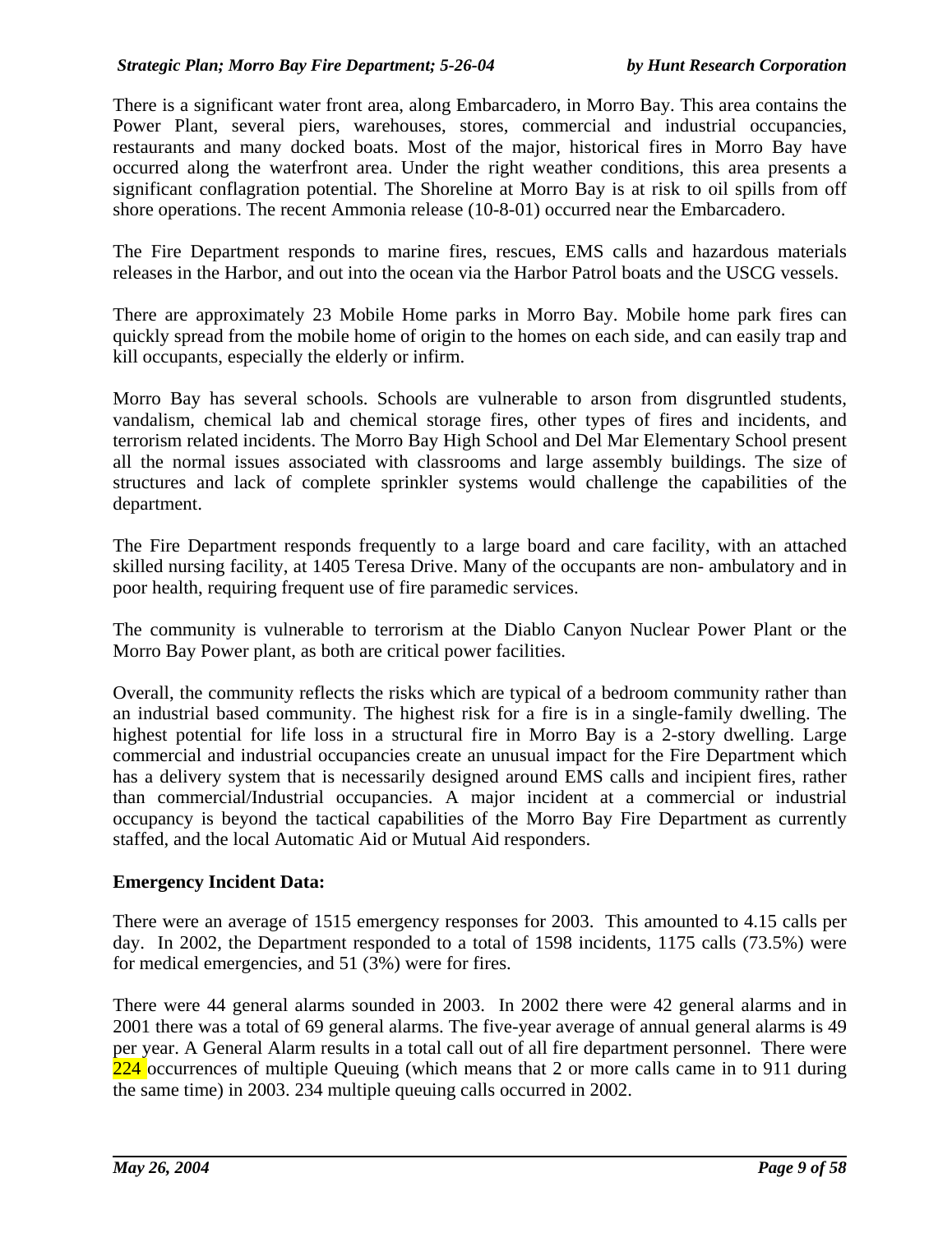### **Table 2**

The emergency response data is summarized in the following table.

| <b>Emergency incident data for 2003</b>            |                               |                          |                            |  |  |  |  |
|----------------------------------------------------|-------------------------------|--------------------------|----------------------------|--|--|--|--|
| <b>Type of Incident</b>                            | Number of<br><b>Incidents</b> | <b>Number</b><br>Per Day | % of<br><b>Total Calls</b> |  |  |  |  |
| Total average annual calls; 2002-2003              | 1556                          | 4.26                     | 100                        |  |  |  |  |
| Total calls; 2003                                  | 1515                          | 4.15                     | 100                        |  |  |  |  |
| Total fire calls; 2003                             | 46                            | .12                      | 3%                         |  |  |  |  |
| Total EMS calls; 2003                              | 1103                          | 3.02                     | 72%                        |  |  |  |  |
| % Of EMS which are ALS; 2003                       | 54% (595)                     | 1.6                      | 39%                        |  |  |  |  |
| Structure fires; 2003                              | 18                            | .04                      | 1%                         |  |  |  |  |
| Fires outside; 2003                                | $\overline{2}$                | .005                     | $.1\%$                     |  |  |  |  |
| Electrical fires (not in structures)               | $\Omega$                      |                          |                            |  |  |  |  |
| Refuse fire; 2003                                  | 9                             | .02                      | $.5\%$                     |  |  |  |  |
| Vehicle fire; 2003                                 | 9                             | .02.                     | $.5\%$                     |  |  |  |  |
| Wildland/vegetation fires; 2003                    | 2                             | .005                     | $.1\%$                     |  |  |  |  |
| Fire; not otherwise specified; 2003                | h                             | .016                     | .3%                        |  |  |  |  |
| <b>Multiple queued calls; 2003</b>                 | $\overline{224}$              | $\overline{0}$           | 14%                        |  |  |  |  |
| Mutual aid/Automatic aid out of city; 2003         | 56                            | .15                      | 3.6%                       |  |  |  |  |
| Average annual dollar loss due to fires; 1998-2003 | \$719,003.00                  |                          |                            |  |  |  |  |
| Annual property saved from fire; 1998-2003         | \$68,182,335.00               |                          |                            |  |  |  |  |

Latest annual budget (FY 2003/04): \$1,390,072.00 Cost per call: \$1010.96

The data shown on the table clearly demonstrates that the Fire Department is configured to respond to incipient fires and EMS calls. Fires account for 3% of all calls. This is typical of many suburban fire agencies. In recent years, fire departments have become more diversified and are often the first responder to most emergencies or perceived emergencies.

Over the past 6 years, the number of emergency incidents has increased from 1357 to 1515; an increase of 11%. Of great concern is the trend in multiple queued calls. If this trend continues, the need for a second response company, in order to maintain an acceptable level of service, will become more critical. There is an average of one multiple queued call every 3 days. During the summer months, there is a noticeable increase in multiple queued calls. One example of multiple queuing occurred on October 8, 2001. A 300 gallon release of Anhydrous Ammonia from a refrigeration unit at an old fish processing plant near the Embarcadero required the response of at least 200 responders from 35 agencies. It was necessary to evacuate 3500 people. This incident lasted two days. When the incident occurred, the primary Morro Bay Fire Department resources were committed to a major injury traffic accident in the automatic aid area. During the incident, the Fire Department responded to 8 additional incidents, including 1 reported explosion and fire in a residence (false alarm), 2 ALS calls and 5 public assists.

Multiple queuing of calls indicates that increasing call volume is impacting the single on duty Fire Company's availability for response. Thus, reliability of response is affected. This results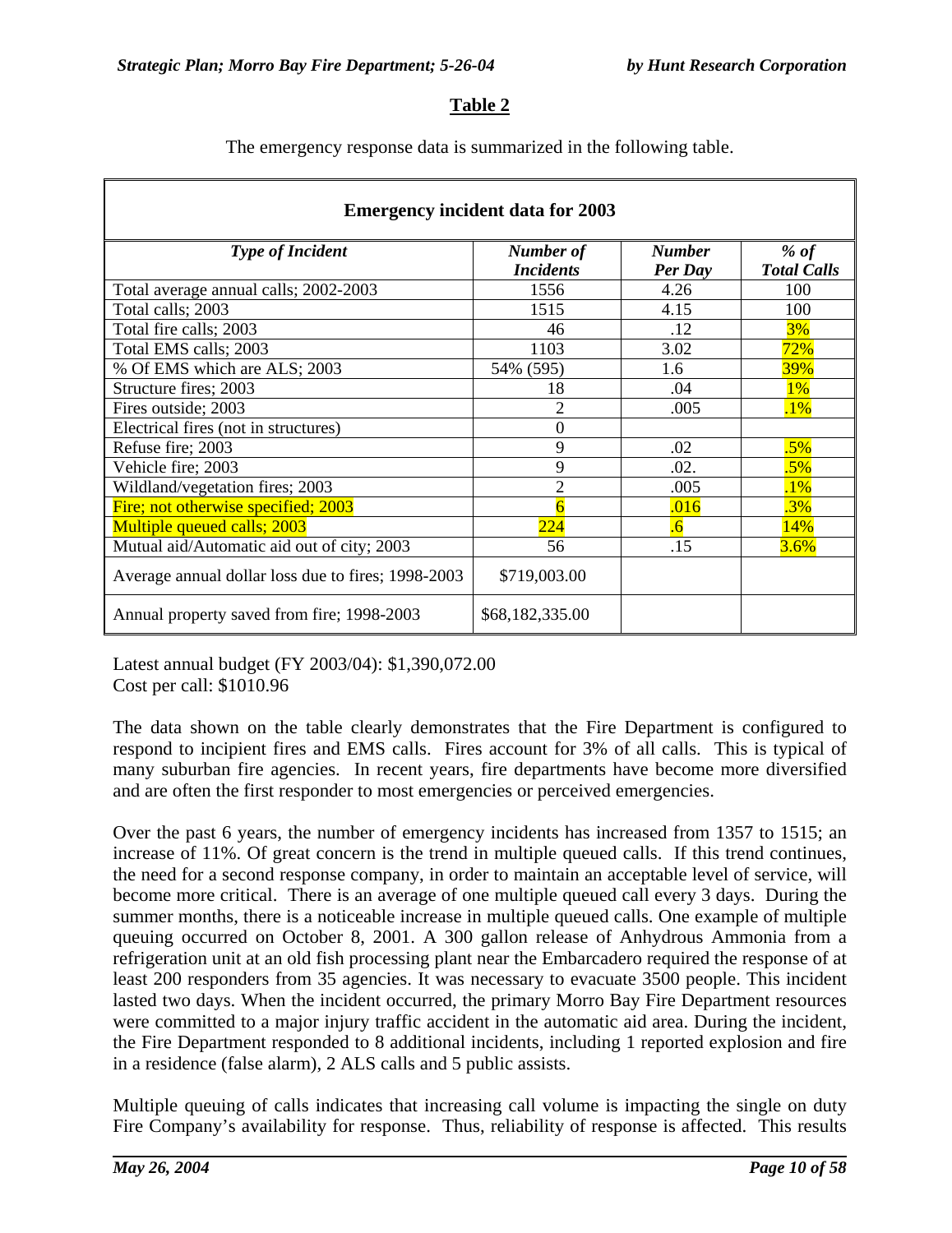in delayed responses that can result in larger fires or reduced numbers of successful discharges of medical patients from hospitals. Increased incidences of multiple queuing can result in the need for multiple fire companies. It is not uncommon in busy response areas to have two Fire Companies responding out of the same station.

\*\*\* During the years 1998-2003 the Fire Department saved an annual average of \$68,182,355,00 of property exposed to fire. The amount of property saved is 49 times more than the annual budget of the Fire Department, which was \$1,390,072.00 in fiscal year 2003-2004. This is a good indicator of the efficiency and value of the Fire Department. Refer to the following table which shows property loss, property saved and annual budgets from 1998-2003.

| Year                                    | <b>Total</b><br><b>Number</b><br>of Fires | <b>Property Loss</b> | <b>Property Saved</b> | <b>Annual Budget</b> | <b>Budget Compared to</b><br><b>Property Saved</b><br>( <i>percent</i> ) |
|-----------------------------------------|-------------------------------------------|----------------------|-----------------------|----------------------|--------------------------------------------------------------------------|
| 1998                                    | 45                                        | \$267,125.           | \$2,015,875.          | \$990,623.           | 49%                                                                      |
| 1999                                    | 72                                        | \$3,033,375.         | \$16,536,850          | \$1,181,124.         | 7%                                                                       |
| 2000                                    | 60                                        | \$231,533.           | \$362,917,00          | \$1,313,292.         | .3%                                                                      |
| 2001                                    | 71                                        | \$131,845.           | \$9,917,735.          | \$1,364,642.         | 14%                                                                      |
| 2002                                    | 51                                        | \$338,545.           | \$8,316,555.          | \$1,360,927.         | 16%                                                                      |
| 2003                                    | 46                                        | \$311,600.           | \$9,390,000.          | \$1,390,072          | 57%                                                                      |
| <b>Six</b><br>year<br>annual<br>average | 57.5                                      | \$719,003.00.        | \$68,182,355.         | \$1,266,780.00       | 22%                                                                      |

#### **Table 3**

97% of the property value actually exposed to a fire was saved in 2003. 3% of the property value actually exposed to a fire was lost.

The 5% increase in general alarms in the year 2003 indicates that the types of incidents occurring in Morro Bay are becoming more complex and labor intensive, and are beyond the capabilities of the limited on duty staffing. In addition, no community is immune to terrorist acts; especially a community with a major Power Plant, and a nearby Nuclear Plant. This further validates the need to consider a second staffed company, if this trend continues. It also further supports the need for 40 hour administrative staff, such as a Fire Marshal and Training Officer, to improve the ability to prevent and mitigate incidents through public education, code enforcement, and fire protection planning, and to meet all mandates for training of personnel to handle the incident load and the varied types of incidents.

The community has determined through budget allocations, that the current level of service is the acceptable level of service. Therefore, any development, such as the Power Plant, that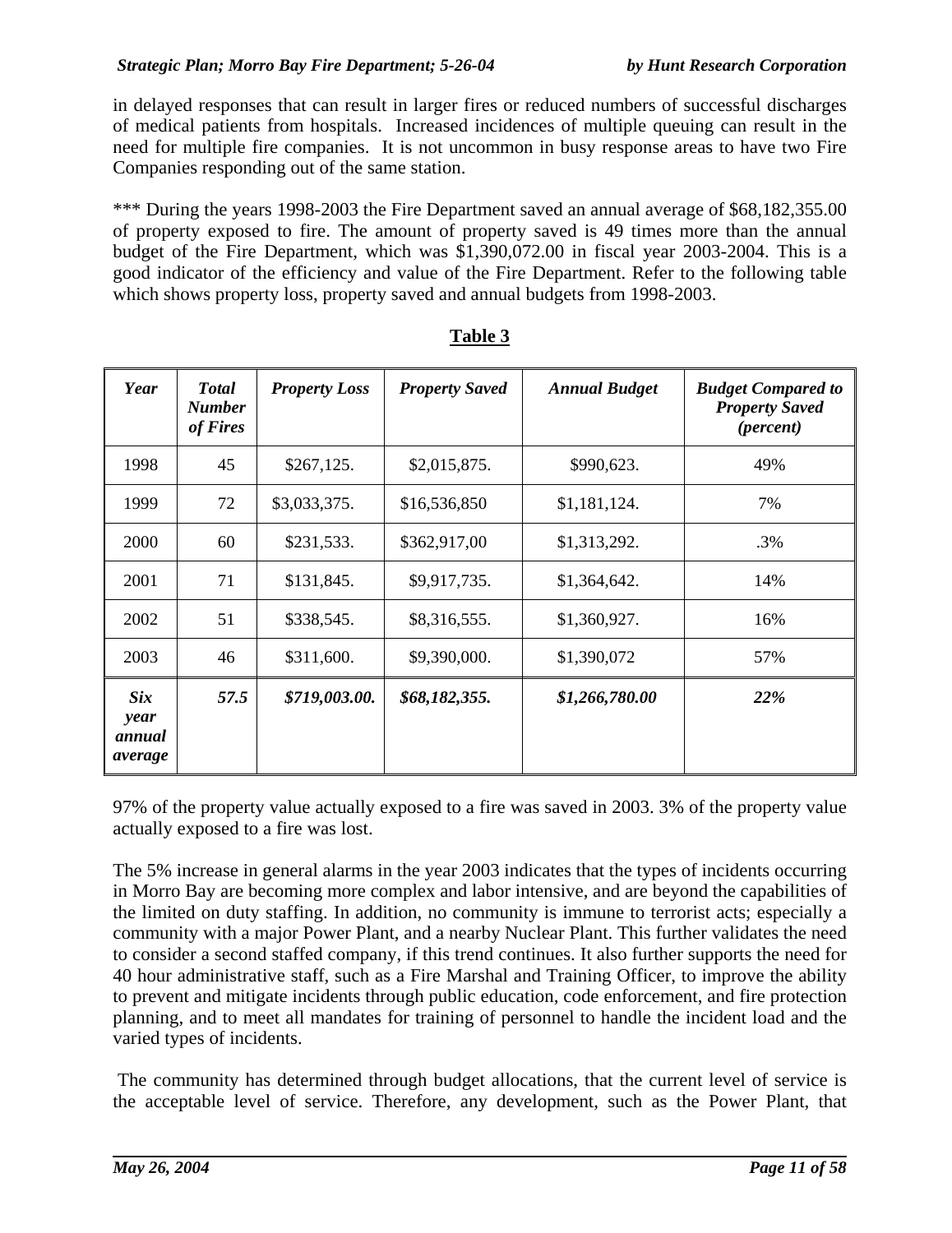exceeds this community baseline, should fund any additional Fire Department needs generated by the particular risk of the development.

Most of the target risk occupancies with high consequences are located in the Station 1 Response District.

Incident data indicates that most Emergency calls to any single location occur at the Bayside Care and Casa De Flores facilities at 1405 Teresa. There were 191 responses to these occupancies in 2002 and 199 in 2003. This accounts for 12% of all Morro Bay calls. Most calls to this facility are for EMS.

The least number of calls occur in the South end of the City near the State Park, and in the State Park. This is consistent with typical incident data for upscale residential neighborhoods, and for parks. This is done without reimbursement through fees for service and without any revenue from property tax. The State should pay a fee per call to the Fire Department.

The following table illustrates the number of annual calls over the 10-year period from 1993 through 2002:



**Table 4**

Based upon annual increases shown in the previous table, the following table illustrates projected incident increases through the year 2008 assuming an annual increase of 3.5% per year.

# **Comparison of Countywide Fire Agencies**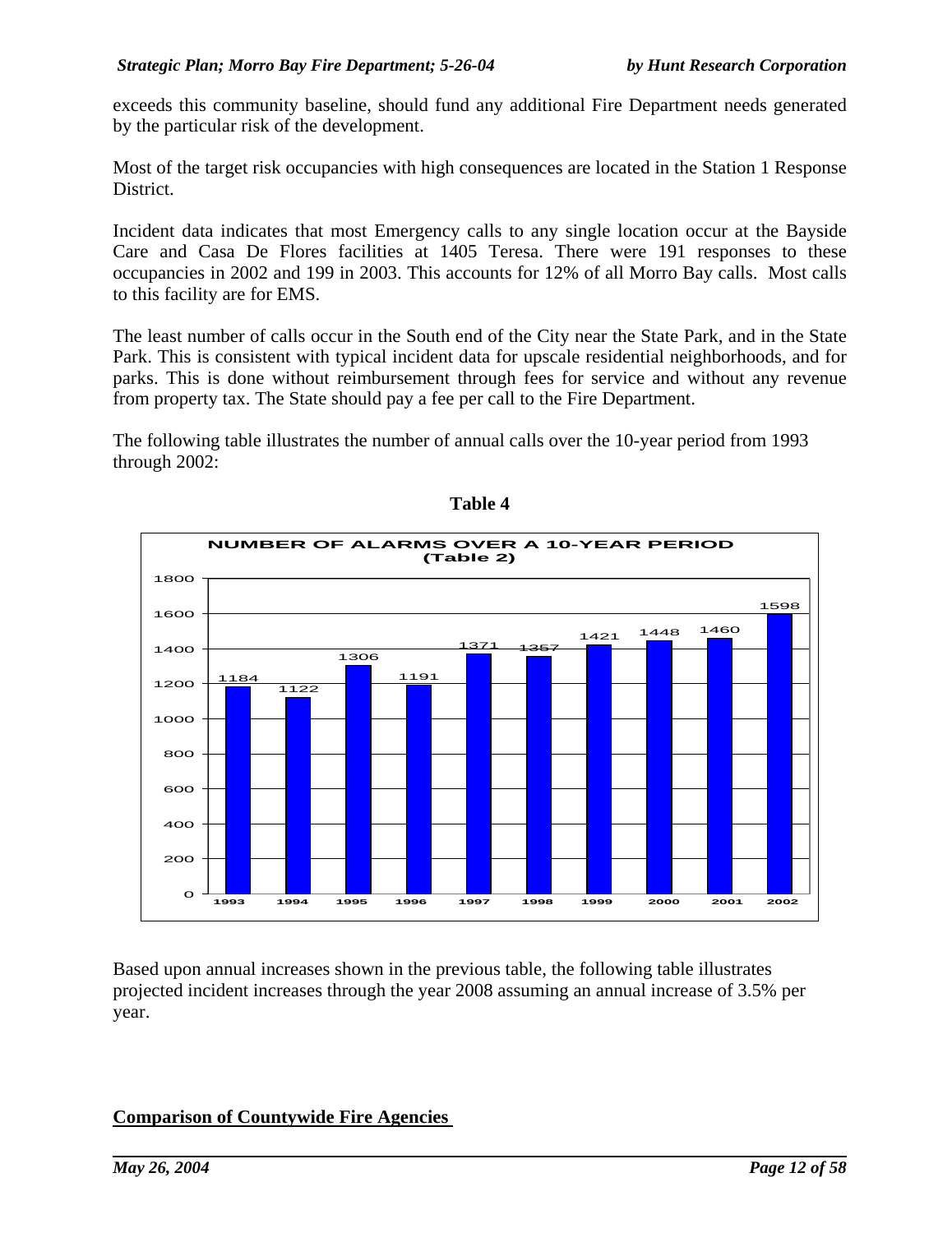### **Table 5**



#### **Incidents per Minimum Staffing Levels**

A survey was conducted to compare the Morro Bay Fire Department with other fire agencies in San Luis Obispo County. The service levels provided in San Luis Obispo County widely varies from all volunteer to all career departments, and from providing emergency medical services that range from first responder to paramedic. For this report, the agencies surveyed included cities in the County and agencies that had on-duty scheduled daily staffing.

Due to the wide distribution of fire resources, the comparisons included views that outlines average responses per staffed fire station. This is a comparison of annual responses divided by number of staffed fire stations. For instance, the City of Pismo Beach has 978 incidents per year and operates out of two staffed fire stations. The incidents per staffed fire station are 489 responses. Morro Bay by comparison responded to 1598 incidents in 2002 and staffs a single fire station; the incidents per staffed station are 1598 responses.

As shown in Table 5 above, Morro Bay responds to a significantly higher number of incidents per year, per staffed station, than any other fire agency in San Luis Obispo County.

ALS response agencies were also evaluated to compare the number of incidents per staffed fire station. The results of that comparison are contained in the next table.

#### **Table 6**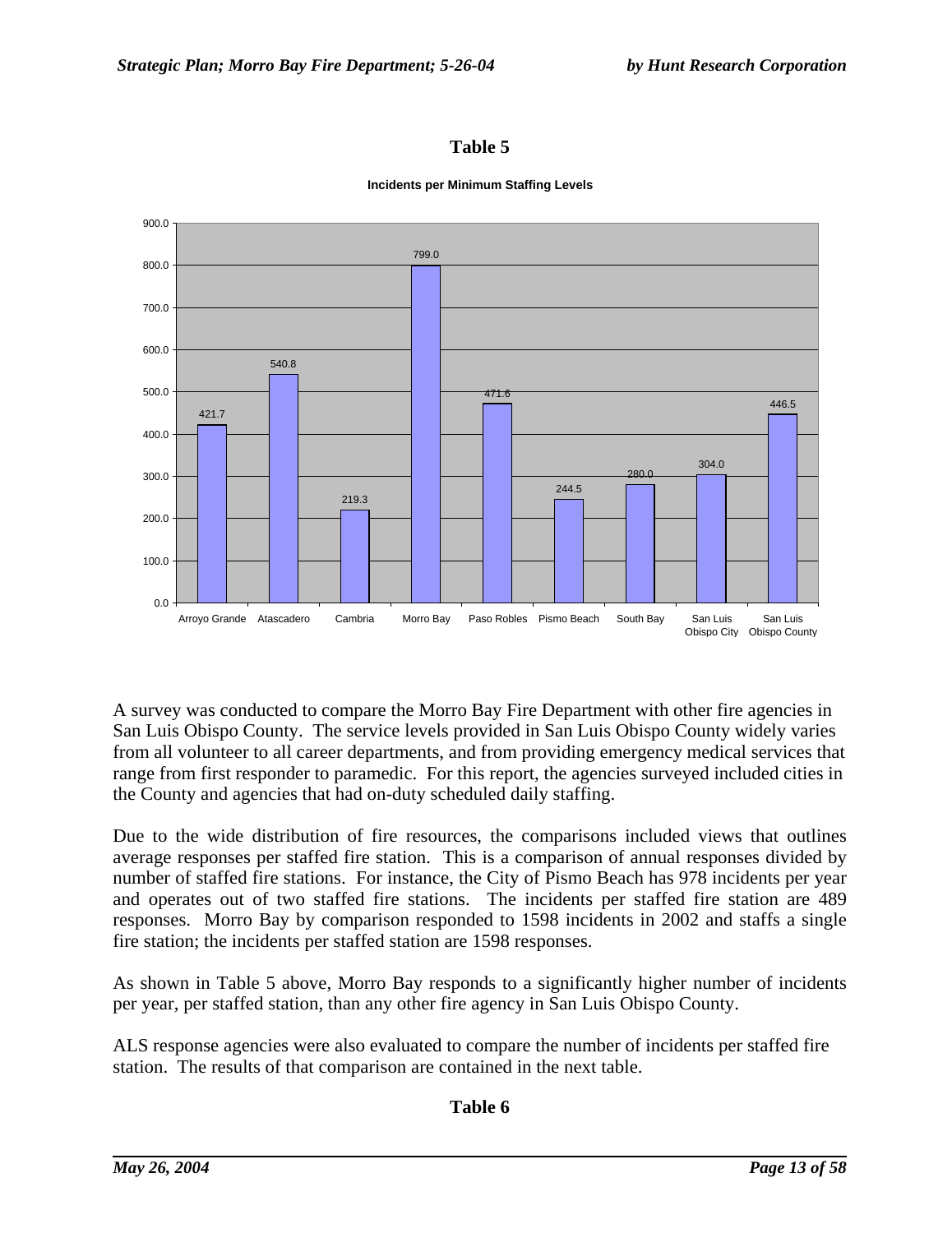

**ALS Agency Incidnets per Staffed Engine (Table 3.1)**

The comparison also looked at the average number of incidents per minimum numbers of onduty fire suppression personnel. This comparison examined the initial firefighting force available to respond to the initial report of an emergency incident. The reason that this is important is that off-duty personnel cannot be relied upon for emergency response; only the personnel on-duty are guaranteed for response.

The data in the table containing incidents per minimum staffing levels is a comparison of annual responses divided by the minimum daily staffing levels. For example, the City of Pismo Beach has 978 incidents per year, staffs 2 fire stations and has a minimum daily staffing level of 4 firefighters. When analyzed, the incident per on duty firefighter is equal to 244.5. Morro Bay, by comparison, responded to 1598 incidents in 2002, staffed 1 fire station and maintained a minimum daily staffing level of 2. This results in a number of the incidents per on duty firefighter of 799.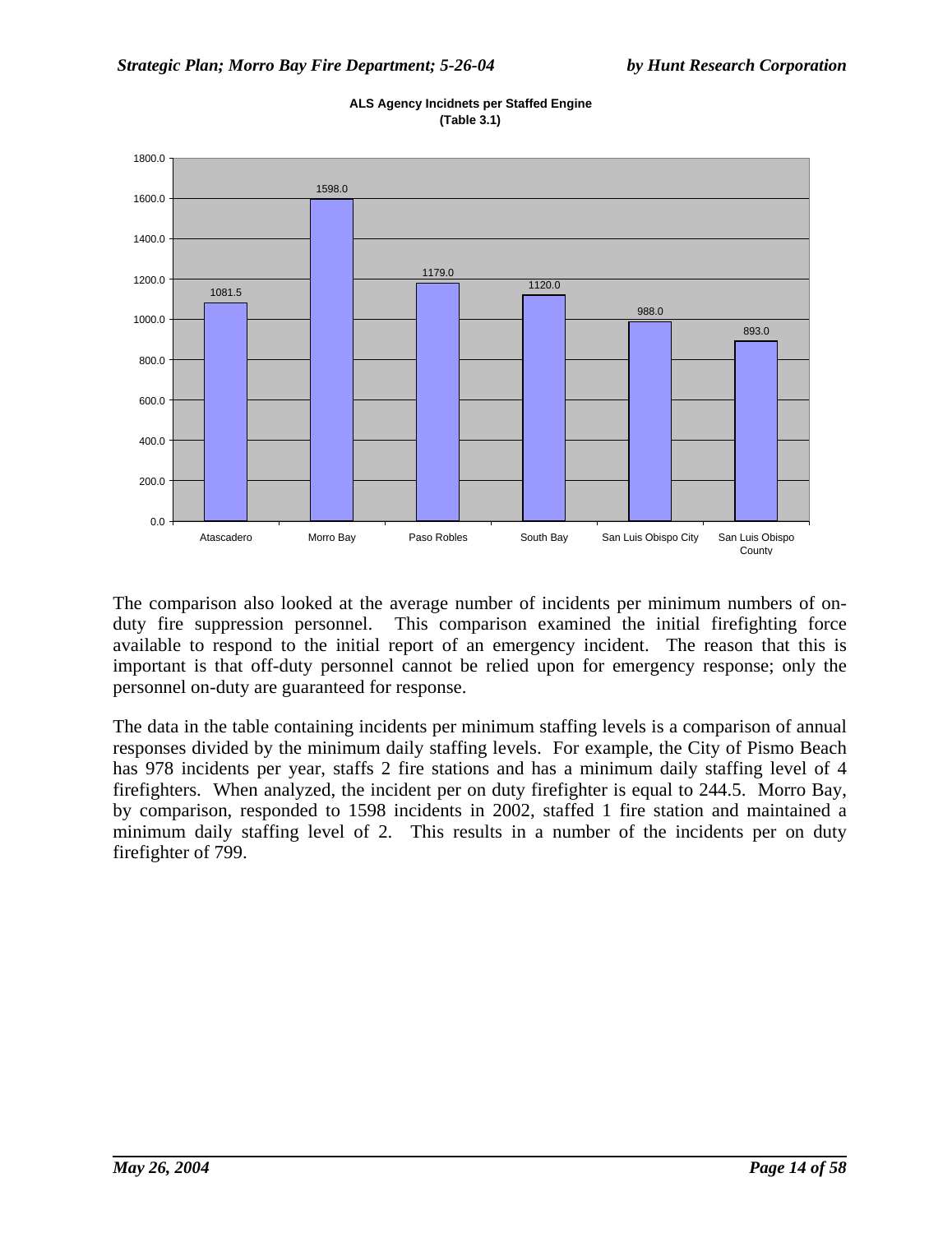

**Table 7 Incidents per Minimum Staffing Levels**

# **RESPONSE TIMES:**

The average driving speed is about 35 MPH per the Fire Department. The national standard utilized by the Insurance Services Office (ISO) in recommending fire station locations is 35 MPH. The average Response time (driving time) for the fire department to emergency calls south of Highway 41 in 2003 was 3.42 minutes. In 2002 it was 3.37. In 2003, the average driving time to the north end of the City (north of Highway 41) from Fire Station 53 was about 5.13 minutes. In 2002 it was 5.14 minutes. Response (driving) times to the North and the South have not increased significantly. However, future growth, tourism, and traffic may result in longer driving times. Response times to addresses on hillsides can be longer due to narrow, winding roads and steep grades. Driving time to the north end of Embarcadero is 3 to 4 minutes. Driving time to the south end of Embarcadero is also about 3 to 4 minutes.

Calls to the Sandspit, the beach, and to portions of the State Park are lengthy responses. Calls to the extreme ends of the City create response problems, especially when multiple queuing occurs. Multiple queuing delays response, as there is only one staffed company. This can result in death if the call is a time critical EMS call and can result in greater fire damage if a fire call.

In 2003, the Fire Department arrived at 32% of all calls within the acceptable criteria of 3 minutes driving time; 68% of all calls are not reached within the acceptable driving time criteria. In 2002, the Fire Department arrived at 40% of all calls in 3 minutes driving time or less. This indicates a possible degradation of response times due to increased traffic. No calls in the area north of Highway 41 are reached in less than 4.20 minutes driving time. Only response areas 1,3 and 4 are reached in 3 or less minutes driving time. 97% of all calls in 2003 are reached in less than 10 minutes driving. A summary of dispatch center call processing time and response (driving) times, for year 2003, by response areas identified on the Emergency Response Area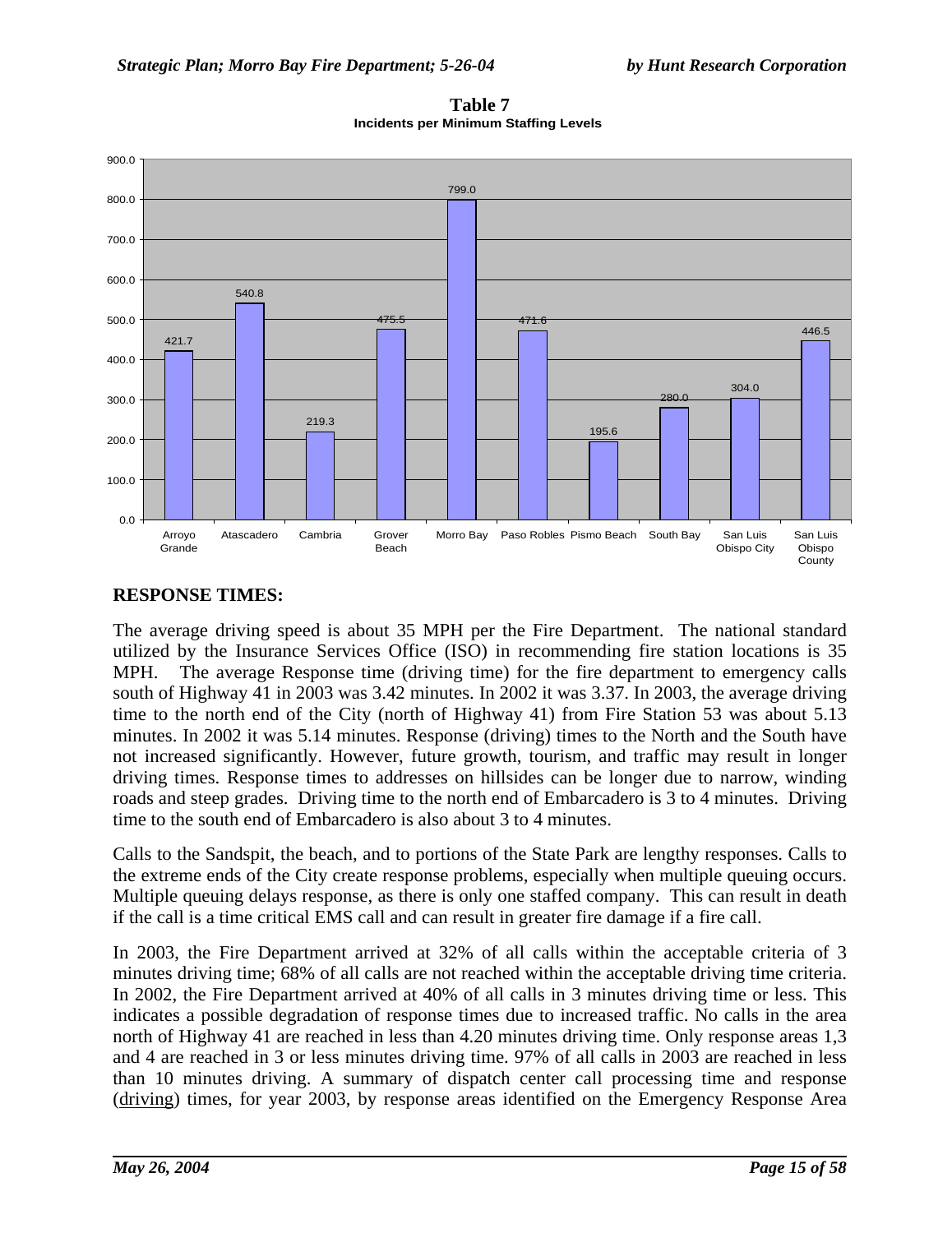Activity Map, are found on the following page. (data provided by Tom Prows; source Dispatch center).

| Response area                                                             | <b>General location</b>                                      | <b>Number</b><br>of calls | Average dispatch<br>center alarm<br>processing time<br>(same for all calls) | Average<br>turnout time<br>assumed<br>(<br>same for all<br>calls) | Average<br>driving time<br><i>in minutes</i> |
|---------------------------------------------------------------------------|--------------------------------------------------------------|---------------------------|-----------------------------------------------------------------------------|-------------------------------------------------------------------|----------------------------------------------|
| 1                                                                         | Old downtown                                                 | 495                       | Less than 1 minute                                                          | 1 minute                                                          | $\overline{2.62}$                            |
| $1-A$                                                                     | Area around fire station                                     | NA                        | $\epsilon$                                                                  | $\epsilon$ $\epsilon$                                             |                                              |
| $\overline{c}$                                                            | Embarcadero                                                  | 114                       | $\zeta$ $\zeta$                                                             | $\zeta\,\zeta$                                                    | 3.58                                         |
| $\overline{3}$                                                            | South of 41, north of<br>powerplant/north side of<br>freeway | 47                        | $\zeta\,\zeta$                                                              | $\zeta\,\zeta$                                                    | 2.92                                         |
| $\overline{4}$                                                            | North of freeway by<br>northbound off ramp to<br>downtown    | $\overline{3}$            | $\zeta\,\zeta$                                                              | $\zeta$ $\zeta$                                                   | 3.00                                         |
| 5                                                                         | Bayside Care/Casa De<br>Flores                               | $\overline{212}$          | 66                                                                          | 66                                                                | 3.83                                         |
| 6                                                                         | State park area                                              | 23                        | $\zeta\,\zeta$                                                              | $\zeta\,\zeta$                                                    | 4.59                                         |
| Total calls/<br>average driving<br>time south of<br>Highway 41            |                                                              | 894                       | $\epsilon\epsilon$                                                          | $\epsilon$                                                        | 3.42                                         |
| 7                                                                         | North of Highway 41;<br>High School, Mission<br>Linen, etc   | 115                       | $\zeta$ $\zeta$                                                             | $\zeta\,\zeta$                                                    | 4.20                                         |
| 8                                                                         | North of Highway<br>41; North of station 2                   | 251                       | $\zeta\,\zeta$                                                              | $\zeta\,\zeta$                                                    | 4.94                                         |
| 9                                                                         | North end of City                                            | 149                       | $\epsilon$                                                                  | 66                                                                | 6.27                                         |
| Total calls/<br>average driving<br>time north of<br>Highway 41            |                                                              | $\overline{515}$          | $\epsilon$                                                                  | $\epsilon$                                                        | $\overline{5.13}$                            |
| <b>Calls to response</b><br>areas 10 and 11<br>(out of City or<br>County) | <b>Mutual and automatic</b><br>aid out of City or<br>county  | 54                        |                                                                             |                                                                   |                                              |
| <b>Grand</b> total<br>calls/average<br>driving time                       |                                                              | 1511                      |                                                                             |                                                                   | 4.27                                         |

# **Table 8**

As the table indicates, the driving times exceed the recommended standard of 3 minutes. When the call dispatching time and the turnout time in the fire station are added, the total time averages about 6.27 minutes. This significantly exceeds the recommended reflex time standards in this plan of 5 minutes from receipt of call until arrival on scene of the first unit and exceeds the NFPA 1710 standard of 6 minutes from time the call is received by dispatch center until the first fire unit arrives. In order to assure a successful discharge from a hospital, the time from receipt of call until shocking a stopped heart with a defibrillator is 5.5 minutes. Within 5 minutes of ignition, a non sprinklered structure can flashover with fire and be totally involved in fire.

Refer to the section on Reflex Time Criteria on Page 19 for more information.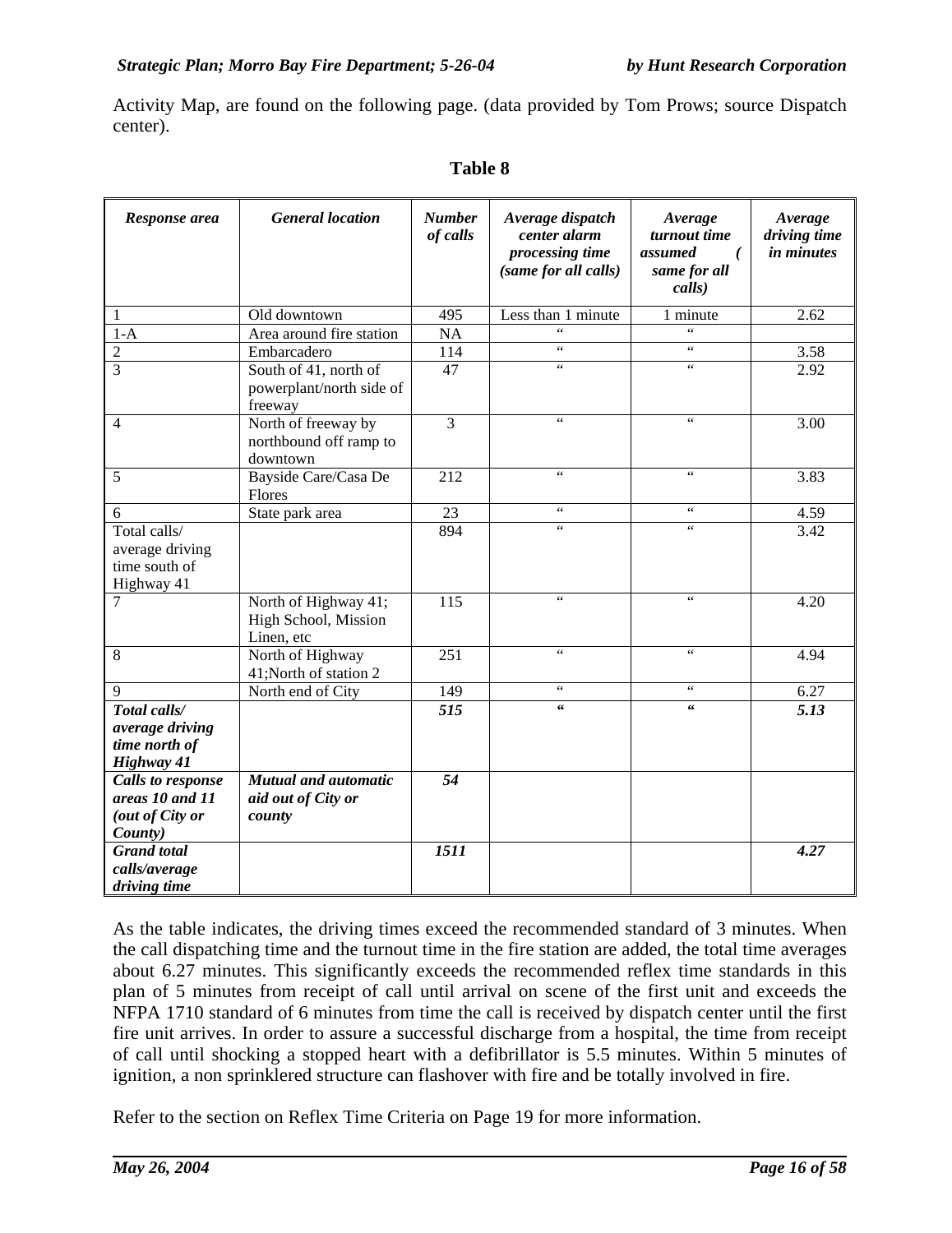### **MUTUAL AID/AUTOMATIC AID:**

Due to the limited on duty and paid call staffing, the Fire Department must rely on automatic and mutual aid response for structure fires and other major incidents.

Emergency alarms are currently answered by the Morro Bay Police Department, which is the Public Safety Answering Point (PSAP) for incoming 9-1-1 calls. On average, one dispatcher is on duty at a time. This system is overloaded as the average annual alarms for the Fire Department, based upon a five-year average, is 1456. This amounts to 3.99 per day for the Fire Department in addition to the calls requiring Police assistance. The current system is not an Emergency Medical Dispatch qualified PSAP.

Forty-four (44) General Alarms occurred in 2003. This type of emergency creates a significant impact upon a dispatcher who also has to handle Police Department calls. On average, multiple queuing of fire department incidents occurs two hundred thirty nine (229) times per year. This call volume may increase.

Six private medic ambulances are available from throughout the county. One unit is stationed in the City, near Station 54. That unit covers Morro Bay, Los Osos, Cayucos and unincorporated County areas; therefore there are periods of time when that ambulance may be out of town. A move up unit and a multi-casualty unit are available from San Luis Ambulance. Response time for out-of-town units averaged 13.6 minutes in 1999.

When the Fire Department is requested to send mutual aid units out of Morro Bay, as a part of the State Mutual Aid system, three to four firefighters respond with an engine. Reserve and offduty personnel are recalled to duty to staff Morro Bay equipment.

If a Hazardous Materials team is requested, the County-wide team, which is operated under a County Joint Powers Agreement, will respond with the Hazmat trailer from San Luis Obispo Fire Department. The response time of team members is about 1 hour.

The MBFD Squad is classified as a "Light USAR" unit. If a Type 2 (medium) Urban Search and Rescue Unit (USAR) is requested, the squad, trailer and MB/OES 274 must respond. The next closest USAR unit is at the Santa Maria Fire Department. Response time is about 1 hour.

To best explain the Auto Aid/ Mutual Aid system, a description of how a call is processed is included as follows. The example is an industrial occupancy:

- 1. Fire or Hazardous Materials release occurs.
- 2. Facility personnel investigate the report to confirm an emergency exists.
- 3. Personnel implement their Emergency response Plan and call 911. Note that by now a time delay of at least 5 minutes may have occurred.
- 4. Call received by 911 for an emergency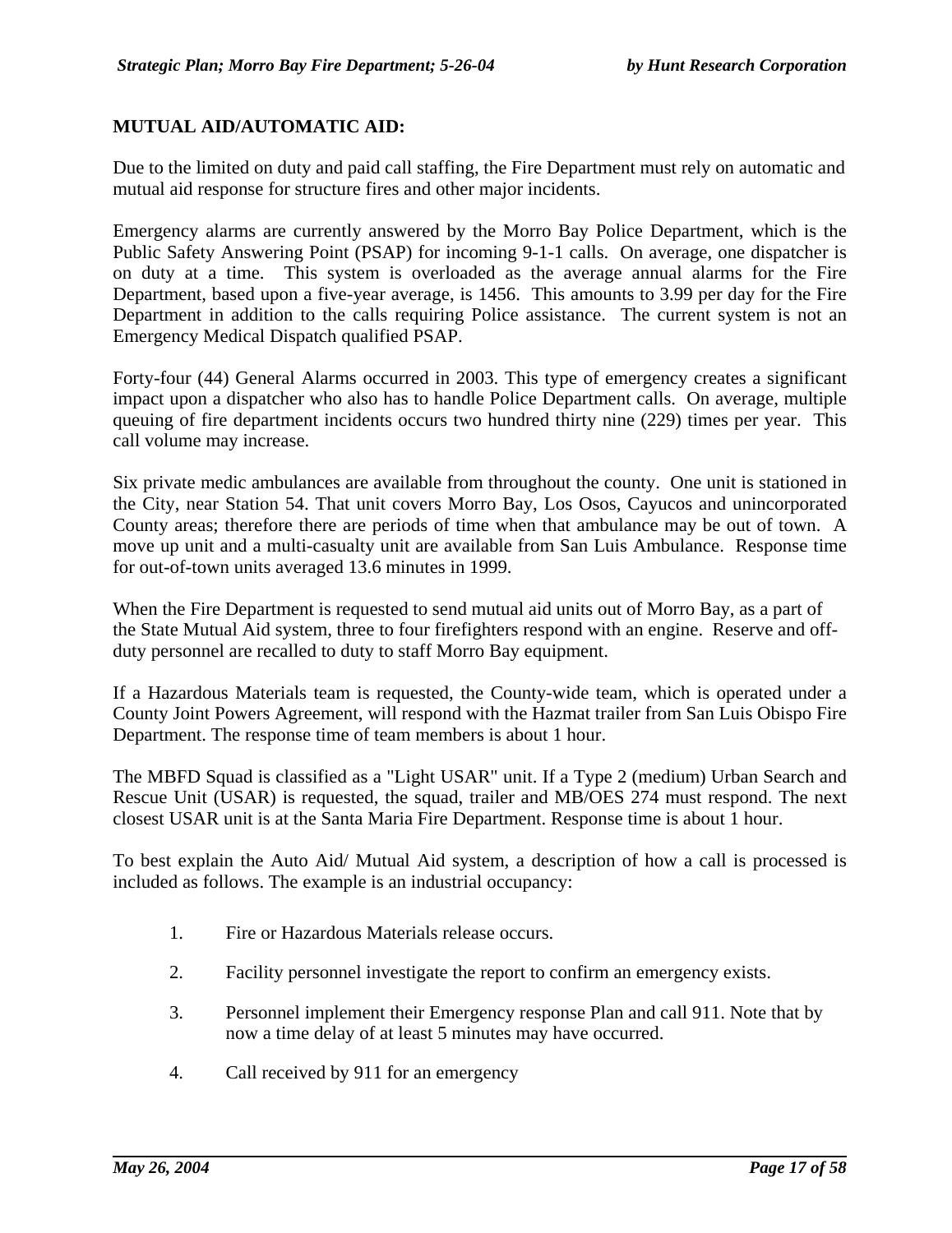- 5. Dispatcher alerts MBFD Fire Station and pages all off duty and reserve personnel.
- 6. Dispatch center call processing time is 1 minute
- 7. Dispatcher calls Sheriff Office to request South Bay Fire Department Engine#5595.
- 8. South Bay Engine is dispatched with 2 Firefighters. Response from initial call to scene is about 12 minutes/ 6 miles. South Bay has to cover their Station before responding. Therefore, response may be unreliable if coverage cannot be attained.

ISO does not give credit for Automatic Aid beyond 5 road miles.

- 9. Dispatcher then calls CDF/ County Fire to request 2 Engines and 1 Chief officer from the County-wide Mutual Aid system.
- 10 A standby ambulance is also requested.
- 11. The MBFD Paid Call personnel respond to the Fire Stations and pick up the Fire Apparatus. This requires about 5 minutes after notification.
- 12. One Paid Call person goes to Station 2 and obtains the OES pumper
- 13. Additional Mutual aid is based upon request of the Incident Commander.
- 14. The typical response will be 10 Firefighters from MBFD including the Chief, plus 2 from South Bay, for a total of 12, plus Mutual aid.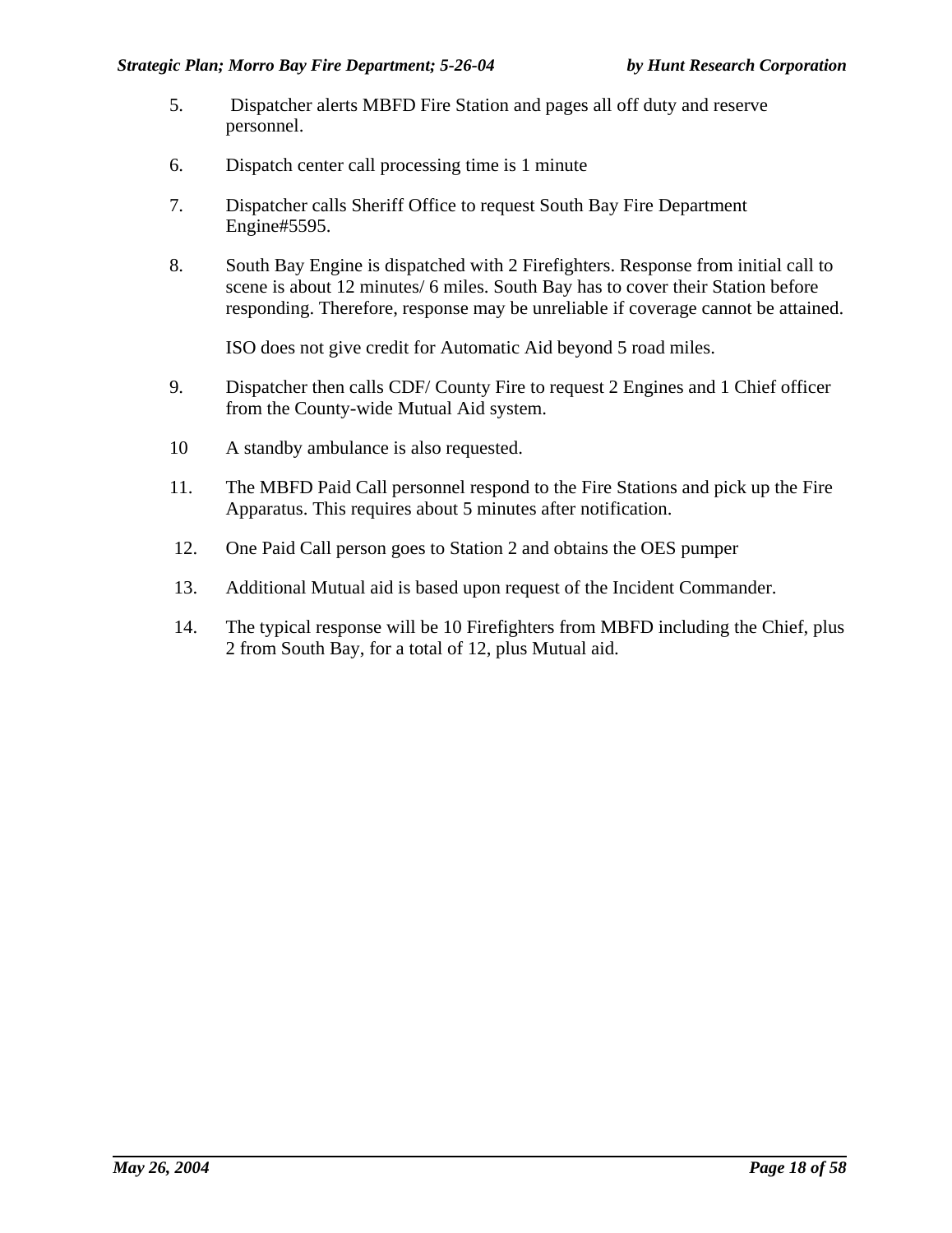### **3. REFLEX TIME CRITERIA:**

At this point, it is important to understand the constraints upon emergency response and on scene staffing for any emergency. Once this is understood, the staffing and tactical ability can be measured, and recommendations made for improvements.

In both fire suppression and in pre-hospital Emergency Medical Care, critical components define the timeline which measures and quantifies critical intervention in a results oriented manner. In each situation time is the critical factor and is the determinant component in the prevention of brain death or fatal fire spread within a structure. Despite the divergent origins between the two emergencies the priority of life preservation dictates approximately the same time restraints.

This time line contains several components which collectively are referred to as "REFLEX TIME." In order to manage response times it becomes necessary to compartmentalize and to identify each component in the timeline of events which occur. The clock starts at the beginning of an incident and continues until the physical on-scene intervention by emergency personnel and equipment. Some aspects are easily identified by task but the time it takes may vary.

Notification: The fire must be detected and then reported in order for the Fire Department to react and respond. Smoke detectors, alarm systems and fire sprinklers systems all minimize the time between ignition and receipt of the alarm at fire dispatch. Because the actual detection of the fire and notification may rely solely upon human intervention a variety of circumstances can effect the time affixed to this segment. An example of where this built in delay could occur is the Power Plant.

Alarm Processing Time: This segment of time also varies depending upon time of day, number of dispatchers on duty and the amount of fire and rescue activity being already handled by the center at the time of call. An efficient alarm center will process a call between 30 and 45 seconds. ISO requires answering and dispatching to occur within 60 seconds.

Turn Out Time: This is the time it takes crews to receive the call and leave the station. The national standard for this time, per NFPA 1710, is 60 seconds for on duty staffing. Turnout time for off duty paid call personnel is 5 minutes or more.

Driving Time: Once the units are on the street an average travel time and speed will determine the distance resources can travel, to arrive and set up and to intervene in an emergency. In Morro Bay, 35 miles per hour is the average response speed for equipment and personnel. By way of comparison, the Insurance Services Office (ISO) standard is 35 MPH. Other current studies by Hunt Research Corporation established actual driving speeds as 25 MPH in the City of Industry; a large industrial city with large amounts of truck traffic, and 26 MPH in Fontana; a large community with major traffic problems. Driving speeds will probably degrade as population increases In addition to detection time, notification time and alarm processing time, the combined factors of turnout time in the Fire Station and driving time determine how long it will take for equipment to arrive, set up and take definitive action. Approximately 3 minutes of travel time at 35 mph: equals about 1.74 miles. This assumes that traffic and roadway conditions are "normal." Factors such as traffic calming strategies (i.e.: speed bumps, traffic circles, etc.), road construction, tourist traffic, facility gates, large facilities, multi-story buildings, major public events, Fog, etc., can adversely impact response times. For the best results under "normal" conditions fire stations should be sited approximately 3 miles apart.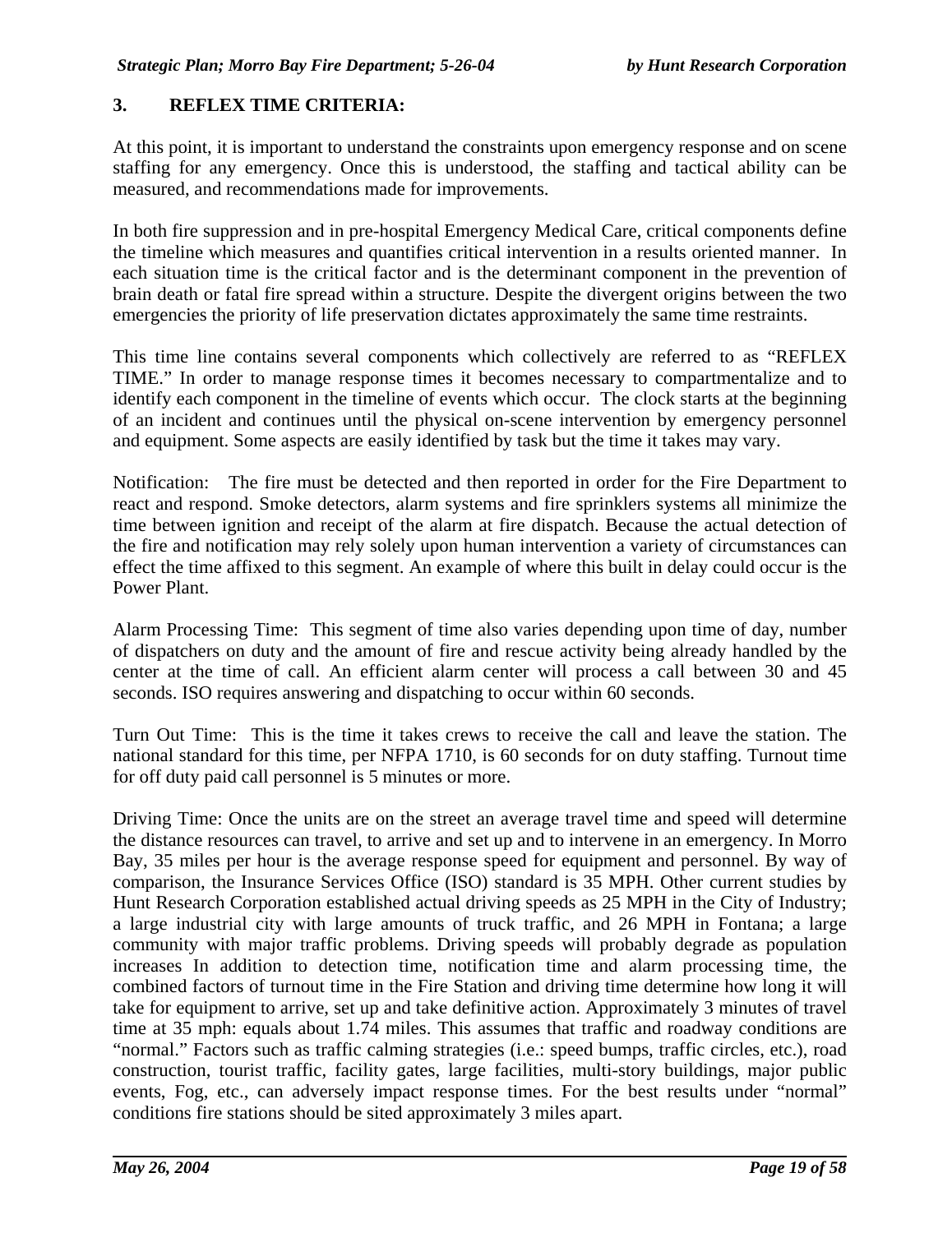In a structure fire, after about 5 minutes of free burning, the Fire will heat up the interior of the structure and all combustible contents to their ignition temperature. At about 1,000 degrees F, a phenomenon called " Flashover" occurs. Under these conditions the structure deteriorates hope of survivors and the building of origin is destroyed, the fire department's mission is reduced to ensuring the fire does not spread to other structures and endanger other lives. It also indicates that the Firefighter may not be able to deploy water manually from a hose stream prior to Flashover occurring.

Refer to Table 9 for an illustration of Reflex Time.

## **Table 9**



*(assumes supervised detectors and supervised sprinklers)*

Refer to Table 9 above. This illustration shows the Flashover curve and the Reflex Time line. It graphically illustrates the pre flashover time at which the activation of a fire sprinkler head can activate. It becomes apparent why built-in fire sprinklers are so effective when one studies reflex time. As soon as the fire grows in size sufficient to activate a sprinkler head, the fire department is notified and enough water is applied to prevent flash over. This protects both life and property quicker than can be done by physical intervention. Not only is this method more efficient and safer for everyone involved, it is also far more cost effective and reliable.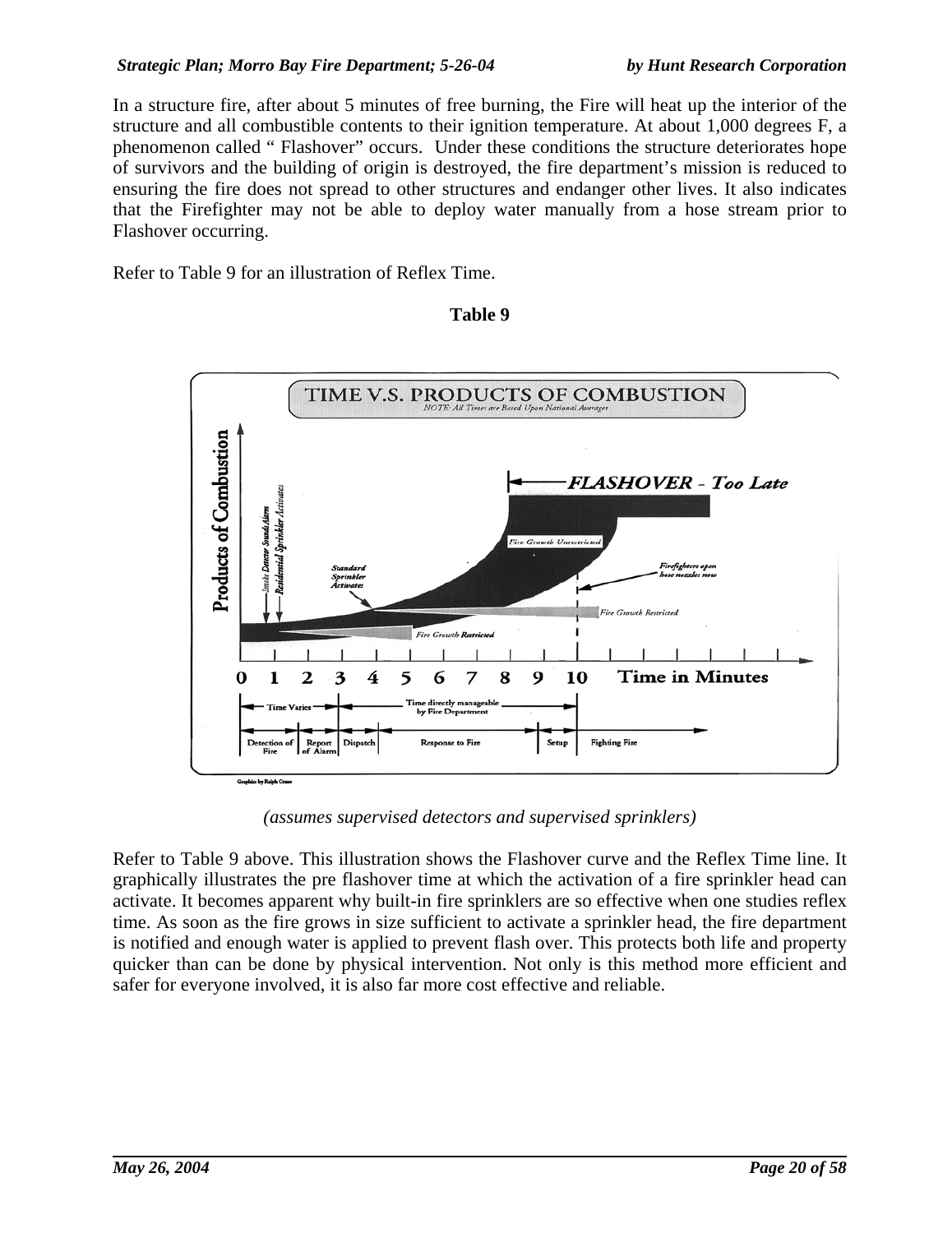Refer to Table 10 below for an illustration of EMS Reflex Time.

#### **Table 10**

#### **TOTAL REFLEX TIME IN MINUTES** (CUMULATIVE)

| Ignite &<br>Free<br><b>Burn</b> | <b>Detection</b><br>(0:30)                  | <b>Notify</b><br>(0:30) | Call<br><b>Process</b><br>(0:45) | Turn<br>Out<br>(1:15) | <b>Travel</b><br>(3:00) | <b>Set Up</b><br>(1:00) | Combat |
|---------------------------------|---------------------------------------------|-------------------------|----------------------------------|-----------------------|-------------------------|-------------------------|--------|
| 0                               | 0:30                                        | 1:00                    | 1:45                             | 3:00                  | 6:00                    |                         |        |
| Cardiac<br>Arrest               | <b>Brain Death Starts in 4 to 6 Minutes</b> |                         |                                  |                       |                         |                         |        |

Emergency Medical responses are similarly time driven. Refer to Table 10 above. The critical point in an EMS incident is the point in time when a person stops breathing and their heart stops beating; a condition which will quickly lead to brain death. When breathing and or circulation stops the brain starts to die in four to six minutes. Brain damage is usually irreversible after ten minutes. It is the goal of the Morro Bay Fire Department to put an Advanced Life Support (ALS), Paramedic-staffed fire apparatus on scene of any medical emergency within 5 minutes to 90% of all emergency medical service responses. Nationally accepted good practice is to be able to defibrillate within 5.5 minutes of the call to 911.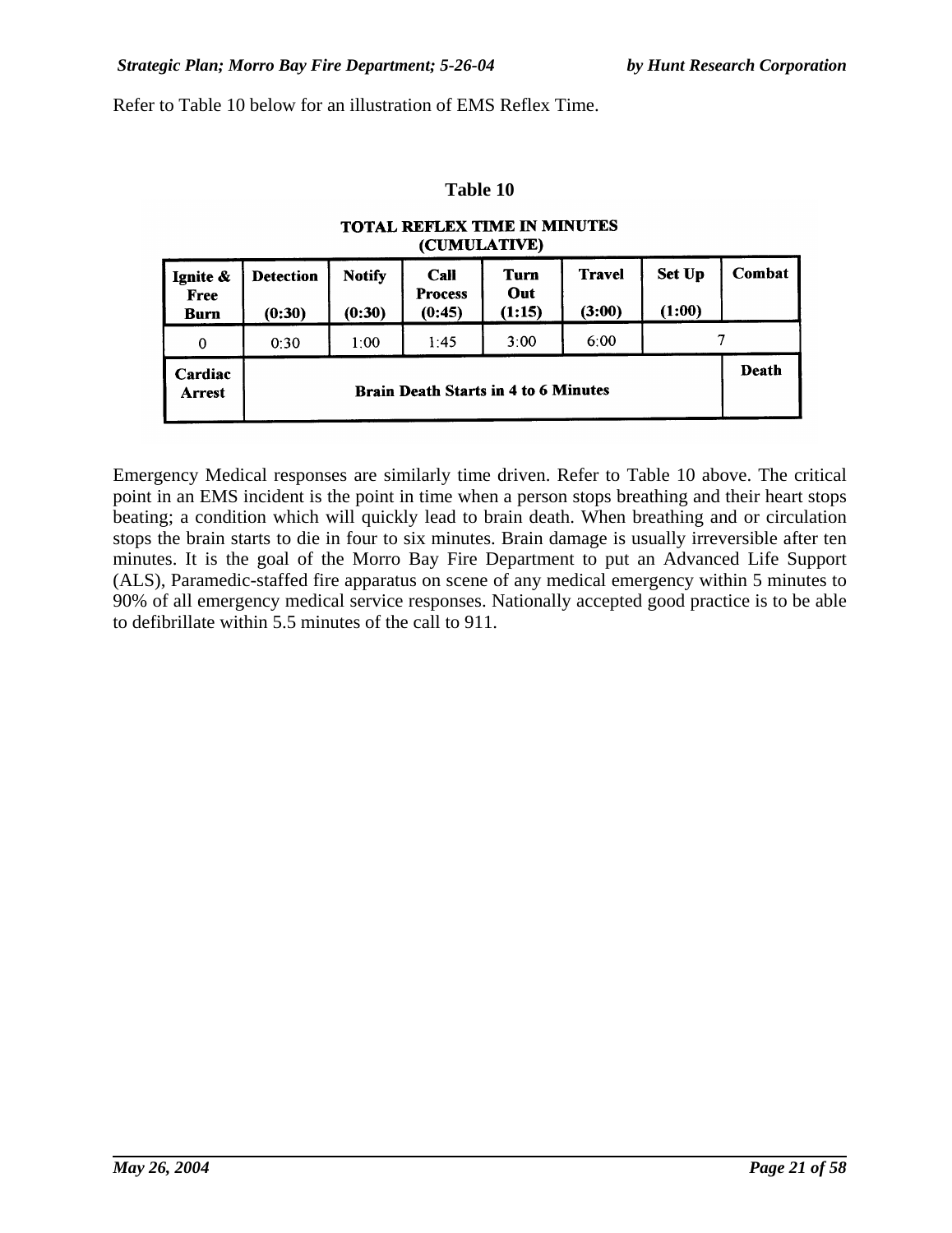### **4. GOALS & OBJECTIVES:**

### **It is important for a Strategic Plan to include Goals and Objectives in order to establish a performance standard which the Fire Department should strive to meet.**

#### Category A: Structural Fire Operations:

Goal A-1: Minimize the life loss, injury and property damage caused by structure fires.

Objective A-1-a:

Four on duty (4) firefighters shall arrive on scene within 5 minutes of receipt of call at 911 dispatch center, for 90% of all calls. Dispatch center time to be 1 minute, turnout time in Fire Station 1 minute, and driving time 3 minutes. Firefighters may arrive on more than one apparatus, and from more than one location, as long as they join together as one 4-person company, managed by one company officer, at the scene. Reference Sections 5.2.2.1.1 and 3.1.8.d of NFPA 1710.

Objective A-1-b:

Provide adequate response to all structure fires which allows for size up, Incident Command, search and rescue, confined space entry, augmentation of Sprinkler and other Fire Suppression systems, smoke management operations, and application of 360 GPM through two handlines, each which flow at least 180 GPM, inside of a structure while providing the required two person RIT team. Provide 15 Firefighters including a Chief officer on the initial response, within 10 minutes of receipt of the call to 911 (90% of all incidents). Ref. Section 5.2.3.2.2; NFPA 1710.

Objective A-1-c:

Provide adequate ground and Aerial Ladder capability on scene within 10 minutes of receipt of alarm at 911 dispatch center, to reach the upper floors of a building in the event stairs are untenable due to fire and smoke or building collapse, and to apply Fire water streams from an elevated position. Assign 4 firefighters assigned to these Truck Co. functions, at the scene. Ref Sec 5.2.3.2.2; NFPA 1710.

Objective A-1-d

Provide Fire Department capability to pump 3,000 GPM at adequate pressures into the Duke Power Plant on site main system and Sprinkler or other Fire Suppression system, in the event of a failure of the Fire Pump system.

Objective A-1-e:

Provide Fire Department capability to apply 3,000 GPM through master water streams and Aerial ladder streams at a major commercial or industrial fire or a pier fire.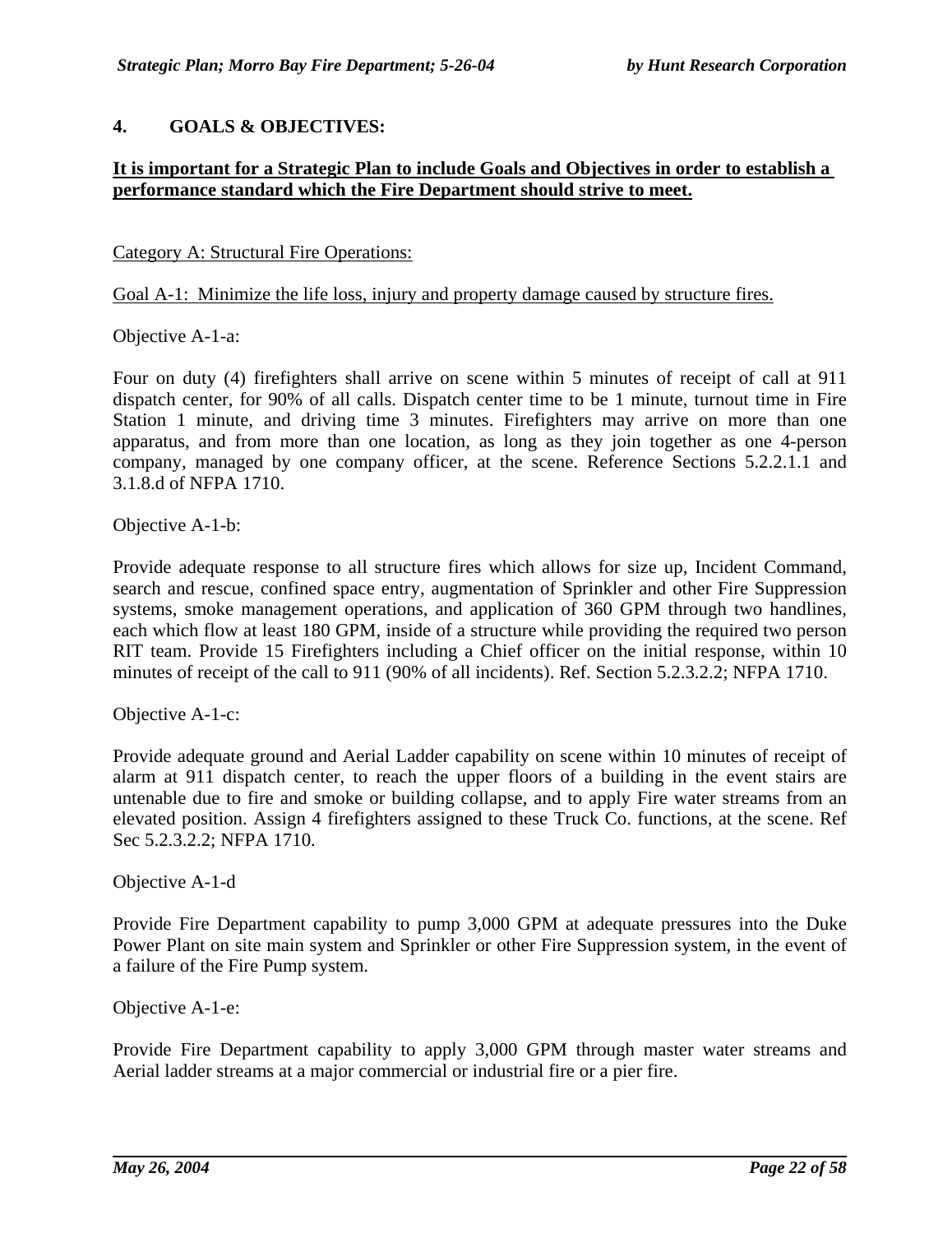Objective A-1-f:

Provide Fire Department capability to control fires exposing or involving interior or exterior storage tanks or vessels and other on or off site exposures at the Duke Power Plant.

Objective A-1-g:

Provide the means for rapid advancement of hoselines to an upper floor or roof, and for provision of immediately accessible and operational hose line water supply connections.

Objective A-1-h:

Provide a means to rescue persons from upper floor windows or other elevated locations.

Objective A-1-i:

Provide built in protection and tactical enhancements as recommended in this needs assessment to assist the Morro Bay Fire Department in accomplishing critical tasks more efficiently.

Objective A-1-j:

Provide adequate and reliable fire flow and pressure to all points of all buildings at times of peak domestic demand in the area, through design and installation of a proper fire protection system.

Objective A-1-k:

Assure adequate fire and life safety, and Fire Code hazardous materials compliance is provided by intensive review of all plans and specifications by the Fire Department prior to construction, and by ongoing fire department inspection during construction.

Objective A-1-l:

Pre plan and inspect all Target Hazard occupancies, including the Power plant, at least annually.

Objective A-1-m

Fire Department should pursue improvements, where possible, in the automatic and mutual aid system to assure reliability of response from outside agencies when multiple queuing of events occurs in Morro Bay and surrounding areas. This should include investigation of the feasibility of functional consolidations involving local Fire Agencies.

Such reliability of response should also include provisions to maintain on duty staffing of 4 at all times in Morro Bay, with Morro Bay Firefighters, including times when the first out Engine is committed on an incident in or out of Morro Bay.

Objective A-1-n:

In cooperation with the Harbor Patrol provide a fireboat capable of delivering at least 750 GPM. (NFPA Class C vessel).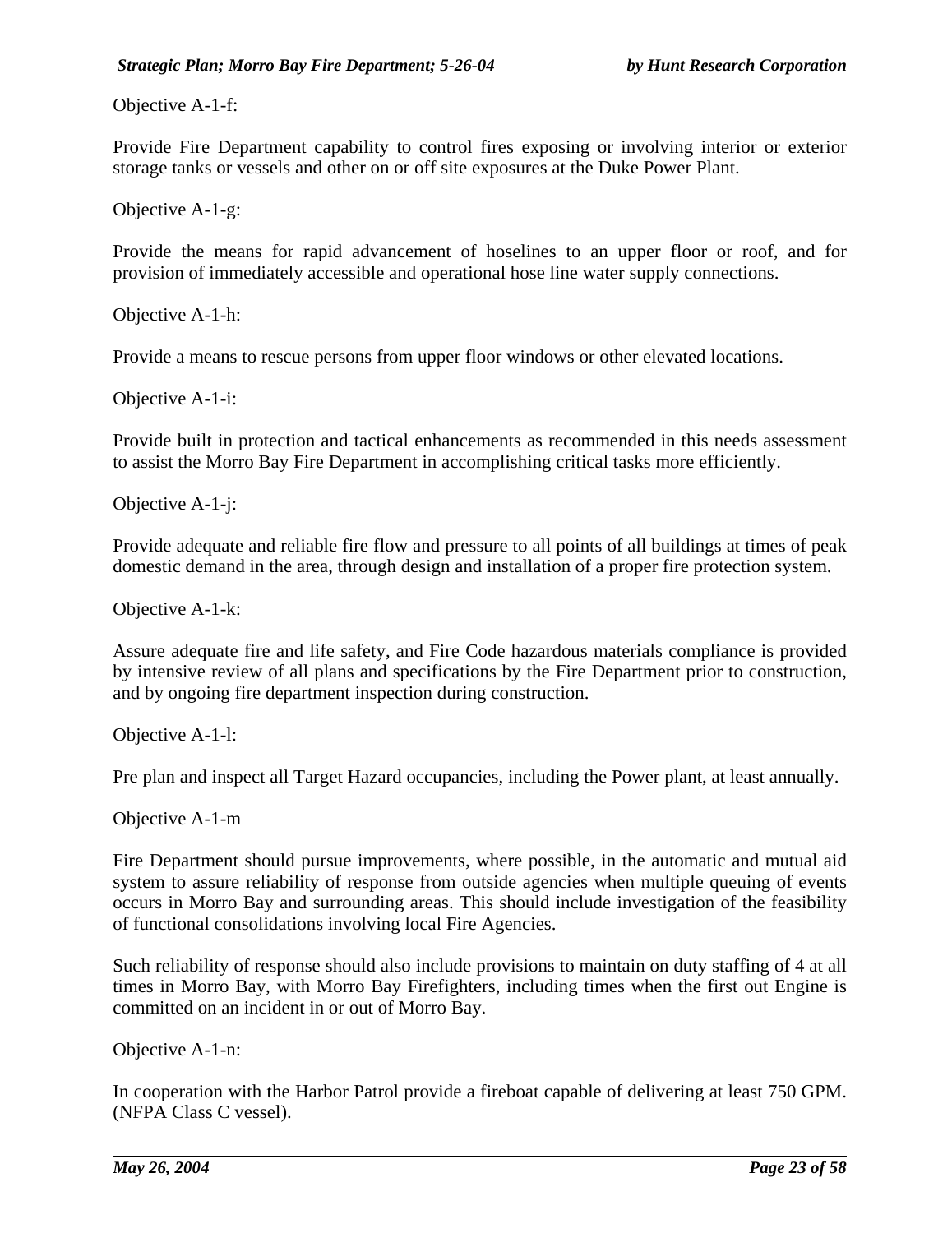#### Objective A-1-0:

The Fire department should strive to assure the ongoing viability of the Paid Call Firefighter program through various enhancements and programs such as enhanced pay scales and benefits.

#### Category B: Emergency Medical Service ( EMS):

The purpose of this category is to reduce the impact of EMS calls on the Fire Department thereby increasing the reliability of response availability in the event a fire occurs.

#### Goal B-1: Reduce the number of EMS calls

Objective B-1-a:

Implement a program to educate the citizenry on what is and what is not an EMS emergency, in order to reduce unnecessary calls for service, and repeated calls for non- emergencies from the same callers.

Objective B-1-b:

Institute a fee schedule to charge for repeat non-emergency EMS calls to the same occupancy such as Bayside Care facility and Casa De Flores (1405 Theresa). Fee should be based on total Fire Department annual budget divided by number of total annual calls in the City equals charge per call. As an option, actual response costs (staffing and apparatus) plus an overhead charge could be used.

Objective B-1-c:

Pursue alternative dispatching solutions for the EMD dispatching system including the implementation of the "Clausen" computer aided EMS triage system in the Dispatch center.

Objective B-1-d:

Implement community safety programs to educate the citizenry, school children, etc. on the prevention of the most common types of injuries and disease occurring in the City.

Objective B-1-e:

Continue to support local health fairs, voluntary Blood Pressure monitoring of citizens at Fire Station, etc.

```
Goal B-2: Minimize life loss and further injury during medical emergencies in the community.
```
Objective B-2-a:

Pursue a partnership between the Fire Department and Insurance carriers for reimbursement of the Fire Department for pre hospital care, treat and release calls, etc.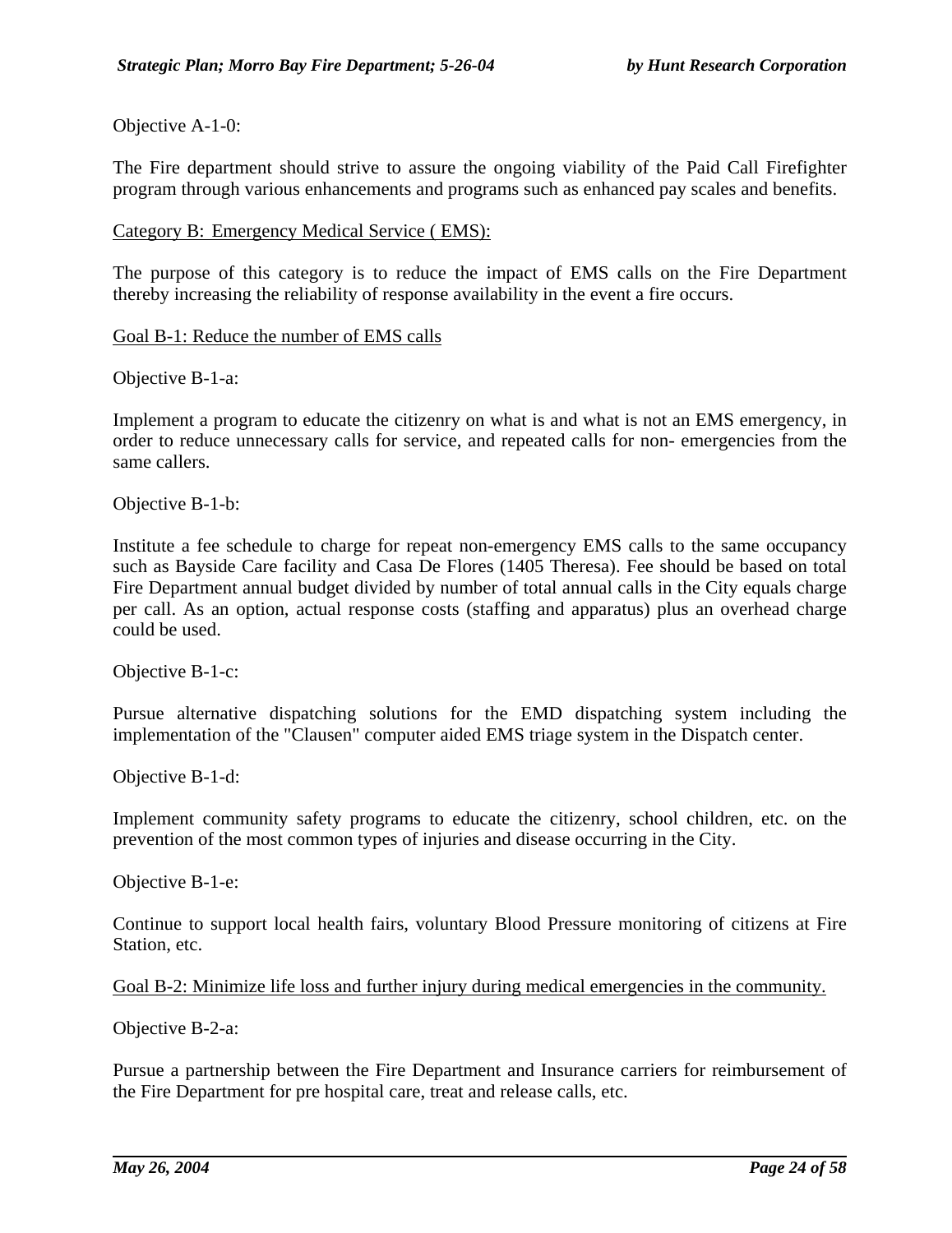Objective B-2-b:

Provide community training programs for school children, Power Plant workers and other citizen groups on basic First aid and CPR.

Objective B-2-c:

Formulate and encourage neighborhood volunteer groups for initial Emergency Service response, including during disasters.

Objective B-2-d:

Provide public access AED equipment and training at all major public assemblage facilities including community center, major churches, city hall, police station, major public events, restaurants, medical offices, urgent care centers, etc.

Objective B-2-e:

Arrive at 90% of all EMS Calls at an Advanced Life Support (ALS) level, with AED and 4 on duty firefighters within 5 minutes of receipt of alarm in the dispatch center. This includes 1 minute dispatch center time, 1 minute turnout time and 3 minutes driving time. Firefighters may arrive on more than one apparatus from more than one location as long as one Company officer is in charge at the scene. Ref. Section 5.3.3.4.3; NFPA 1710.

Objective B-2-f:

Provide state of the art EMS equipment, including Automatic External Defibrillators (AED) on all Fire Department response vehicles

Goal B-3: Provide an effective level of EMS response to major emergencies

Objective B-3-a:

Provide response of 14 firefighters trained to the level of EMT, plus one Chief officer, within 10 minutes of notification of 911, in the event of a major emergency. 90% of all calls.

Objective B-3-b:

Provide for response of 5 medic ambulances to the Power Plant for transportation purposes within 20 minutes in the event a major emergency requires mass movement of critical care patients to Medical facilities is needed.

Category C: Hazardous Materials ( HAZMAT)

Goal C-1: Reduce the number, risks and severity of HAZMAT incidents at facilities and on the highway.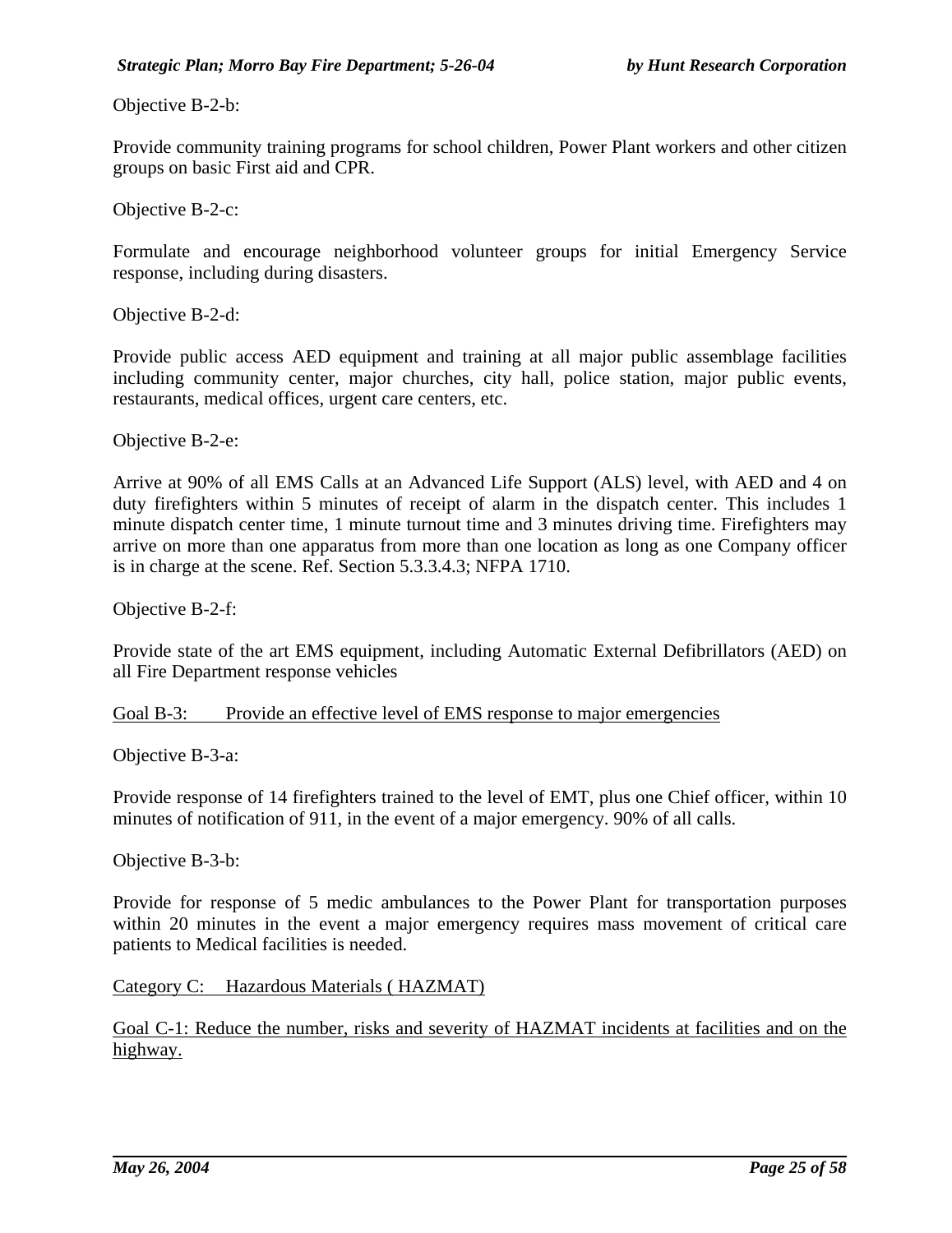Objective C-1-a:

Fire Department should encourage the use of alternative chemicals in place of Ammonia and Hydrazine at the power plant, in order to reduce or eliminate the potential for an offsite toxic vapor cloud, and/or the potential for a tanker truck accident resulting in an Ammonia or Hydrazine release in the city.

Objective C-1-b:

Fire Department should Inspect and Inventory the Hazardous materials at commercial, industrial and storage facilities on a regular basis.

Objective C-1-c:

Assure all Areas where HAZMAT is stored or used are properly isolated from other areas and buildings.

Objective C-1-d:

Fire Department should review all plans and MSDS sheets for commercial and industrial occupancies to assure the storage, use and dispensing of HAZMAT is in compliance with the Fire Code.

Objective C-1-e:

Assure staff and Firefighters are adequately trained to the appropriate OSHA standards regarding Hazardous Materials emergencies.

Objective C-1-f:

Assure the Fire Department is properly equipped to handle HAZMAT emergencies including decontamination.

Objective C-1-g:

Provide ample amounts of approved Firefighting foam concentrate and application devices, and large wheeled Dry Chemical units, on site at applicable facilities for use by Fire department during a major flammable liquid fire.

Goal C-2: Minimize damage to humans, environment and property caused by Hazardous and/or flammable materials

Objective C-2-a:

Locate any LPG, LOX, Nitrogen and Ammonia tanks away from buildings and offsite exposures, and provide proper built in protection on all tanks, in order to facilitate rapid shutdown of releases.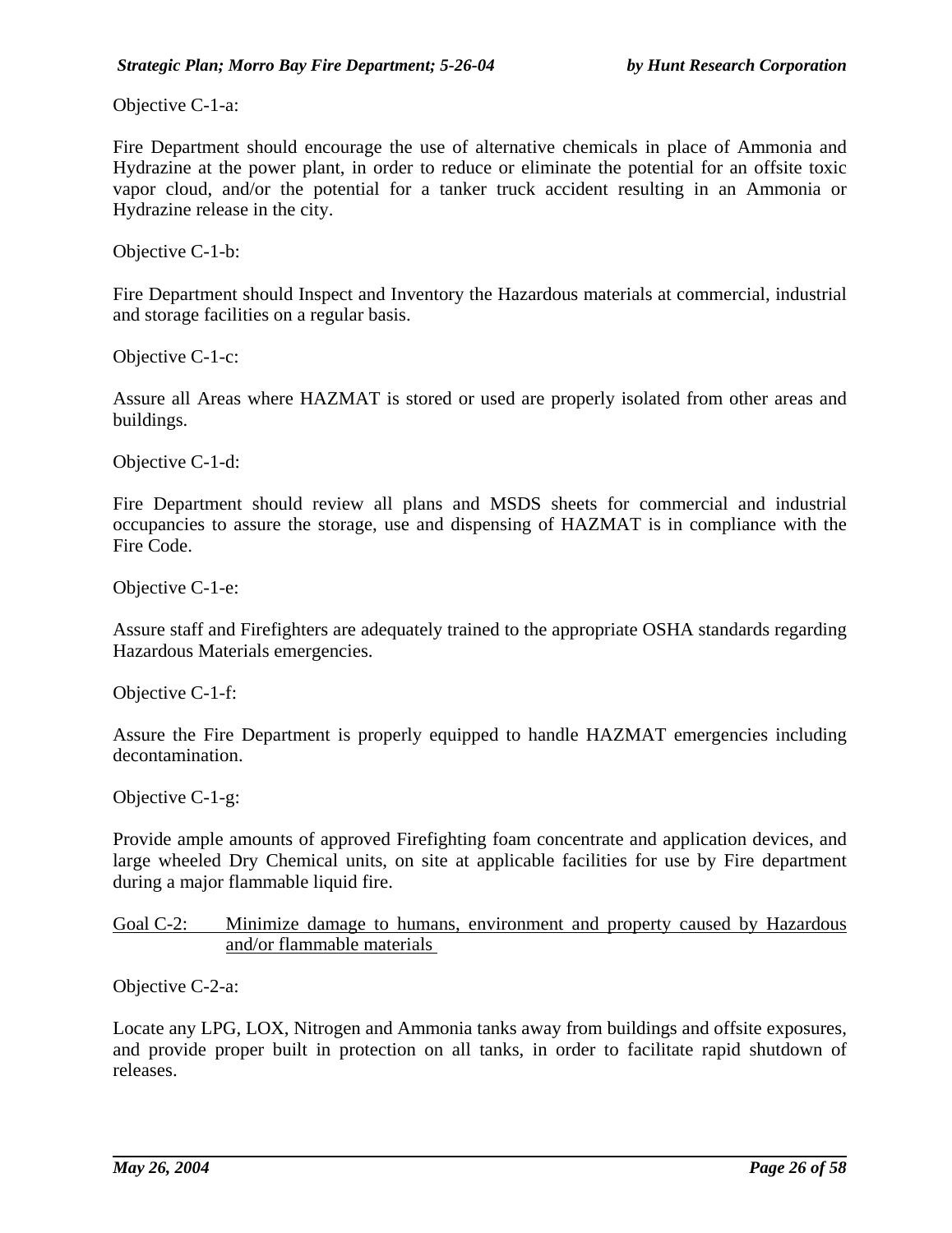Objective C-2-b:

Assure proper fire protection and Hazardous Materials mitigations for the Hydrazine storage and use at the power plant to prevent a release and potential on and off site impact involving Hydrazine.

Objective C-2-c:

Provide Fire Department capability to flow 3,000 GPM through master fire stream appliances and aerial streams to cool tanks and protect exposures.

Objective C-2-d:

Enhance automatic and mutual aid area response to provide one properly equipped and trained Hazardous Materials response team on scene within 30 minutes of request for response.

Objective C-e:

Review all proposed plans for facilities to assure mitigation of any potential offsite impacts due to fires, explosions, oil releases or Hazardous materials releases

Category D: Disaster Response:

Goal D-1: Minimize Life Loss, injury and property loss due to a disaster:

Objective D-1-a:

Train staff of major commercial and industrial facilities, critical facilities, and care facilities as to their roles during disasters including earthquake.

Objective D-1-b:

Assure major facilities, such as the Power Plant, have adequate, all risk, emergency response plans in place and that all personnel are trained on the plan. Conduct drills at least quarterly to exercise the plans.

Objective D-1-c:

Fire Department should review all construction plans for all facilities from the perspective of disaster response and mitigation. One example would be the provision of automatic shutoffs on storage tanks, gas lines, and vessels in the event of earthquake.

Objective D-1-d:

Enhance the Urban Search and Rescue (USAR) capability of the local fire agencies through addition of proper equipment, apparatus, and enhanced training.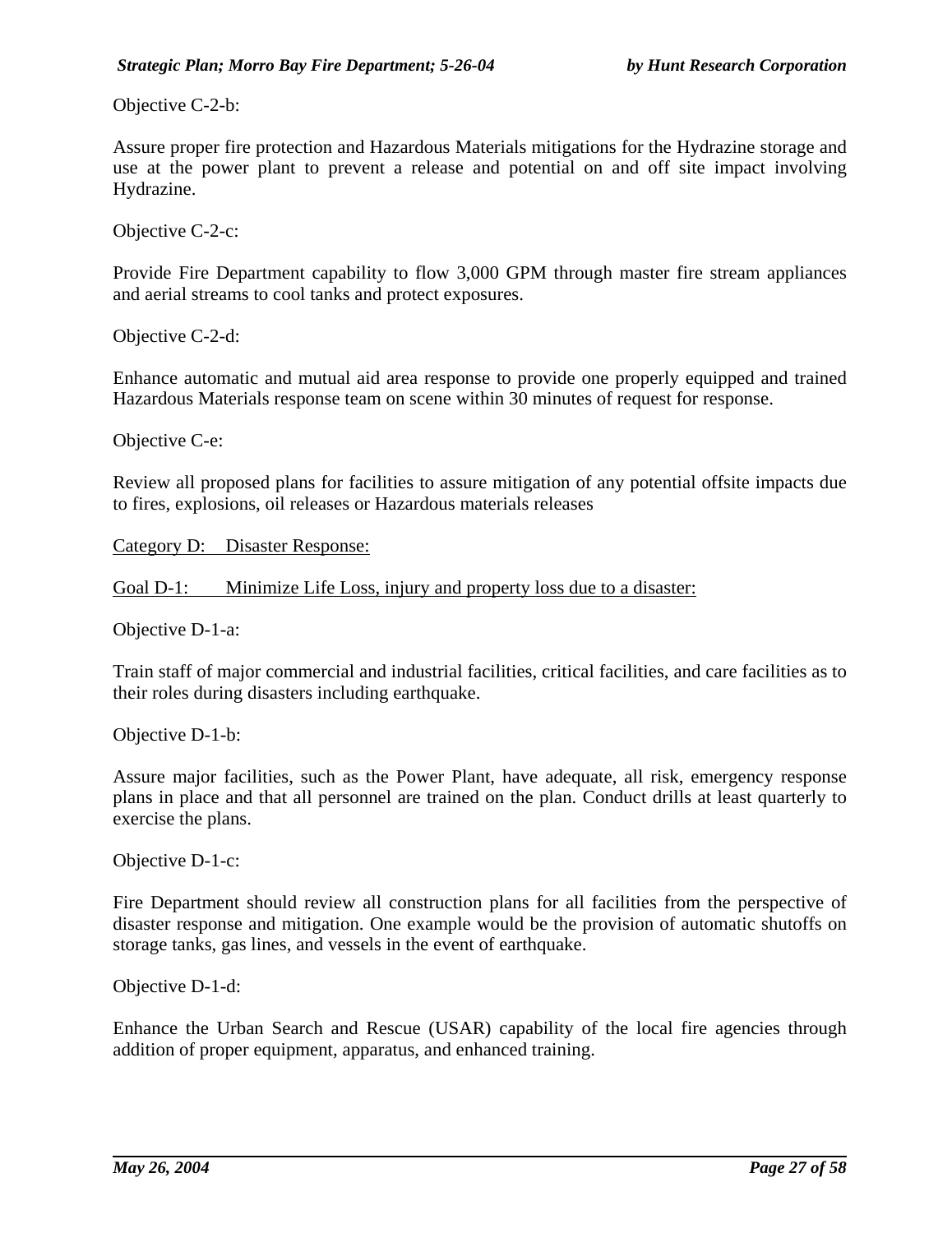Objective D-1-e:

Provide training and necessary personal protective equipment for Fire Department initial response to terrorism/WMD incidents.

Category E. Technical Rescue:

Goal E-1: Provide effective and safe response to Technical Rescue incidents

Objective E-1-a:

Provide Fire Department with ongoing training in all facets of Technical Rescue

Objective E-1-b:

Provide adequate Technical Rescue equipment on scene within 10 minutes driving time to 90% of all incidents.

Objective E-1-c:

Provide at least 4 persons on each responding fire company to facilitate timely confined space entry and other technical rescues in compliance with OSHA regulations.

Objective E-1-d:

Provide the capability to effect rescue of victims from elevated locations or from confined spaces.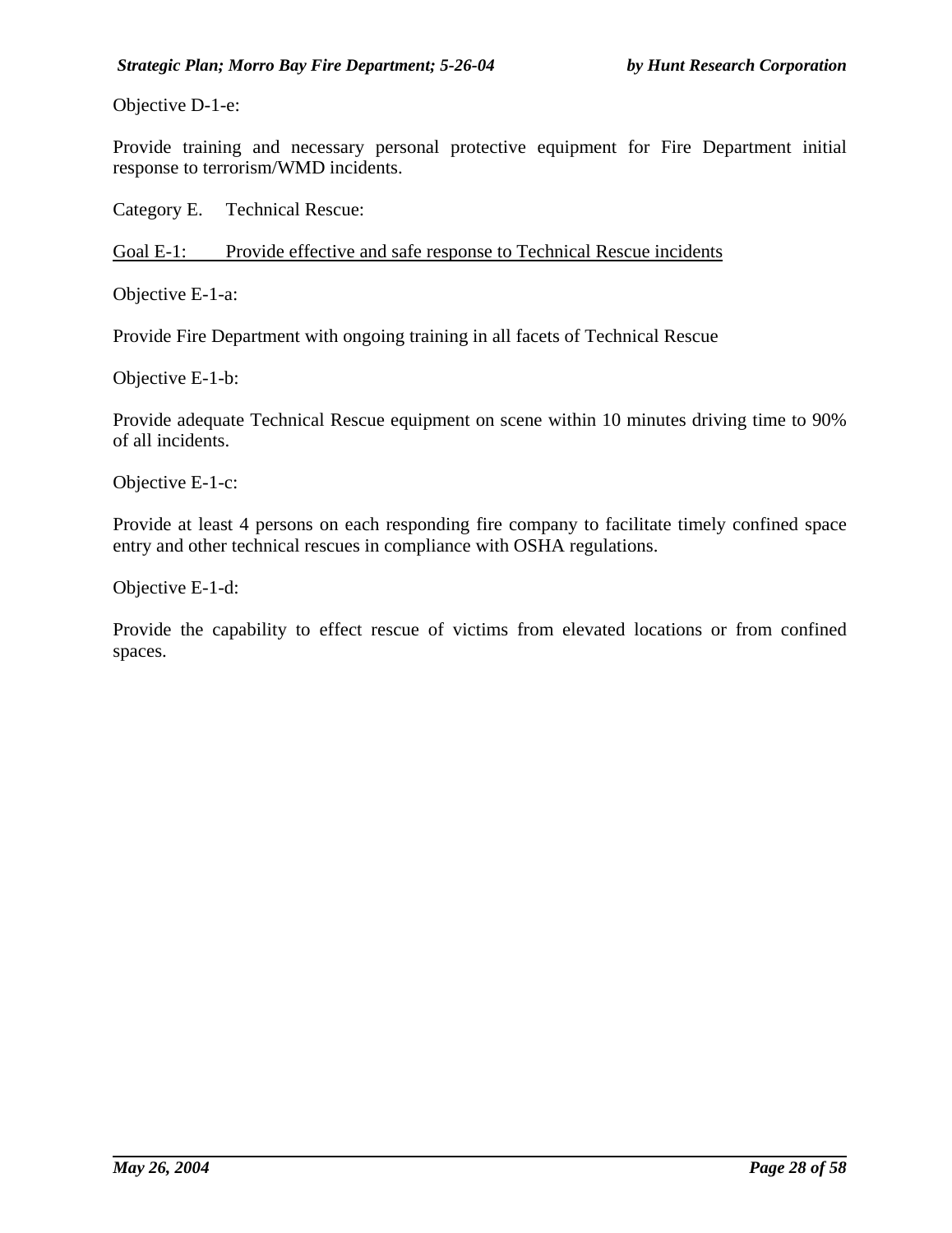#### **5. STANDARDS OF COVERAGE:**

Standards of Coverage are used to manage Fire Department resources based on probable risk within our community. A Standards of Coverage study utilizes information developed for the Risk Assessment, actual response data and the Fire Department's Goals and Objectives. Once established these standards form the basis for determining the needed Levels of Service.

Standards of Coverage include the following components:

- 1. Distribution of Companies based upon risk: This is the physical placement of apparatus in a fashion as to be able to reach the location where service is requested within a time frame to meet the goals and objectives (such as a Paramedic Engine Company on scene of 90% of the calls within 5 minutes of request.).
- 2. Concentration of Companies based upon risk: This is the physical placement with consideration not only for coverage based upon travel but with consideration to special challenges found in a local geographical area (such as the need for Engine companies to be located on opposite sides of the Highway 1 freeway, Morro Creek, which could dissect Morro Bay, or the Power Plant which could have a Hazardous Materials release, etc.).
- 3. Response efficiency of the companies: This could include the constraint upon response caused by features of a particular facility such as a gates, single point of access, a portion of the community separated from the rest of town by a freeway, highway flooding, Hazardous Materials vapor clouds, etc.
- 4. Effectiveness of the response force: This component is determined by the ability of the personnel arriving to perform critical job functions with in a time frame to effect the desired objectives. These could include gaining entry, search, rescue, obtaining water supply, ventilation, water and foam application. This effectiveness is addressed in post fire analysis as well during training to ensure the suppression forces can perform evolutions and produce fire flow within national Fire Service standards.
- 5. Response reliability when the potential for simultaneous calls (multiple queuing) is considered: After analyzing unit placement and alarm processing and turn out time, it is apparent that when the staffed unit is already busy and the next unit responds, the additional turnout and travel time is going to adversely effect performance (arrival time.) If this happens occasionally it is understandable, but when a large percentage of the time the first due unit is already committed, a second unit must be considered. Morro Bay Fire Department is already experiencing an unusually high number of multiple queuing. On one day in August 2000, three such incidents occurred in the morning. Nine incidents of multiple queuing occurred during the 10-8-01 Ammonia release.

The ISO indicates that when the number of runs for a single unit exceeds 2500, there should be an effort to place a second unit in service.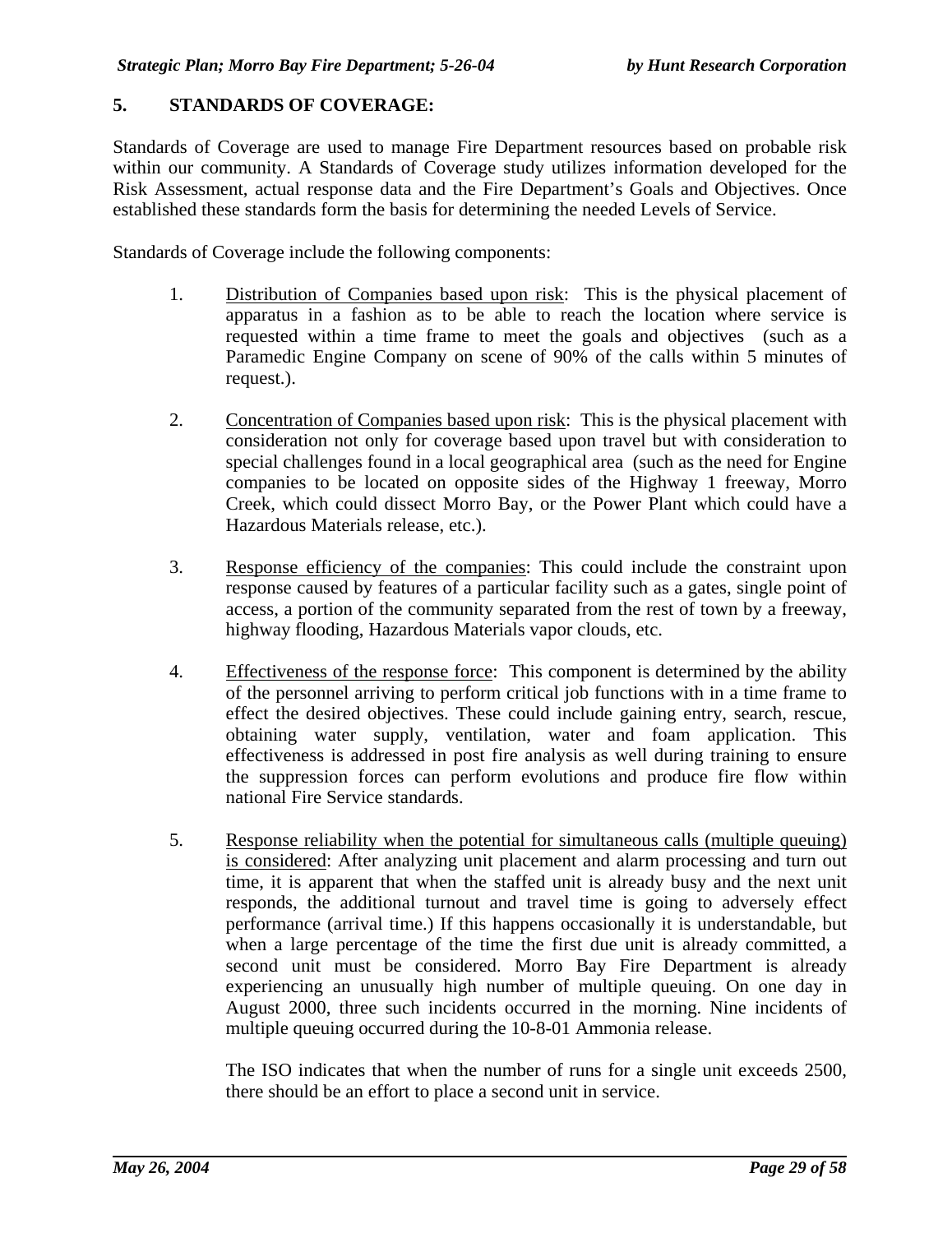6. Draw down of resources and resource exhaustion: This situation occurs when incidents, which require the response of multiple units such as complete commercial structure assignment (2 engines, 1 truck, and rescue), begin to compete with other service demands, such as separate medical responses. If this continuously occurs it may become necessary to consider additional units being placed into service in order to meet demands.

Differing levels of risk require different levels of response. For example a typical emergency medical service (EMS) call will require one Medic Engine Company, at least initially. The Morro Bay Fire Department responds to this type of call approximately 3 times a day. EMS calls represent the highest incident demand but have a low impact on the overall service delivery system. Conversely, first alarm residential fires require the response of at least two Engine Companies, one Truck Company, and a Chief. This level of response creates a significant impact upon the service delivery system, as there are no Medic Engine Companies which remain available for additional calls. While structure fires represent approximately 1% of the Fire Department's annual calls for service in 2003, the Fire Department must design the service delivery system to meet its demands. Stated another way, structure fires may not represent the highest number of calls but they represent one of the highest levels of risk, especially at Key Hazards such as the Power Plant.

|                                                                    | <b>Typical</b><br><b>EMS</b><br>Call | <b>Typical</b><br><b>Traffic</b><br><b>Collision</b> | <b>HazMat</b><br><b>Incident</b> | Tech.<br><b>Rescue</b>    | Veg.<br><b>Fire</b>       | <b>First Alarm</b><br><b>Structure</b><br><b>Fire</b> | Fire at<br><b>Power Plant</b> |
|--------------------------------------------------------------------|--------------------------------------|------------------------------------------------------|----------------------------------|---------------------------|---------------------------|-------------------------------------------------------|-------------------------------|
| First Engine                                                       | X                                    | X                                                    | X                                | X                         | X                         | X                                                     | X                             |
| Second Engine                                                      |                                      |                                                      | $\boldsymbol{\mathrm{X}}$        | $\boldsymbol{\mathrm{X}}$ | $\mathbf X$               | $\mathbf X$                                           | X                             |
| Third Engine                                                       |                                      |                                                      |                                  |                           |                           | $X^*$                                                 | $X^*$                         |
| Fourth Engine                                                      |                                      |                                                      |                                  |                           |                           |                                                       | $X^*$                         |
| Fifth Engine                                                       |                                      |                                                      |                                  |                           |                           |                                                       | $X^*$                         |
| <b>Truck Company</b><br>or Squad                                   | X                                    | X                                                    | X                                | X                         | X                         | X                                                     | X                             |
|                                                                    |                                      |                                                      |                                  |                           |                           | $\boldsymbol{\mathrm{X}}$                             | X                             |
| Duty Chief                                                         |                                      |                                                      | $\boldsymbol{\mathrm{X}}$        | $\boldsymbol{\mathrm{X}}$ | $\boldsymbol{\mathrm{X}}$ | $\boldsymbol{\mathrm{X}}$                             | X                             |
| <b>Requires Outside</b><br>Resources                               |                                      |                                                      |                                  |                           | <b>YES</b>                | <b>YES</b>                                            | <b>YES</b>                    |
| Requires<br>Additional<br>Personnel for<br><b>Station Coverage</b> |                                      |                                                      |                                  |                           |                           | <b>YES</b>                                            | <b>YES</b>                    |
| Apparatus<br>Available for<br>Another Call                         | 1 Eng.<br>Truck<br>Chief             | 1 Eng.<br>Squad<br>Chief                             | Squad                            | $\overline{0}$            | $\overline{0}$            | $\boldsymbol{0}$                                      | $\boldsymbol{0}$              |
| Personnel<br>Available for<br>Another Call                         | 9                                    | 9                                                    | $\overline{2}$                   | $\overline{2}$            | $\overline{0}$            | $\boldsymbol{0}$                                      | $\theta$                      |

**Table 11 Levels of Service by Incident Type**

*\* The third, fourth and fifth engine could be provided through automatic aid*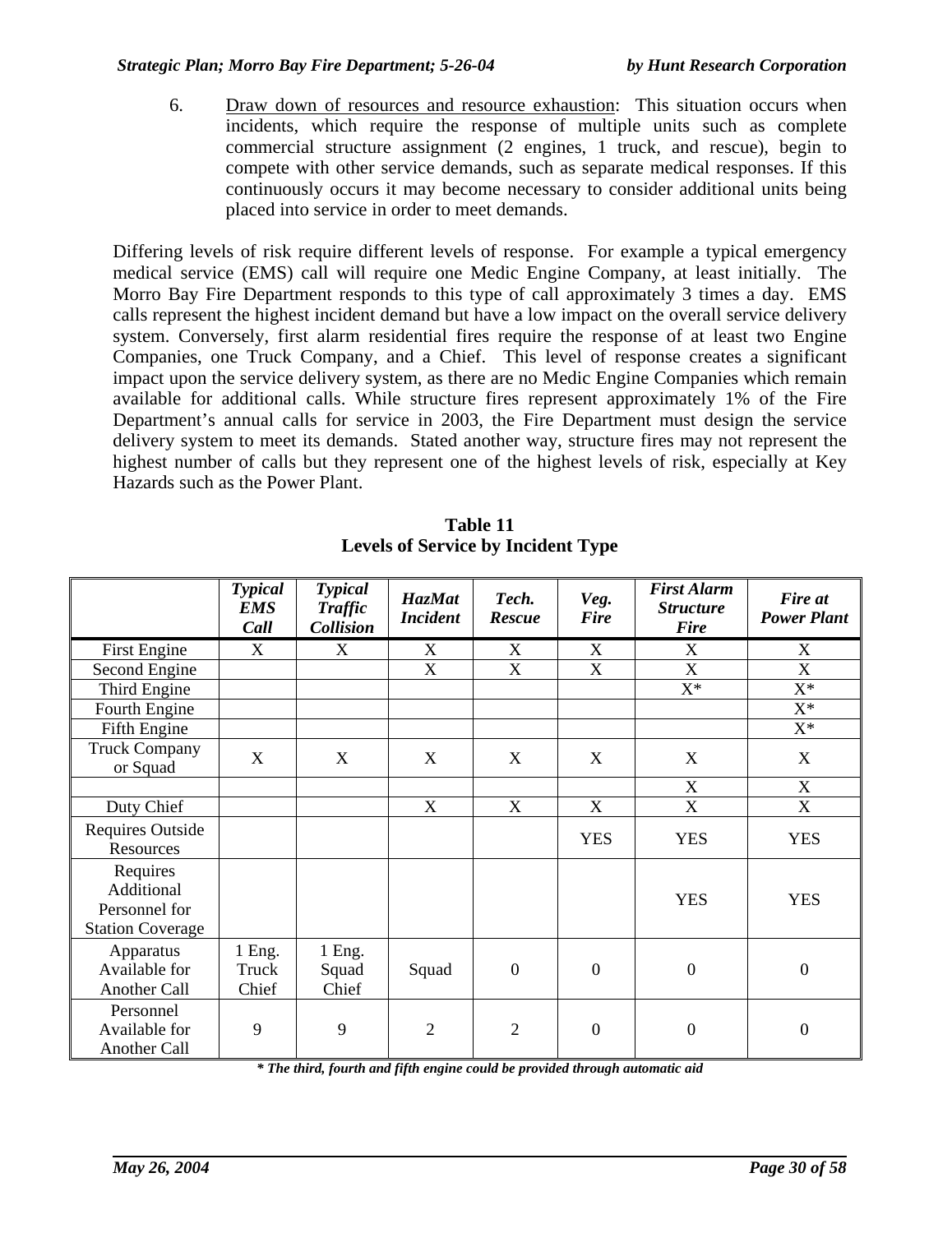Table 11 illustrates the fact that the Morro Bay Fire Department cannot respond to more than one emergency at a time other than an EMS incident or traffic accident.

One of the key factors in planning for the next five years is to reduce the potential for multiple queuing (simultaneous calls) without having to add more than the projected 2 stations. The incident demands will continue to increase, in the next five years. The Insurance Industry (ISO) begins to consider the need for another Fire Station when annual alarms are about 2500.

This study recommends that the Fire Department staff two stations if, after construction of a new Station one at a more strategic response location, it is found that the new location does not improve standards of coverage to the area of the City north of Highway 41.

Another important component of Standards of Coverage is the provision of an effective response force. The fireground response and the EMS response both require numerous critical tasks to be performed simultaneously. The number of Firefighters required to perform the tasks varies based upon the risk. For example, the number of Firefighters needed at the Power Plant could be 49 or more. The number needed at a low risk fire could be 6 or less. This is illustrated in Table 12. The obvious question is where do you get 49 firefighters. Do you keep them on duty at all times for an incident that has a low probability? The answer is no when designing an efficient emergency force. This is where the levels of service become important. The Fire Department must identify the acceptable level of service, assume some unprotected risk levels, pass on costs of protecting high risks to the private sector, and rely partly on automatic and mutual aid for the Key high hazard fires.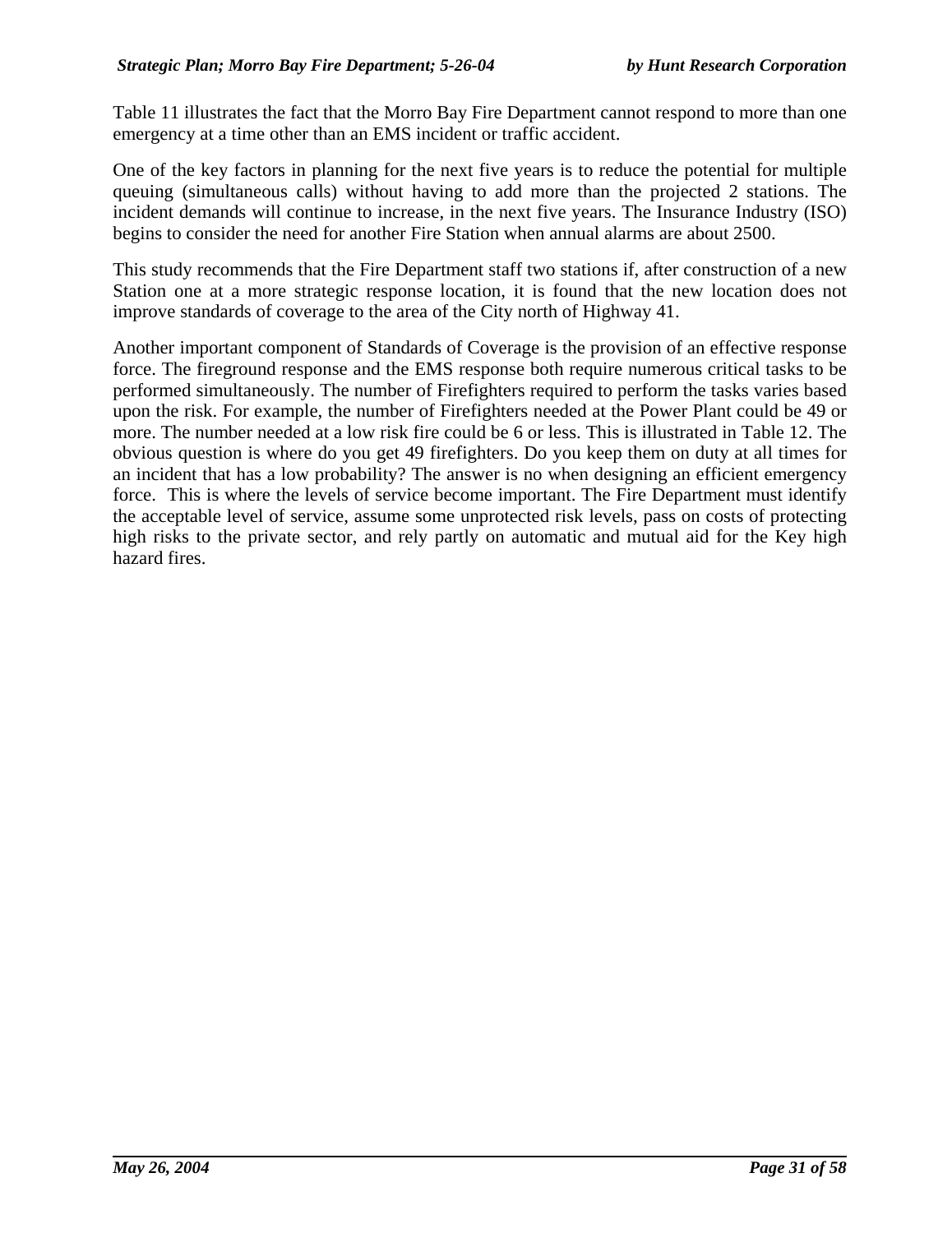| <b>Task</b>                     | Power          | <b>High</b>    | <b>Moderate</b> | Low            |
|---------------------------------|----------------|----------------|-----------------|----------------|
|                                 | <b>Plant</b>   | <b>Risk</b>    | <b>Risk</b>     | <b>Risk</b>    |
| <b>Attack Line</b>              | 4              | $\overline{4}$ | 2               | 2              |
| Search & Rescue                 | 4              | $\overline{2}$ | $\overline{2}$  |                |
| Ventilation                     | $\overline{4}$ | $\overline{2}$ | $\overline{2}$  |                |
| Back-up Line/Rapid Intervention | $\overline{c}$ | 3              | 3               | $\overline{2}$ |
| Pump Operator                   | 1              | 1              |                 | 1              |
| <b>Water Supply</b>             | $\mathbf{1}$   | $\mathbf{1}$   |                 |                |
| <b>Utilities Support</b>        | $\mathbf{1}$   | $\mathbf 1$    | $\mathbf{1}$    |                |
| Command/Safety                  | $\overline{c}$ | $\overline{2}$ | $\overline{2}$  | 1#             |
| Forcible Entry                  | $\ast$         |                |                 |                |
| Accountability                  | 1              |                |                 |                |
| Salvage                         | $\ast$         |                |                 |                |
| Overhaul                        | $\ast$         |                |                 |                |
| Communication                   | $1*$           |                |                 |                |
| Chief's Aide                    | $\mathbf{1}$   | $\mathbf{1}$   |                 |                |
| <b>Operations Section Chief</b> | $\mathbf{1}$   |                |                 |                |
| Administration                  | $\ast$         |                |                 |                |
| Logistics                       | 1              |                |                 |                |
| Planning                        | $1*$           |                |                 |                |
| Staging                         | $1*$           |                |                 |                |
| Rehabilitation                  | $\mathbf{1}$   |                |                 |                |
| <b>Division Chiefs</b>          | $2*$           |                |                 |                |
| Evacuation                      | $10*$          |                |                 |                |
| Stairwell/vertical Support      | $10*$          |                |                 |                |
| Relief/Rapid Intervention       | $\ast$         | $\ast$         | $\ast$          | $\ast$         |
| Investigation                   | $\ast$         |                |                 |                |
| Totals:                         | 49             | 17             | 14              | 6              |

**Table 12 Minimum Firefighting Personnel Needed Based Upon Level of Risk**

*\* At maximum and high risk fires additional firefighters are needed to cover various points of attack as well as providing for incident management.* 

*# Can often be handled by first-due officer.*

*Source: Rochester MN Fire Department, Hunt Research Corporation and The Commission on Fire Accreditation International.*

Table 13, below, illustrates the number of personnel required to control and extinguish a fire in a small residential or commercial structure, such as 1080 Square feet for example. The average size structural fire controllable by the Fire Department involves a single room area of approximately 1080 Square feet in size. One can see that this relatively small incident requires a significant percentage of the staff of the Fire Department plus automatic and mutual aid. Fourteen Firefighters plus a Chief results in the need to respond four 3-person companies (four engines, one truck company and a Chief). This results in the need to respond Automatic Aid, initiate a General Alarm, and request Mutual Aid.This further justifies the need to contract Dispatching from CDF to allow a quicker, seamless dispatch.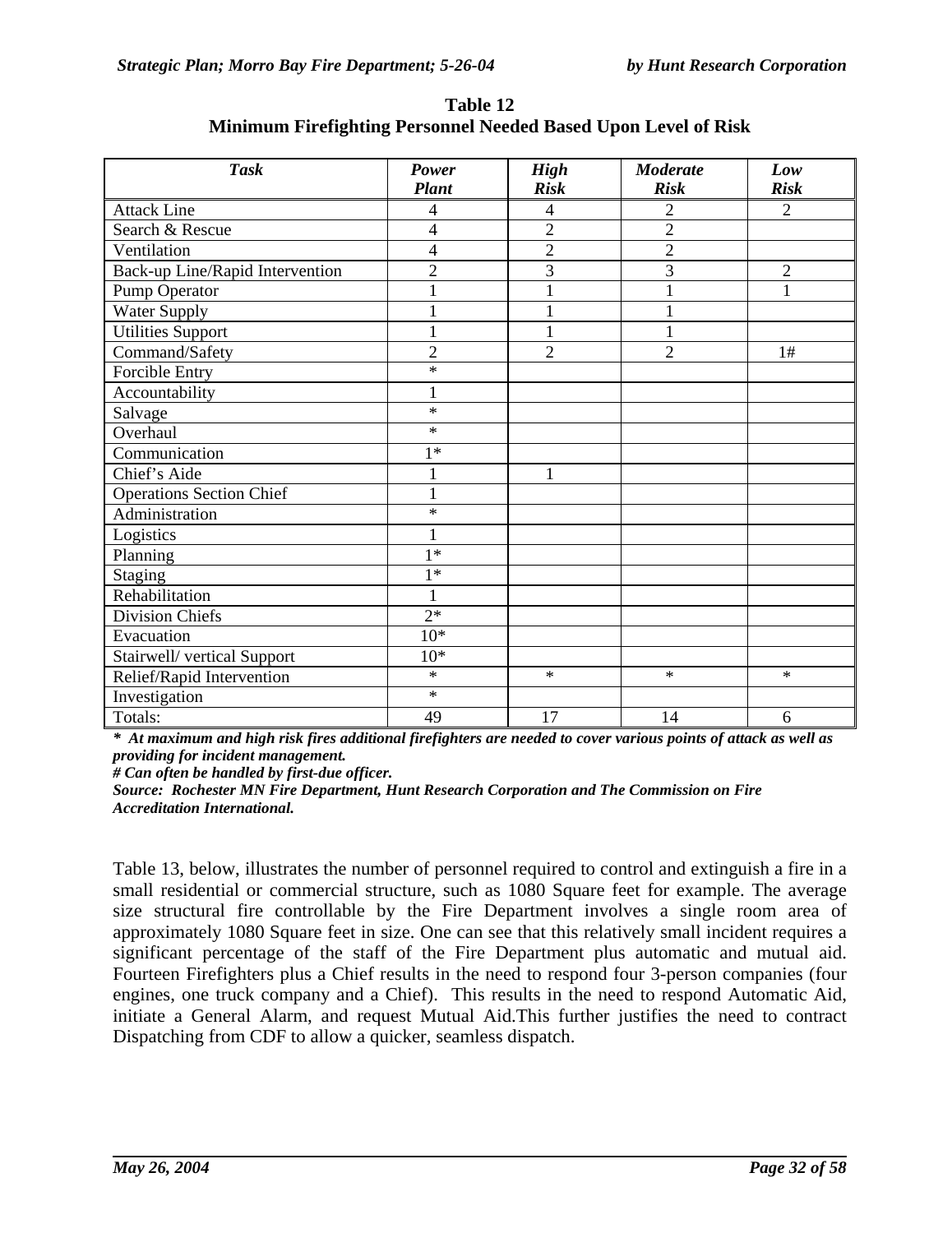| <b>Task</b>                     | Number of<br><b>Firefighters</b> | <b>Company Assigned</b> | <b>GPM</b>                |
|---------------------------------|----------------------------------|-------------------------|---------------------------|
| <b>Attack Line</b>              | $\overline{2}$                   | 1st Engine              | 180                       |
| Attack Line`                    | 2                                | $2nd$ Engine            | 180                       |
| Search & Rescue                 | $\overline{2}$                   | Truck                   |                           |
| Ventilation/Salvage             | $\overline{2}$                   | Truck                   |                           |
| Back-Up Line/Rapid Intervention | $\overline{2}$                   | 3rd Engine              |                           |
| Pump Operator                   | 1                                |                         |                           |
| <b>Water Supply</b>             | 1                                | $4th$ Engine            |                           |
| <b>Utilities Support</b>        | 1                                | <b>Rescue or Truck</b>  |                           |
| Command                         | 1                                | <b>Chief Officer</b>    |                           |
| Safety                          | 1                                | <b>Rescue or Truck</b>  |                           |
| <b>Total Personnel</b>          | 15                               |                         | 360                       |
|                                 |                                  |                         | 24 GPM per<br>firefighter |

**Table 13 Minimum Standards of Cover for 1,080 Square Feet Detached Single Family Residential or Small Commercial/Industrial Fire Based on Necessary Fireground Tasks**

*Source: Commission on Fire Accreditation International and Hunt Research Corporation*

This illustrates the value of having Smoke detectors and Sprinkler systems in all structures. The same size fire in a Sprinklered structure, would require about six less personnel. This would free up two fire companies for other emergencies. Thus the response reliability of the Department is increased greatly.

There can be no question that the single best method by which the amount of staffing needed on the fire ground can be reduced by the installation of fire sprinklers. Fire sprinklers will in most cases extinguish or control a fire in its beginning stages. Therefore the number of necessary critical tasks is greatly reduced. Fire sprinklers reduce the need for multiple companies at fires and thus increase the reliability or availability of fire companies for other emergencies. By installing fire sprinklers the number of additional stations and staffing can be kept to the levels recommended in this Plan.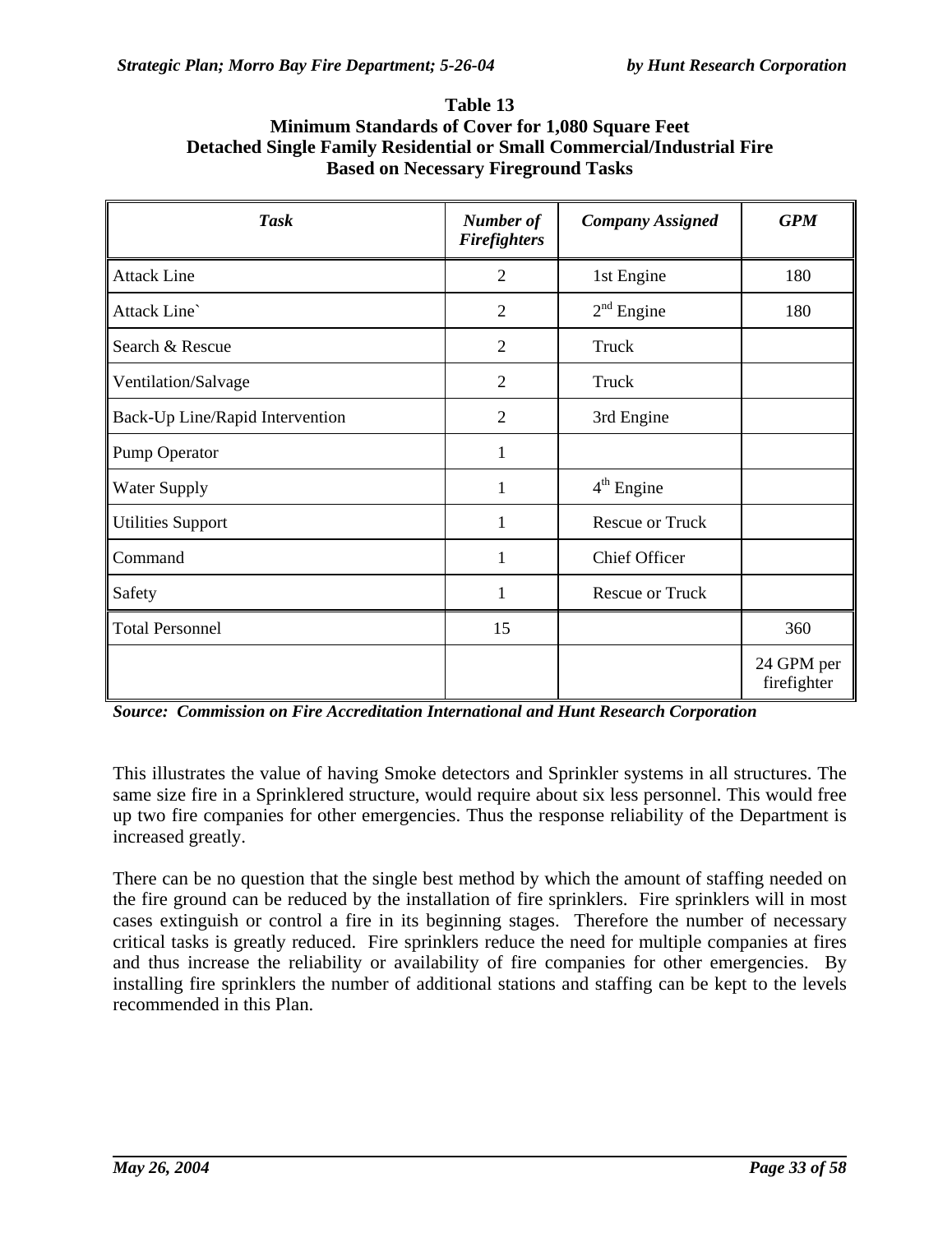### **6. NATIONAL FIRE SERVICE BENCHMARKS:**

Table 14 (on the following page) compares the current Fire Department Baselines to Benchmarks used by national Fire Protection agencies. Benchmarks are utilized as nationally accepted measurements for use by Fire Department managers to assure adequate levels of community Fire Protection which comply with national consensus standards of good practice and legal mandates.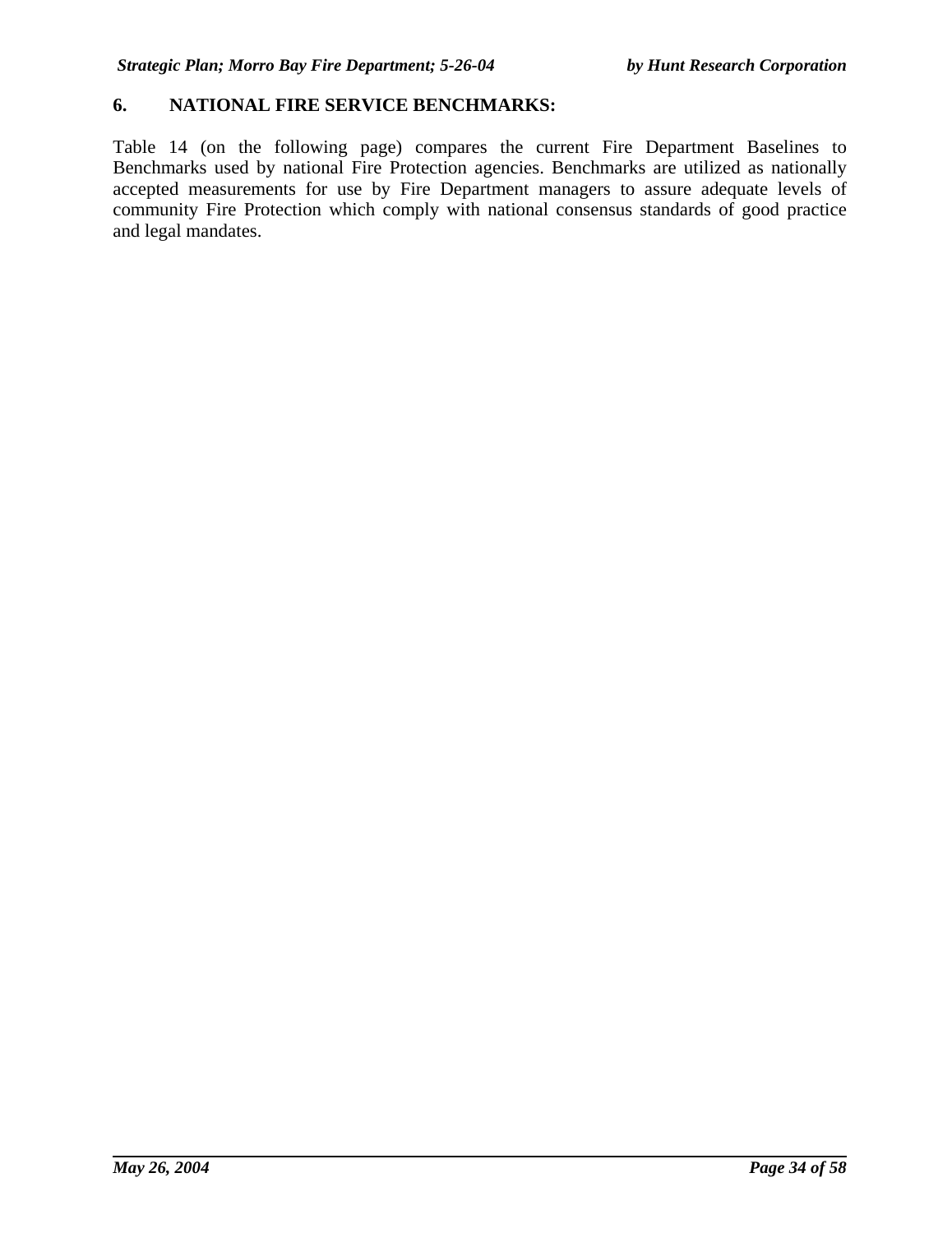| Table 14                                                      |
|---------------------------------------------------------------|
| <b>Nationally Accepted Response &amp; Staffing Benchmarks</b> |

| <b>National Standard</b>                                                                                            | <b>Organization</b>                                                                                                                | <b>Current MBFD Standard</b>                                            |  |
|---------------------------------------------------------------------------------------------------------------------|------------------------------------------------------------------------------------------------------------------------------------|-------------------------------------------------------------------------|--|
| 4 per company at fire or other emergency with<br>hazardous atmosphere                                               | National Fire Protection 1710 Association<br>(NFPA) Std. 1410 & 1500 & Federal<br><b>OSHA</b>                                      | 3 persons per engine co.                                                |  |
| 5 per crew needed for coordinated, effective,<br>approach to search, rescue, suppression (high<br>hazard occupancy) | NFPA Std. 1410, 1710<br>Dallas Fire Dept. study<br>Seattle Fire Dept. study<br>International City/County Management<br>Association | 3 persons per engine co.                                                |  |
| Minimum effective company staffing is 4<br>firefighters                                                             | Dallas Fire Dept. study<br>Seattle Fire Dept. study<br>NFPA Std. 1710.                                                             | 3 person per engine co.                                                 |  |
| Engine co. within 1.5 miles of built upon<br>areas; 3 engines if fire flow 3,000 GPM >                              | Insurance Services Office (ISO)                                                                                                    | Standard not met. Don't have 3 Engine<br>companies in MBFD or Auto Aid. |  |
| Ladder truck within 2.5 miles of built upon<br>areas                                                                | Insurance Services Office (ISO)                                                                                                    | Partially Compliant with National<br>Standard                           |  |
| Staffed ladder truck if 5 or more buildings 35'<br>high or required fire flow of 3,500 GPM >                        | Insurance Services Office (ISO)                                                                                                    | Truck is not regularly staffed                                          |  |
| Fireground staffing to include 15 firefighters +<br>BC                                                              | Commission on Fire Accreditation<br>International (International Association of<br>Fire Chiefs) and NFPA 1710                      | Amount of on scene staffing not<br>guaranteed.                          |  |
| National average of on-duty personnel = $.48$<br>per 1,000                                                          | International City/County Management<br>Association (ICMA)                                                                         | MBFD has three on duty. (.3 per 1000)                                   |  |
| On duty staffing per 1,000 pop.                                                                                     | San Luis Obispo (40,000 pop) 13 on duty<br>.32 per 1000                                                                            | MBFD (10,000 pop) (.3 per 1000)                                         |  |
| On duty staffing per 1,000 pop.                                                                                     | Atascadero (26,000 pop) 4 on duty. .15 per<br>1000                                                                                 | MBFD= .3 per 1000                                                       |  |
| Crew staffing                                                                                                       | San Luis Obispo = $3$ (medic)<br>Atascadero = $2$ per co.                                                                          | $MBFD = 3$ (medic)                                                      |  |
| National average total uniformed personnel =<br>1.59 per 1,000                                                      | International City/County Management<br>Association (ICMA)                                                                         | MBFD (total staff= $10$ ) is 1 per 1,000                                |  |
| Arrive at structure fire prior to flashover                                                                         | <b>FEMA</b><br>National Fire Academy<br><b>NFPA 1710</b>                                                                           | 5 minutes from receipt of alarm                                         |  |
| Arrive on scene of structure fire within 4<br>minutes driving time                                                  | <b>NFPA 1710</b>                                                                                                                   | 4 minutes driving time or less for 50% of<br>all calls.                 |  |
| Arrive at EMS call within 4 to 6 minutes of<br>cessation of heart beat or breathing                                 | Recommended by the<br>American Red Cross                                                                                           | 5 minutes from receipt of alarm                                         |  |
| ALS unit arrive within 8 minutes driving time                                                                       | <b>NFPA1710</b>                                                                                                                    | 4 minutes driving time or less for 50% of<br>all calls.                 |  |
| Provide 2 person rapid intervention team at<br>fires and other hazardous atmospheres                                | Federal OSHA<br>NFPA Std. 1410, 1500, 1710                                                                                         | Requires two Engine co. or engine and<br>Truck; creates delays          |  |
| Activate and staff an Incident Command team<br>at hazardous materials emergencies,<br>Continued from previous page: | NFPA Stds.<br>Federal OSHA Stds & State OES.                                                                                       | Delayed activation of full ICS due to lack<br>of personnel on scene     |  |
| Receive/dispatch alarm within 60 seconds                                                                            | NFPA 1221,1710, ISO                                                                                                                | MBFD; varies.                                                           |  |
| Turnout time; 60 seconds                                                                                            | <b>NFPA1710</b>                                                                                                                    | MBFD; Varies (paid and paid call)                                       |  |
| Driving speed; 35 MPH                                                                                               | <b>Insurance Services Office</b>                                                                                                   | MBFD; 35 MPH actual speed                                               |  |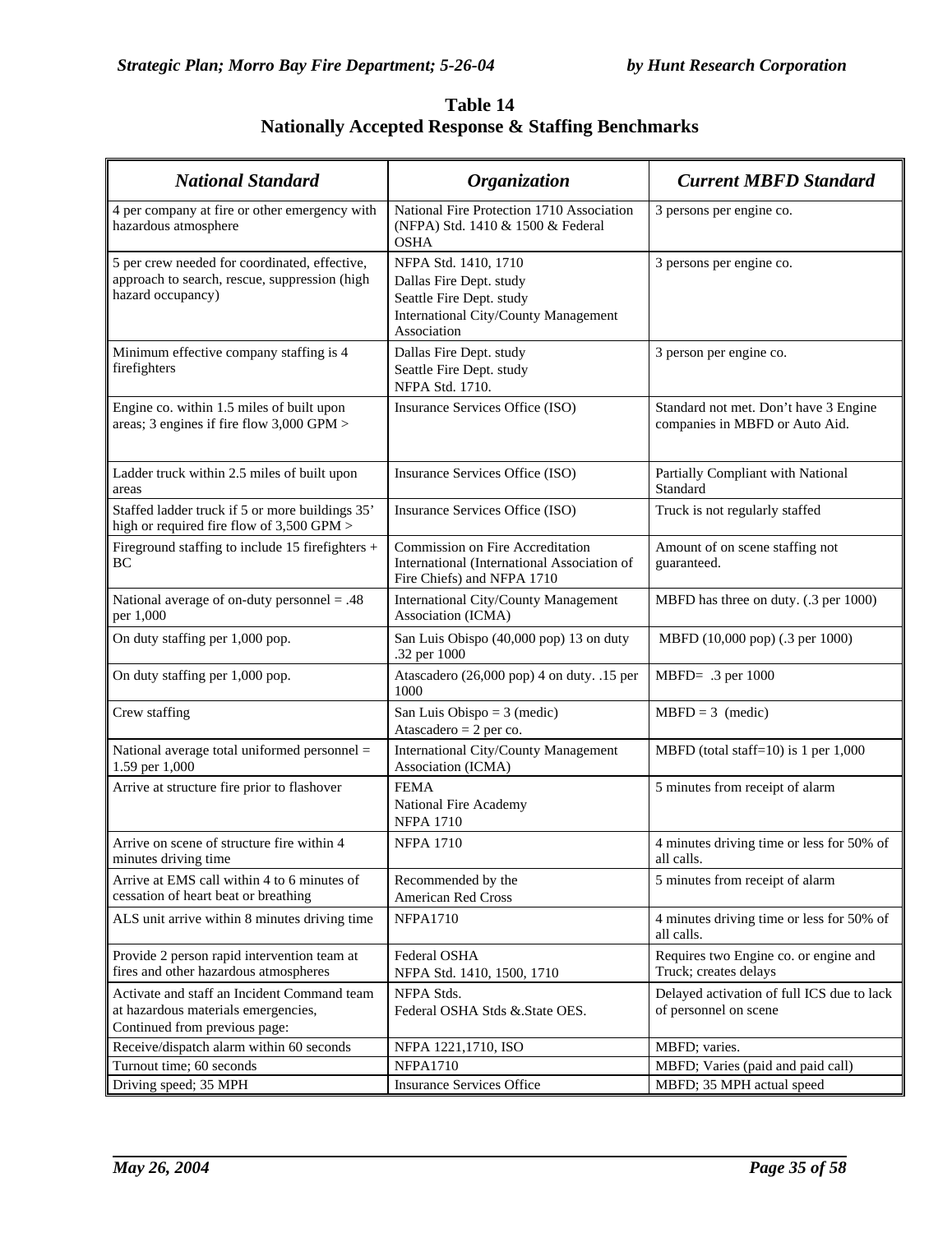# **7. LEVELS OF SERVICE:**

In order to implement the Fire Department Standards of Coverage and Goals and Objectives, regarding emergency response, and to comply with the Intent of NFPA 1710, the following "Levels of Service" have been adopted by the Fire Department.

#### **Preface**

The "Level of Service" is that level which the Fire Department has adopted as it's baseline level of service. This level is determined based upon Goals, Objectives, nationally accepted benchmarks, national OSHA consensus standards, standards of coverage, the demands of emergency calls for service, fiscal constraints, and the need to avoid draw down of available community resources below the level established to meet community needs (i.e.; no other resources available if another emergency occurs).

#### **Levels of Service**

- A. Structure Fire Calls:
	- 1. One 4 person Paramedic Engine company should arrive within 5 minutes response time to 90% of all structure fire calls in the City. Response time shall be defined as 1 minute to receive and dispatch the call, 1 minute to prepare to respond in the Fire Station or field, and 3 minutes driving time at 35 mph average (approx.1.74 miles). The miles traveled in this period is 32% deficient when compared to the recommended 1.5-mile distance (at 35 MPH) from built upon areas to the nearest Fire Station, as recommended by ISO, in their Fire Suppression Rating Schedule, which is used to evaluate a community for insurance purposes, and to locate Fire Station sites.

The 5 minute response time was arrived at after in-depth analysis of available data and actual times collected during emergency response, as well as the demands created by a structural fire and an EMS call, as previously discussed. It is divided up as follows:

- 1 minute: Dispatcher receives, processes and dispatches the call. This is an average time which can vary based upon call volume, from a minimum of 30 seconds.
- 1 minute: Fire company acknowledges call and apparatus begins to move. Actual time per data reviewed is as much as 1.5 minutes.
- 3 minutes: Apparatus drives to scene at 35 mph average, based upon actual local data and tests. 35 mph for 3 minutes results in a travel distance of 1.74 miles. ISO recommends 1.5 miles from the closest station. ISO assumes 35 MPH.

The 90% figure is stated as a goal to achieve. The 4 persons may arrive on more than one apparatus and from more than one location as long as one company officer is in charge at the scene. Regular, required, management audits by the Fire Chief should be conducted to reveal if the goal is being met. In many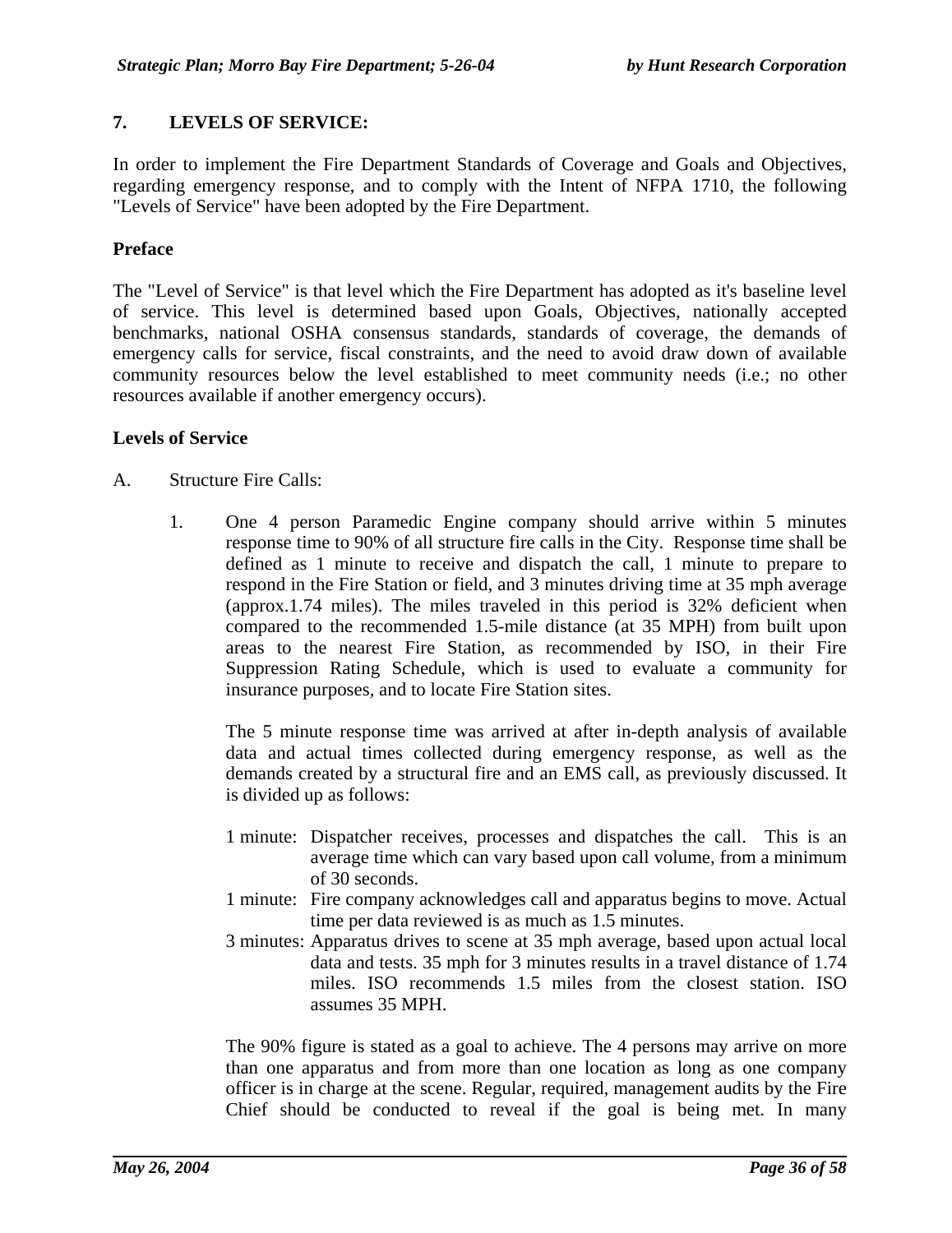communities, including Morro Bay, it is difficult to exceed the 90% figure in a cost-effective manner due to the following limiting factors:

- a. Access obstructions.
- b. Traffic calming devices and median strips on major highways.
- c. Traffic congestion.
- d. Weather.
- e. Multiple alarms.
- f. Delayed response.
- g. Winding access roads in developments.
- h. Road grades.
- i. Large facilities, such as Power Plant, where it takes time to reach the victim in an EMS event, after arrival at the occupancy.
- j. Potential for flooding to block through traffic on Highway 1 at Morro Creek.
- k. Potential for collapse of highway overpasses / bridges after an earthquake
- l. Potential for power lines to fall and block traffic on highway 1.
- m. Potential for the 22" natural gas main feeding the power plant to fail and cause a major release, thus impacting traffic on Highway 1.
- 2. One truck company, with 4 firefighters assigned to the company at the scene, should arrive within a ten-minute response time interval to 90% of all structure fire calls within the City. This amounts to four miles in ten minutes at a speed of 35 miles per hour for the Quint/Truck. ISO recommends a Truck company within 2.5 miles if there are 5 or more buildings which are 3 or more stories or 35' or more in height or 5 buildings with fire flow greater than 3500 GPM.
- 3. A second Paramedic Engine company, with 3 persons assigned, should arrive within 10 minutes response time to 90% of all structure and vegetation fire calls within the City.
- 4. A third engine company, with 3 persons assigned, should arrive within 10 minutes response time to 90% of all structure fires in the City.
- 5. One squad company with 3 persons should arrive within 10 minutes response time to 90% of all structure fires in the City.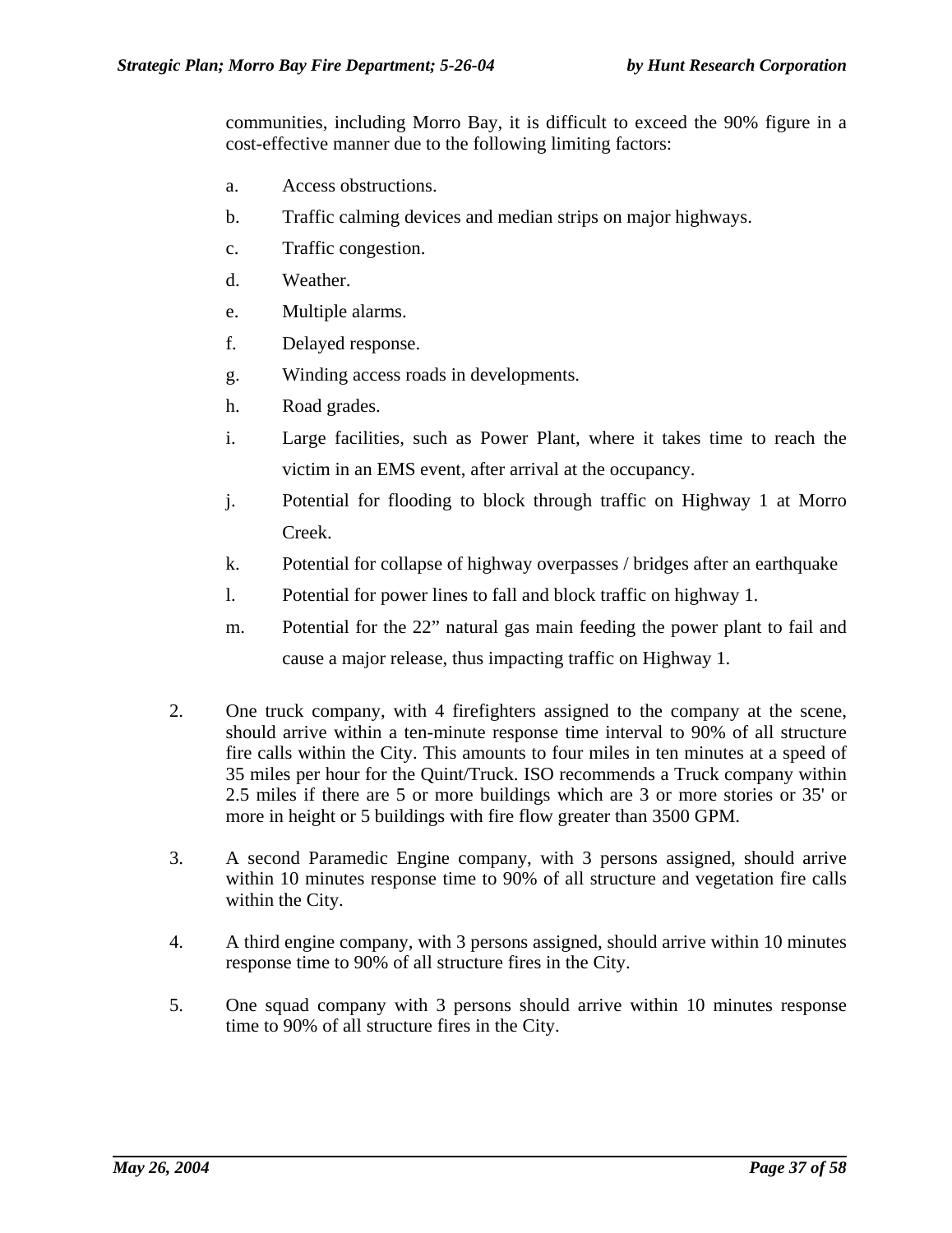6. On Scene Staffing: A total of at least 14 firefighters plus the Duty Chief should arrive on scene within 10 minutes from receipt of call to 911, to 90% of all moderate risk structural fires; such as a single family detached dwelling. The on scene force shall be able to deploy a total of 360 GPM from 2 handlines; each of which deliver approximately 180 GPM, within the structure within 2.5 minutes of arrival of the first engine company to 90% of all calls. The forces shall be able to control a 1080 square foot fire in a one story, structure, within 2.5 minutes of arrival of the second engine company to 90% of all structural fires. This shall be accomplished while other fireground tasks such as forcible entry, search and rescue, ventilation, rapid intervention teams, relief teams, salvage and command functions are underway. Additional alarms will duplicate the first alarm and will include automatic aid/mutual aid companies.

Three engine companies should automatically respond to each structural fire to comply with the ISO criteria for 3 Engine companies for the basic ISO community fire flow of 3,500 GPM. The average required fire flow for the Target Hazard Occupancies in Morro Bay is 3975 GPM. The highest community basic fire flow utilized by ISO is 3500 GPM. Beyond that, ISO evaluates the individual properties.

B. EMS Calls:

A Medic Engine Company, and a Paramedic Squad, (total of 4 firefighters responding), should arrive within five minutes response time (three minute driving time) from receipt of call by 911, to 90% of all EMS emergencies. A private ambulance company shall also respond and provide an additional Paramedic on scene as well as providing emergency transport services.

C. Vegetation Fires:

Two Engine companies and a Duty Chief should arrive at a low hazard vegetation fire, such as a grass fire within a tract, vacant lot or median strip, and away from the interface area, within 10 minutes to 90% of all vegetation fires.

Two Engine Companies with a total staffing of 7 for both companies (4 and 3), one type 111 Brush Engine, and a Duty Chief shall arrive at any high risk vegetation fire within ten minutes to 90% of all calls. Water tender to arrive in 15 minutes; 90% of all calls.

In addition, within SRA lands or if the fire poses a threat to the SRA the CDF will respond automatically.

D. Trash fires, vehicle fires, miscellaneous fires:

One four person Engine Company should arrive at all trash and vehicle fires within ten minutes response time to 90% of all calls.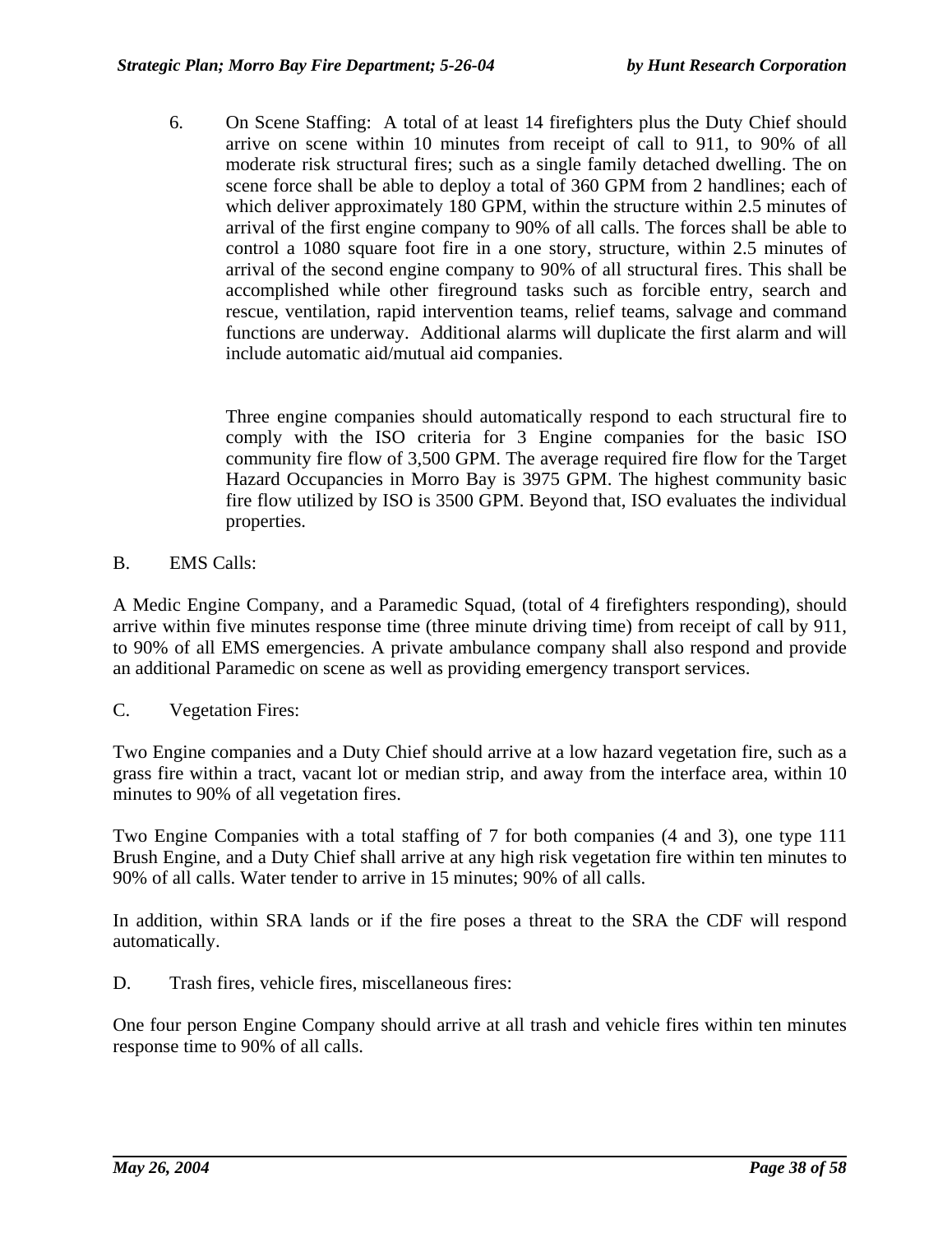E. Vehicle accident/vehicle extrication:

One four person Medic Engine Company shall arrive on scene within five minutes response time to 90% of all calls and the squad will respond within ten minutes to 90% of all extrication calls. Emergencies on Highway 1 may require dispatching two engine companies to travel in different directions.

F. Hazardous Materials:

One four person Medic Engine Company, one squad company, and one Chief will respond upon request to a Hazardous Materials incident, and arrive within five minutes of receipt of call to 911, to 90% of all calls.

One County Hazardous Materials team and vehicle should arrive on a Hazardous Materials incident within 60 minutes, 90% of all calls.

G. Technical Rescue:

One four person Medic Engine Company should arrive on scene within 5 minutes, 90% of all calls, and one Engine Company, one Squad Company, and one Chief, should arrive on scene within 10 minutes response time, 90% of all calls.

Based upon the nature of the incident, the Chief will determine the level of response. One Technical Rescue Group (Tech. Group) should arrive on scene within fifteen minutes response time to 80% of all calls.

There are no automatic aid truck companies which are within acceptable proximity to the City.

|                  | <b>Structure</b><br><b>Fire</b> | <b>Vegetation</b><br><b>Fires</b> | Misc.<br><b>Fires</b> | <b>Traffic</b><br><b>Collisions</b> | <b>EMS</b>   | <b>Hazardous</b><br><b>Materials</b> | <b>Technical</b><br><b>Rescue</b> |
|------------------|---------------------------------|-----------------------------------|-----------------------|-------------------------------------|--------------|--------------------------------------|-----------------------------------|
| Engines          | 3                               | $\overline{2}$                    |                       |                                     |              |                                      | 2                                 |
| Truck            |                                 | $\boldsymbol{0}$                  | $\theta$              | $\theta$                            | $\mathbf{0}$ | 0                                    | 0                                 |
| Squad            |                                 | $\mathbf{0}$                      | $\Omega$              |                                     |              |                                      |                                   |
| Chief<br>Officer |                                 |                                   | $\Omega$              |                                     | $\Omega$     |                                      |                                   |
| Firefighters     | 14                              | 7                                 | 4                     | 5                                   | 4            |                                      | 12                                |

### **Table 15 Recommended Response Levels for Initial Response to Emergencies in Morro Bay**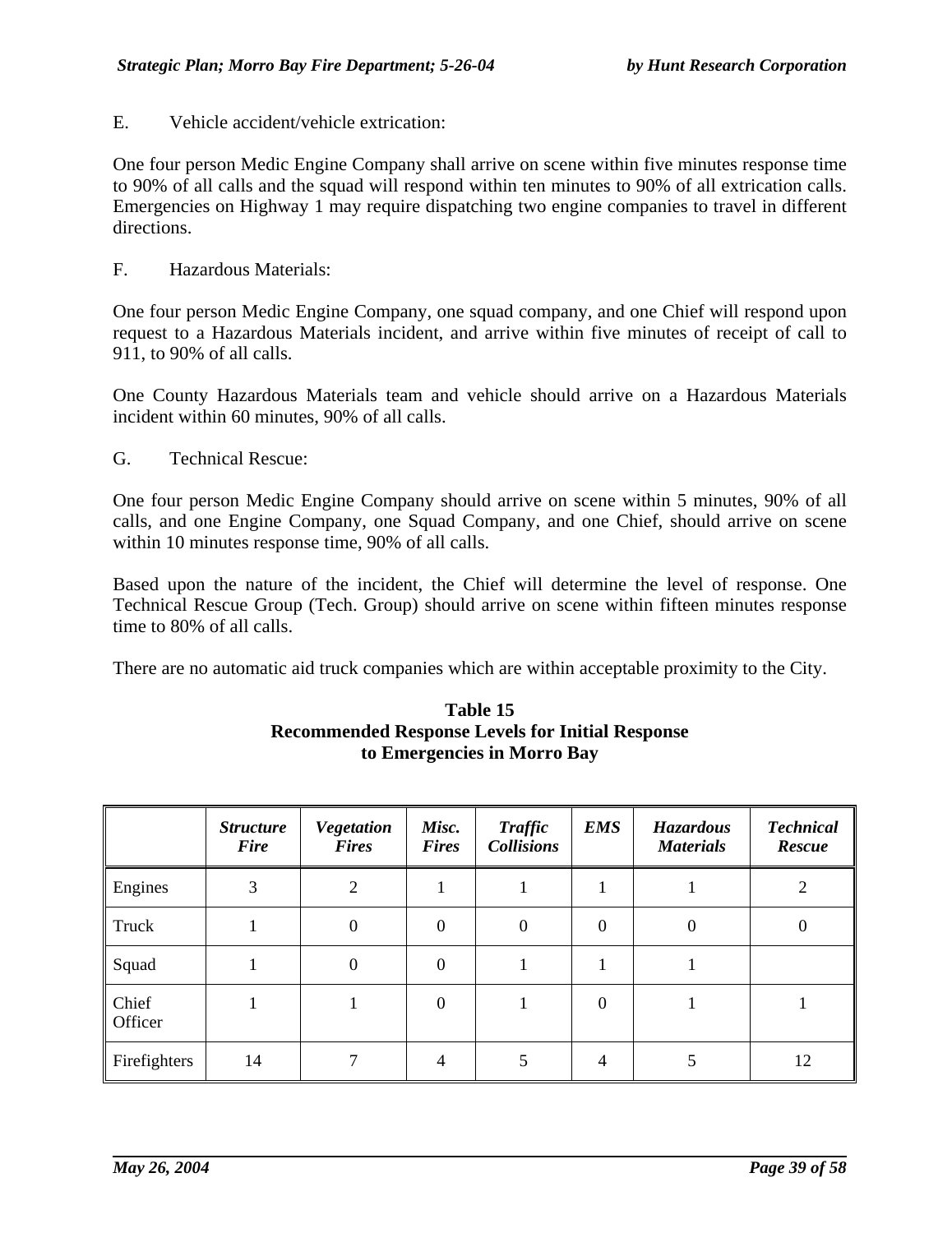### **TACTICAL ABILITY**

This profile indicates that the Fire Department is configured to respond to BLS and ALS emergencies and to respond to and suppress one-room fires in single unit residential occupancies. The total average number of MBFD personnel, and personnel from the one automatic aid engine, who can be on scene is about 12, within a time frame of about 10 minutes. However, The amount of staffing that can be generally expected to arrive on scene within the standard response criteria of 4 to 6 minutes of notification of the Fire Department, is three firefighters (unless multiple queuing has occurred) plus the Fire Chief if in town or available.

Three is therefore the current Baseline level of service in the community, and is what the community is willing to fund through tax dollars. Three Firefighters cannot place one hand held hose line in service within a structure, when one considers the requirement for a two person back up "Rapid Intervention" team per OSHA regulations, as found in CCR Title 8; section 5144. A three-person engine company is not in compliance with NFPA 1710. In addition, this does not allow personnel for Incident Command, ventilation, Search and Rescue, utility control, lock outtag out, or other critical tasks until more personnel arrive. Upon arrival of off duty Paid Call Firefighters (PCF), the response of which averages three (but cannot be guaranteed), one interior attack hose line can be placed in service.

One hand held hose line can deliver about 180 GPM which can control a fire in a 540 Square foot area. Thus the MBFD may be able to protect a 540 Square foot unsprinklered structure, or a fully sprinklered and alarmed structure, until additional resources arrive.

The on duty force can attack a small, 1-acre or less, vegetation fire, if no structural protection is needed.

The on duty force can raise one 35' ground ladder or a 24' ladder. A 35' ladder will reach a third story window (28') or a second story roof.

The three-person crew can operate the aerial device on the Quint Truck and can reach upper floors, or place an aerial water stream over a fire.

The three-person crew can effectively intervene at a BLS emergency. An ALS emergency, such as a cardiac arrest, may require the assistance of the 2 person Medic ambulance.

The three-person crew can respond to vehicle extrication calls, and minor specialized rescue calls. However, they cannot do confined space entry or rescue until more staff arrives. This is because they cannot provide the back up rescue team required by OSHA in CCR Title 8, sections 5156,5157 and 5158.

The basic level of service should be increased to 4 on duty plus a Chief officer to assure that an interior attack can begin at a structural fire, or that confined space rescue can begin, before the arrival of PCF personnel or Automatic Aid personnel. The additional company staffing is also needed in order to comply with NFPA 1710 which will become the national consensus standard for staffing and will be cited by OSHA and Attorneys for those suing cities after incidents.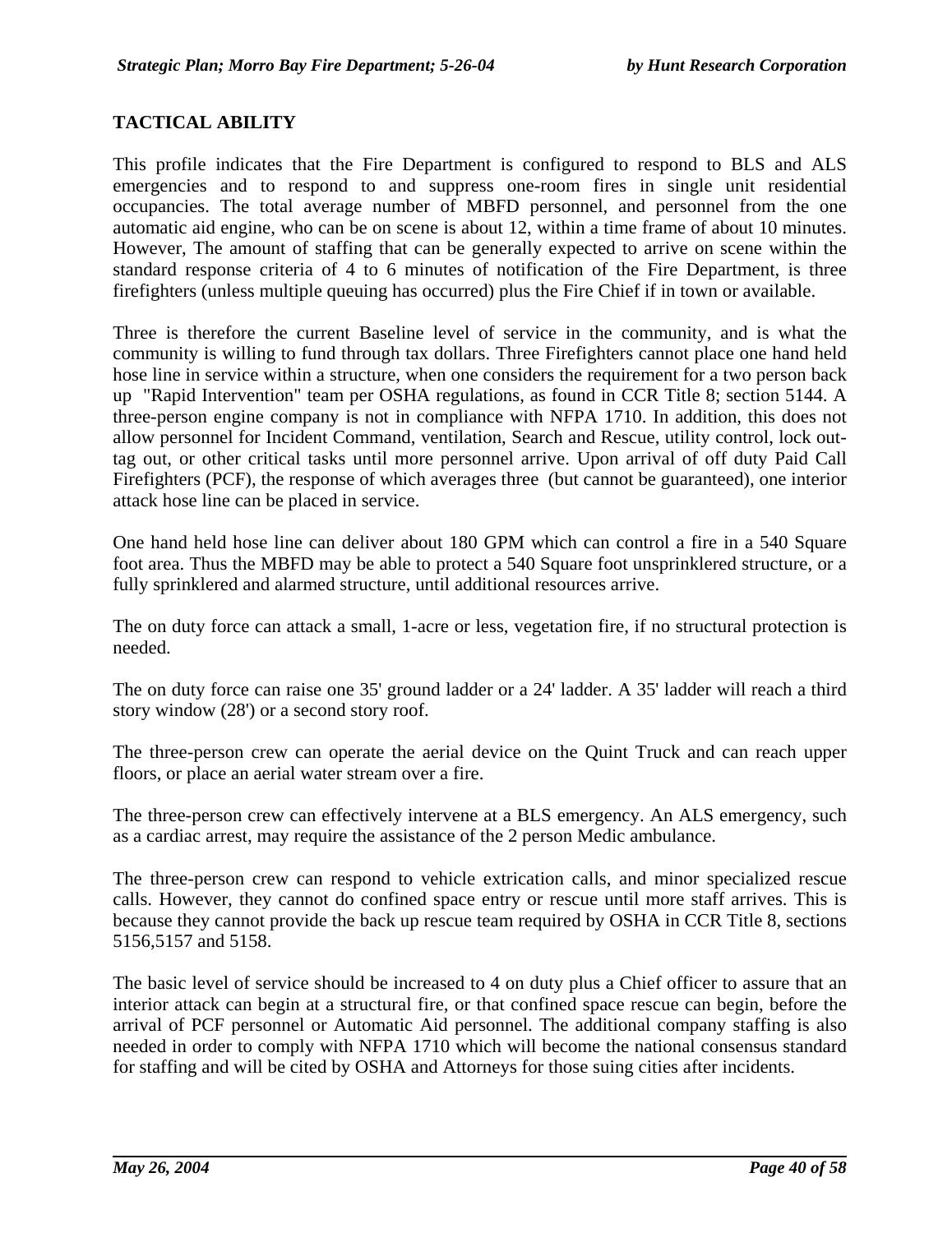Adequate Fire Department staffing levels have long been recognized as a critical safety factor for emergency operations. Definitive studies have also demonstrated that when engine company staffing falls below a certain crew size it can lead to higher fire loss. (Cote and Bugbee, 1988) The existing literature is quite clear in what constitutes a safe, effective minimum number of firefighters per engine company or to be available for response on a full-time basis: 4 firefighters per engine company or 0.5 full-time firefighters per 1000 in population. (Cote and Bugbee, 1988; NFPA 1992; McKinnon and Tower, 1980). Currently, the Morro Bay Fire Department only mandates a 2-person minimum.

The department has long recognized the disparity between current Morro Bay Fire Department staffing levels and what the fire service considers adequate for safe operation. The single attempt thus far to accommodate for this disparity has shown itself to be ineffective and disruptive to overall operations. This was the previous "Student Firefighter" program.

### **History**

Prior to the spring of 1992, the Morro Bay Fire Department administered a "Student Firefighter" program on a limited scale. Positions were filled by Fire Academy/EMT 1 graduates who were looking to gain experience and insight into how fire departments operate. Each student was assigned a single, dedicated day of the week in which he or she would work a 24 hour shift with the on duty platoon. The student's role on responses and around the station was limited to basic First Aid skills, observation, and maintenance and housekeeping chores.

Because the position offered very little in the way of training or certification in desirable job skills, participation was incomplete and at no time were all available positions filled. Indeed, at one point the department had failed to attract any applicants for the position.

Student Firefighter performance was generally recognized as substandard and an inhibitor to overall teamwork and productivity standards. Because the students received no compensation or standardized training, quality applicants proved difficult to attract.

Recognizing the limitations of the program, as it currently existed, it was decided to redesign the entire position and offer a comprehensive training opportunities as well as State Fire Marshal Firefighter I and II certification at the successful completion of a 1-year program. The roles and responsibilities of the student would also be expanded to allow more participation on emergency responses. It was hoped by designing such modifications that the program would attract the cream of the academy graduates and the program would flourish as not only a valuable training ground for tomorrow's firefighters but provide a staffing supplement that would bring the department more in compliance with accepted industry staffing requirements.

Unfortunately, the revamped program failed in virtually every intention. The stringent new training standards, designed to make the students more versatile on emergency scenes, proved burdensome and labor intensive. The standard required students to demonstrate proficiencies and skills that were vast in number, basic by nature, and impressively time consuming to supervise. The overall time commitment to the new student program effectively compromised the training schedules of the full-time employees with no tangible benefit: a marginal competence attained at years' end couldn't possibly offset the disruption to individual shift productivity. Additionally, some students who demonstrated an exceptional learning aptitude and were beginning to prove useful adjuncts completed their 1-year commitment and found paid employment with other fire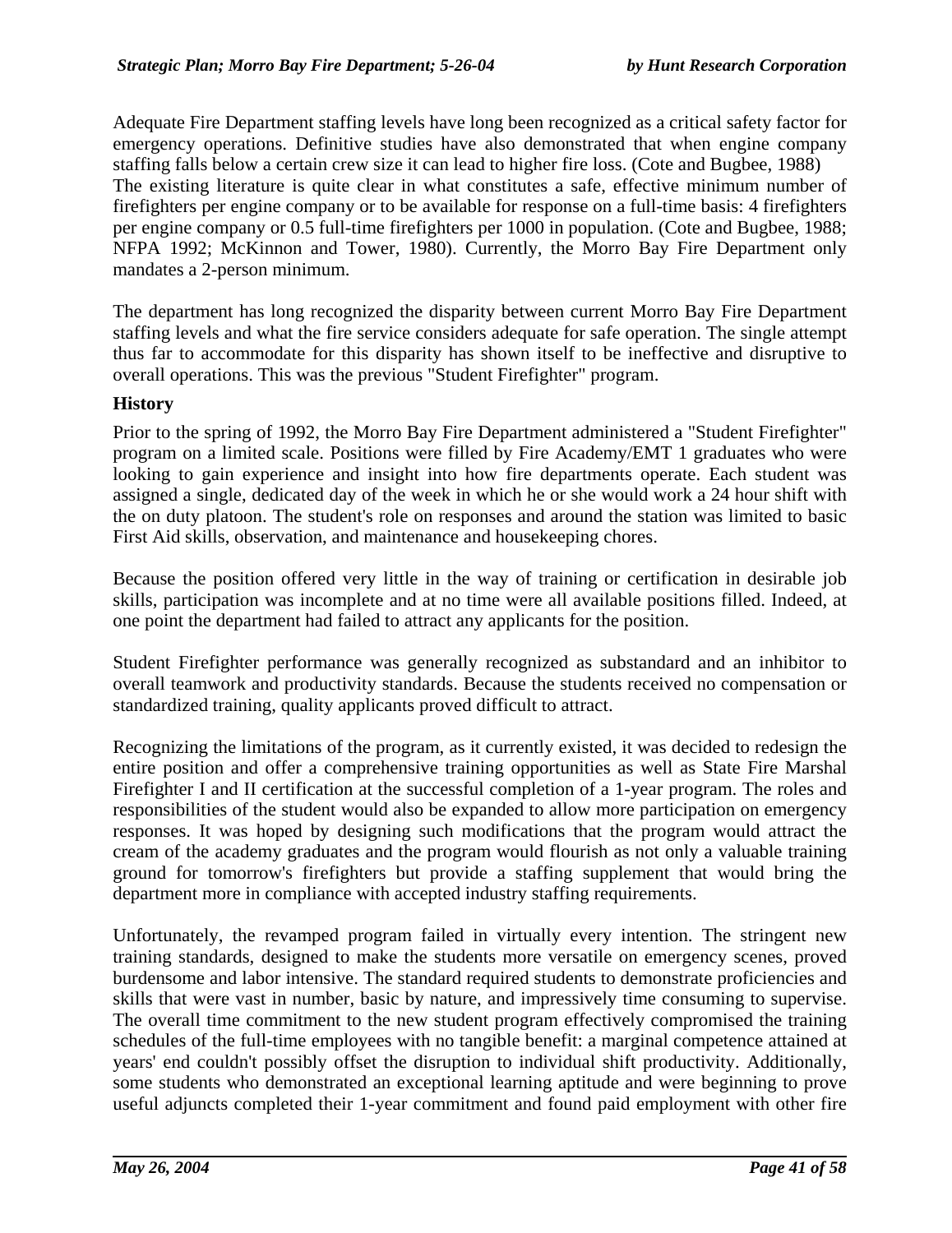departments. Any investment made in these quality employees was merely passed on to benefit their next employer.

The hallmark of the fire service is teamwork. Student Firefighters negate this concept because they are not assigned to a team or shift but to a dedicated day of the week. Individuals on a shift live and work together on a 24-hour basis, developing an intimate knowledge of each member's capabilities from constant training and shared exposure. The introduction of minimally trained, unskilled personnel into such teams on an irregular schedule hampers effectiveness, decreases productivity, and raises relevant safety considerations that have yet to be addressed.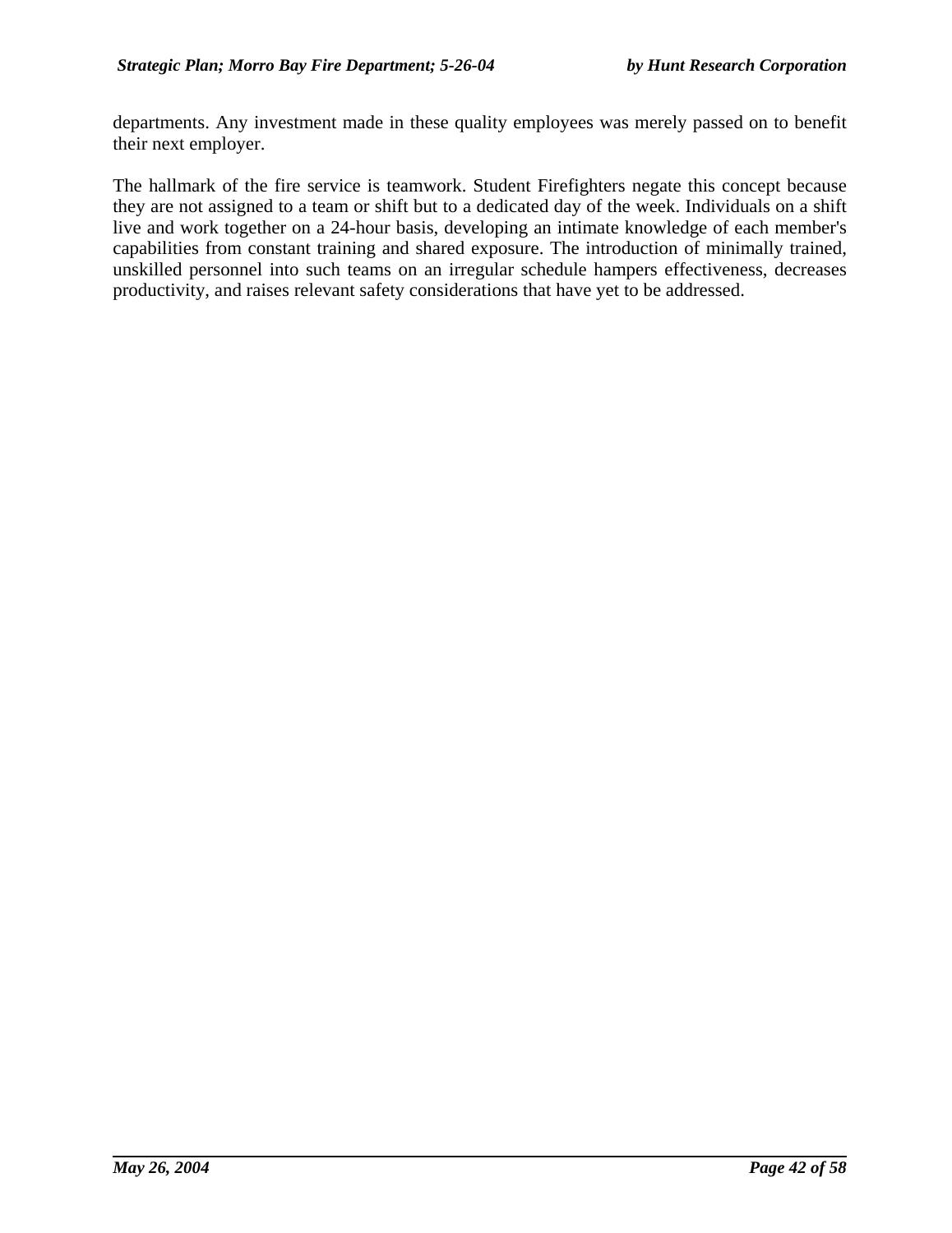# **8. FIRE STATION LOCATIONS AND NEEDS:**

Fire Station needs are determined based upon the goals and objectives, standards of coverage, and desired levels of service.

The level of service identified in the Goals and Objectives and Levels of Service sections of this Strategic Plan is as follows:

"Four firefighters shall arrive on scene of an emergency call within 5 minutes of receipt of a call at the 911 dispatch center, for 90% of all calls. The 5 minutes includes 1-minute call processing time in the dispatch center, 1-minute turnout time in the fire station, and 3 minutes driving time. Average speed is estimated at 35 MPH. "

Current response data, based on a 2-year average, indicates that the 3-minute driving time is met on 36% of all calls. The average response (driving) time in 2003 was 3.42 minutes for the area south of Highway 41 and 5.13 minutes for the area north of Highway 41.

The Insurance Services Office (ISO) recommends an engine company within 1.5 road miles and a ladder- service truck within 2.5 road miles. At a speed of 35 MPH, the ISO standard, it takes approx. 2.58 minutes to travel 1.5 miles. Therefore, the 3-minute travel time is a valid criteria when compared to ISO standard for placing fire stations within 1.5 miles.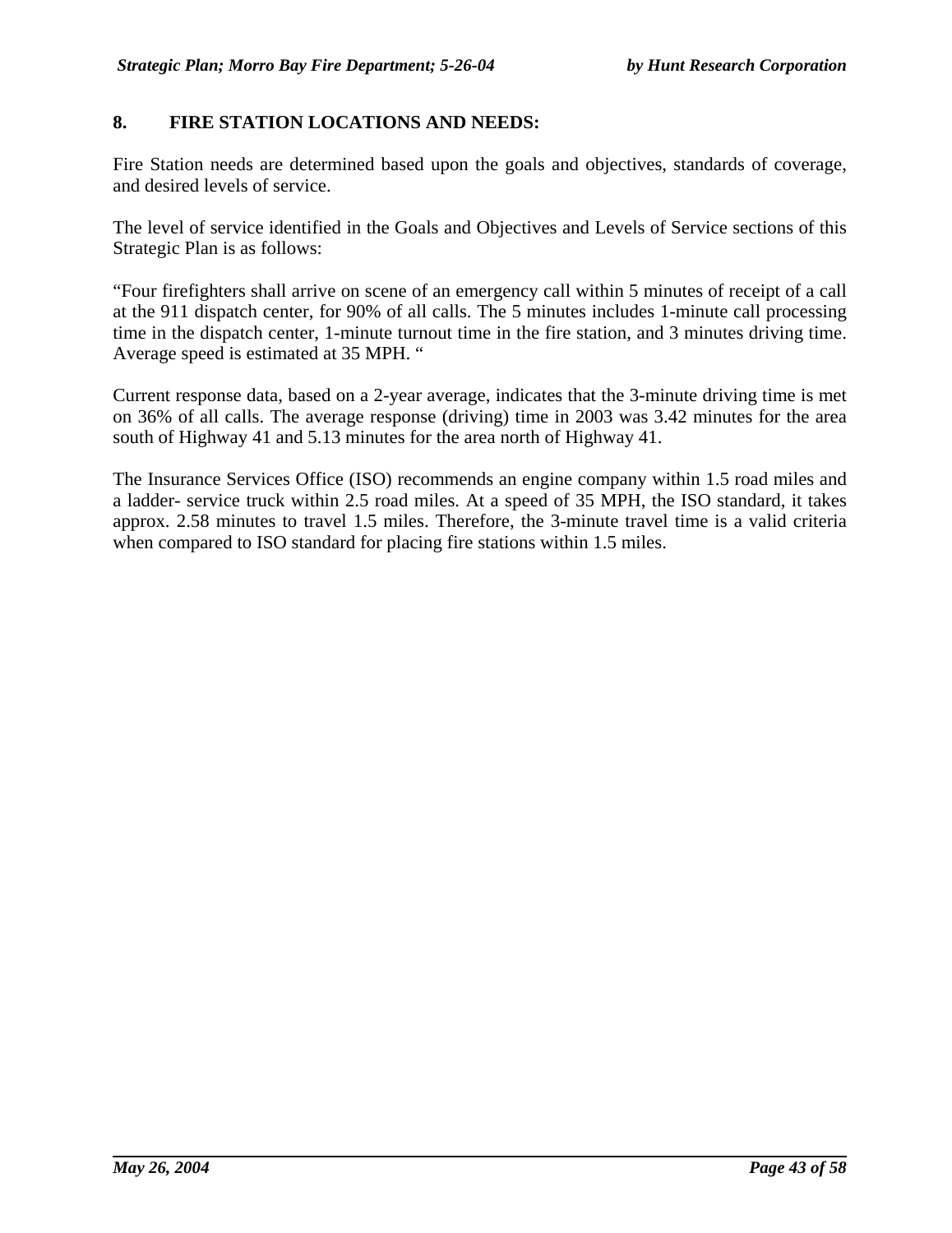| <b>Choices</b>                                            | <b>Distance</b>                                                                 | <b>Response Time</b>                                                                                                                                                          | % of calls                                                                                                           | <b>Bldg</b> inventory                                                                              | <b>Multiple</b><br><i><b>Queuing</b></i>                                                                |
|-----------------------------------------------------------|---------------------------------------------------------------------------------|-------------------------------------------------------------------------------------------------------------------------------------------------------------------------------|----------------------------------------------------------------------------------------------------------------------|----------------------------------------------------------------------------------------------------|---------------------------------------------------------------------------------------------------------|
| <b>Maintain</b><br>status quo                             | All risks<br>within $1.5$<br>miles                                              | $1st$ due company is<br>within 3 minutes<br>driving time; 90% of<br>time                                                                                                      | 100% in first in<br>district                                                                                         | Existing<br>inventory and<br>infill                                                                | No multiple<br>queuing                                                                                  |
| <b>Temporary</b><br>facilities and<br>minimal<br>staffing | When risks<br>are $1.5$ to $3$<br>miles from<br>an existing<br>station          | 1 <sup>st</sup> due company<br>exceeds 3 minutes<br>travel time 10% of the<br>time but never exceeds<br>8 minutes                                                             | More than 10%<br>of calls are more<br>than 1.5 miles<br>from current<br>main station.                                | Area not covered<br>within 1.5 miles<br>has 25% of same<br>risk distribution<br>as in initial area | 1 every 48 hours<br>(consider staffing<br>second company<br>if additional<br>station not<br>affordable) |
| <b>Permanent</b><br>station<br>needed                     | When risk<br>locations<br>exceed 3.0<br>miles from<br>station                   | $1st$ due company<br>exceeds 3 minutes<br>travel time 20-25% of<br>the time. Some up to 8<br>minutes                                                                          | More than 20-<br>25% of calls are<br>north of<br>highway 41<br>(34% of all calls)<br>were north of 41<br>in $2003$ ) | Uncovered area<br>has 35% of same<br>risk distribution<br>as in initial area<br>of coverage        | 5 in a week                                                                                             |
| <b>Permanent</b><br>station<br>essential                  | Outlying risk<br>locations<br>exceed 4<br>miles from 1 <sup>st</sup><br>station | $1st$ due company<br>exceeds 3 minutes<br>travel time; 30% of the<br>time. Some calls up<br>to 10 minutes. $(3)$<br>minute travel time is<br>exceeded 65% of the<br>time now) | More than 30%<br>of calls are north<br>of Highway 41<br>(34% of all calls<br>were north of 41<br>in $2003$ )         | New area has<br>50% of same risk<br>distribution as in<br>initial area                             | 1 every 24 hours                                                                                        |

**Table 16 Decision Criteria Matrix for Additional Fire Stations in Morro Bay**

*Credit: Commission on Fire Accreditation International. Multiple queuing criteria by Hunt Research Corporation.*

When evaluating the proper location of fire stations in Morro Bay, the following factors should be considered:

- 1. Risk (probability versus consequences)
- 2. Incident demand
- 3. Travel routes and constraints (freeways, railroad tracks, rivers, etc)
- 4. Traffic, especially on high tourism days and during special events.
- 5. Multiple queuing of incidents (2 calls received at same time. This occurs about every 1.5 days in Morro Bay).
- 6. Station locations when compared to Hazardous Materials risks, including release from Diablo or the Duke Power Plant.
- 7. Potential for blockage of Highway one due to flooding at Morro Creek, collapse of overpasses/ bridges due to quakes, downed power lines, Major natural gas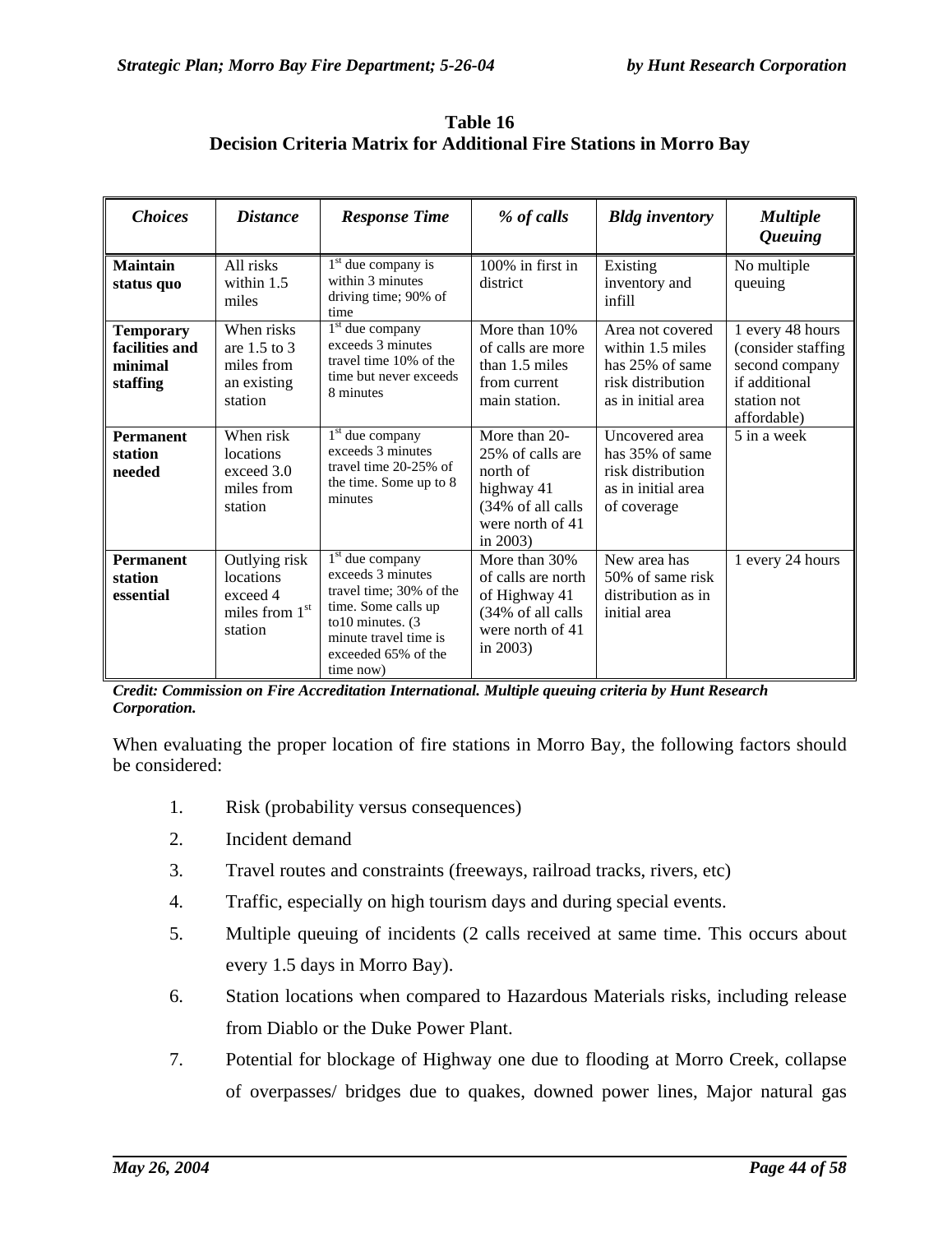release from pipeline, or Hazardous Materials released from fixed facility (Power Plant) or due to transportation accident.

- 8. Response times and distances
- 9. Needed concentration of companies.
- 10. Potential for excessive response times from extreme ends of City. This could occur if the engine company is on another call or out on Fire Prevention inspections, etc. For example, a response to the North end of the City, near Station 2, from the Inn at Morro Bay would be 7 minutes. The distance is 3.2 miles. This is unacceptable from an emergency response standpoint.
- 11. Need for redundant facilities in the event one is damaged due to earthquake.
- 12. Future growth patterns. For example, any significant future growth will probably be out Highway 41 towards Atascadero and/or out Highway 1 towards San Luis, and/or towards Cayucos.

# **RISKS IN MORRO BAY:**

Most high consequence occupancies are within or adjoining the older core area of Morro Bay. The areas at the North and South ends are mostly low consequence risks.

Most incidents occur in the older core area of the City. Most calls are to 1405 Theresa (Bayside Care facility and Casa De Flores). The least number of incidents occur in the State Park area and the South end of town. Many incidents are walk in emergencies at Fire Station 1.

# **CURRENT FIRE STATION:**

The current station is an old station which has exceeded its life cycle of 50 years. It has been added onto over the years. It is in a state of disrepair and would probably not withstand a credible earthquake or a significant fire. The engine room sustained damage in the December 2003 earthquake. A structural engineer has recommended that the engine room be condemned and not used until rebuilt.

The property upon which the station sits is too small for effective Fire Station operations.

The current station is located adequately for response into the older core area where most incidents occur, and where most high consequence incidents occur. The station is not properly located for response to the north end of the City, in Station 54's area.

The current station is poorly laid out and has little usable office space. There is no training or conference room, and no room for individual study. Quarters for on duty firefighters are cramped and unsuitable. Certain fire apparatus (the squad) must be parked outside due to lack of space within the engine room. The building has no Fire Sprinkler system and is vulnerable to fire.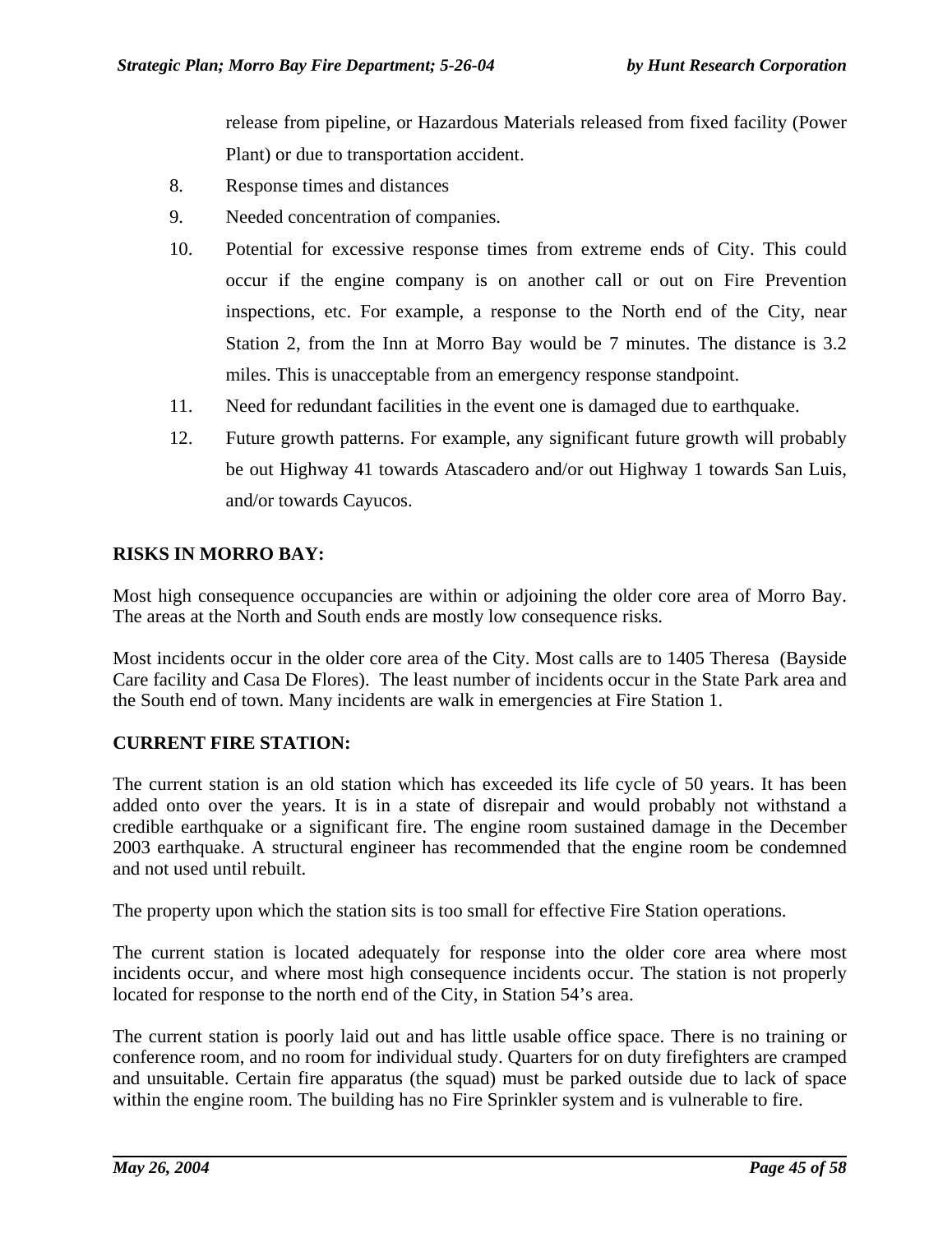There is no suitable facility for training of Firefighters on manipulative skills such as ladder raises, specialized rescue techniques, heavy hose stream operation and aerial operations.

The current Fire station needs to be replaced by a new facility as soon as possible. That station should preferably be a one story, three bay, 2 deep, drive through station with adequate, modern quarters, administrative offices, Information management systems room, training area and classroom, maintenance facility, public meeting room, and room for potential future Urgent Care facility. The approximate square footage should be about 10,000.00. The rough, approximate cost per square foot may be about \$390.00 or more depending on the Architectural details, construction and furnishings.

# **FIRE STATION LOCATION STUDIES:**

The author of this plan ran numerous actual driving tests in the City to determine response (driving) times at posted speed limits. The results are shown on Table 17 on page 47. In addition, the RRM Design Group, a Fire Station architectural firm, ran FLAME models to determine estimated travel times for the first in company, using posted speed limits. The results of the models and the results of the driving tests were similar. The entire northern end of the City is beyond the 3 minute driving time recommended in this plan and the 4-minute driving time used by RRM. The following options were considered in the RRM study. The options are listed along with the results of the model. The printouts of the models are found in the Appendix of this plan.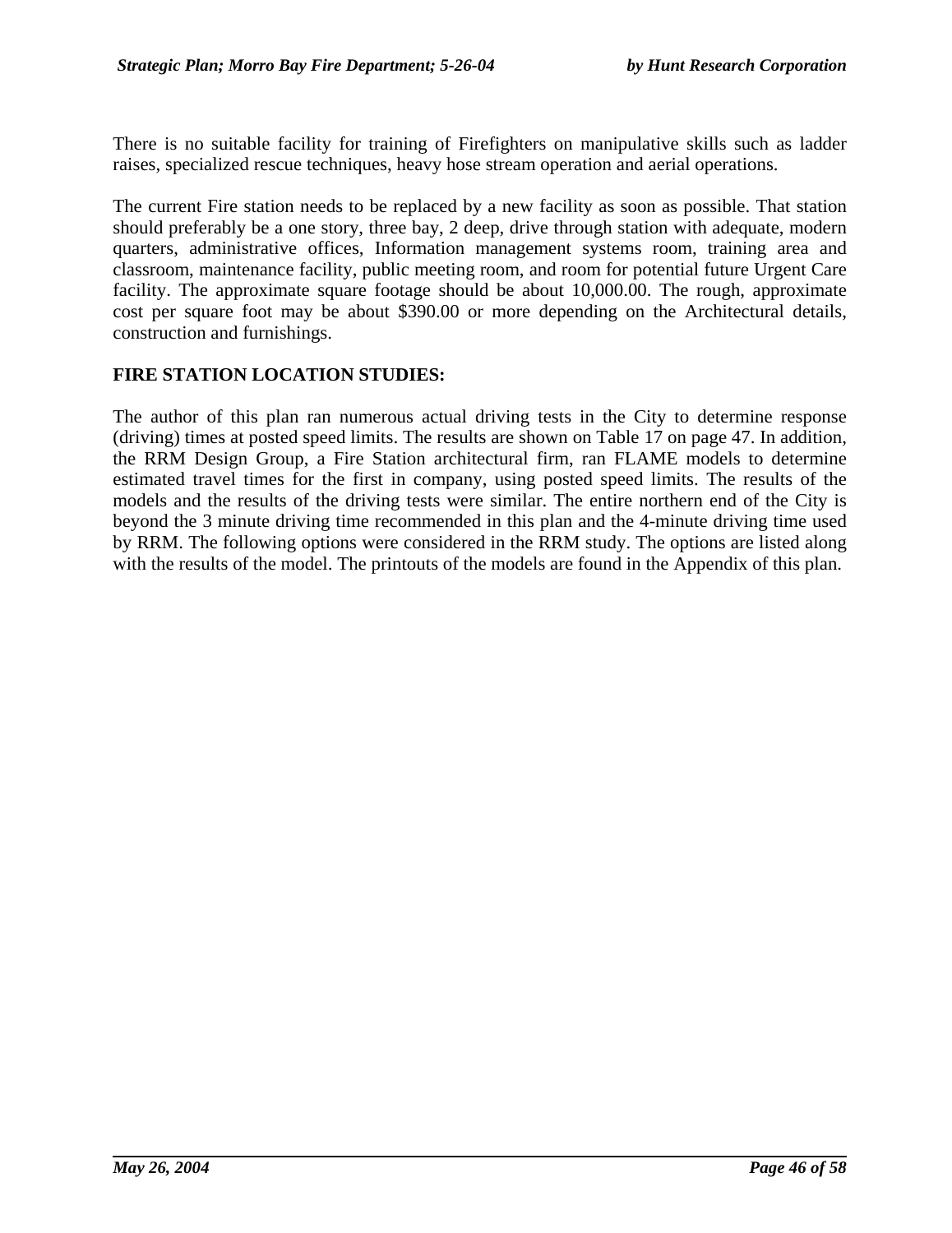| <b>Option</b>               | <b>Result</b>                                                                 |
|-----------------------------|-------------------------------------------------------------------------------|
| <b>Existing Station 53:</b> | Response to downtown and 1405 Theresa is acceptable                           |
| Option 1:                   | This location is closer to the Freeway than the existing station. Allows      |
| Station at Main and         | rapid response to most of the community while still being close to the        |
| Surf                        | majority of calls in the downtown area.                                       |
| Option 2:                   | Closer to freeway than the existing station but does not significantly        |
| Quintana and Morro          | improve response times to North Morro Bay and delays responses to the         |
| Bay                         | Embarcadero.                                                                  |
| Option 3:                   | City owns this lot. It is at "the Cloisters". Improves response times to      |
| San Jacinto and             | North Morro Bay but leaves central part of the city, where the majority of    |
| Highway1                    | calls are, with a travel time in excess of 4 minutes.                         |
| Option 4:                   | A new station on the property that the City already owns on San Jacinto       |
| <b>Station on Harbor</b>    | at Highway 1 (the Cloisters) in addition to a station at the existing         |
| and San Jacinto             | location, provides excellent coverage to all parts of the community and       |
|                             | leaves both ends of the City with response crews should the creek flood       |
|                             | or one of the power lines from the Duke Power Plant fall across highway.      |
| Option 5:                   | A new station located at the corner of Main St and Highway 41, where          |
| Station on                  | the Shell Gas Station is currently located, provides balanced coverage to     |
| <b>Atascadero Road</b>      | all parts of the community. Anticipated driving times to the Embarcadero,     |
|                             | which is a high-risk target hazard area, are just over 4 minutes. If the      |
|                             | Morro creek floods or one of the Duke power lines falls across highway 1      |
|                             | and Main st, the station response could be cut off from the Southern half     |
|                             | of Morro Bay.                                                                 |
| Option 5-b:                 | If a new station were located at the corner of Main St., and Highway 41,      |
| Station at                  | where the Shell gas station is located, it's anticipated driving times to the |
| Atascadero Rd with          | Embarcadero would be improved by the addition of a bridge over Little         |
| bridge over Little          | Morro Creek. Driving times to the southern end of the Embarcadero             |
| <b>Morro Creek</b>          | would still be over 4 minutes.                                                |

**Table 17**

The results of the RRM FLAME fire station models is that Option 4 is the optimum configuration for Fire Stations. The author of this plan agrees with that conclusion.

Refer to the following comparisons of response times and mileage to various locations from each site. These were driven in normal traffic without red light or siren. Time spent at traffic lights was excluded. However, this type of measurement is accurate in that a heavy emergency apparatus cannot go much faster with red light and siren on a city street, due to traffic, pedestrians, traffic lights, turns, etc.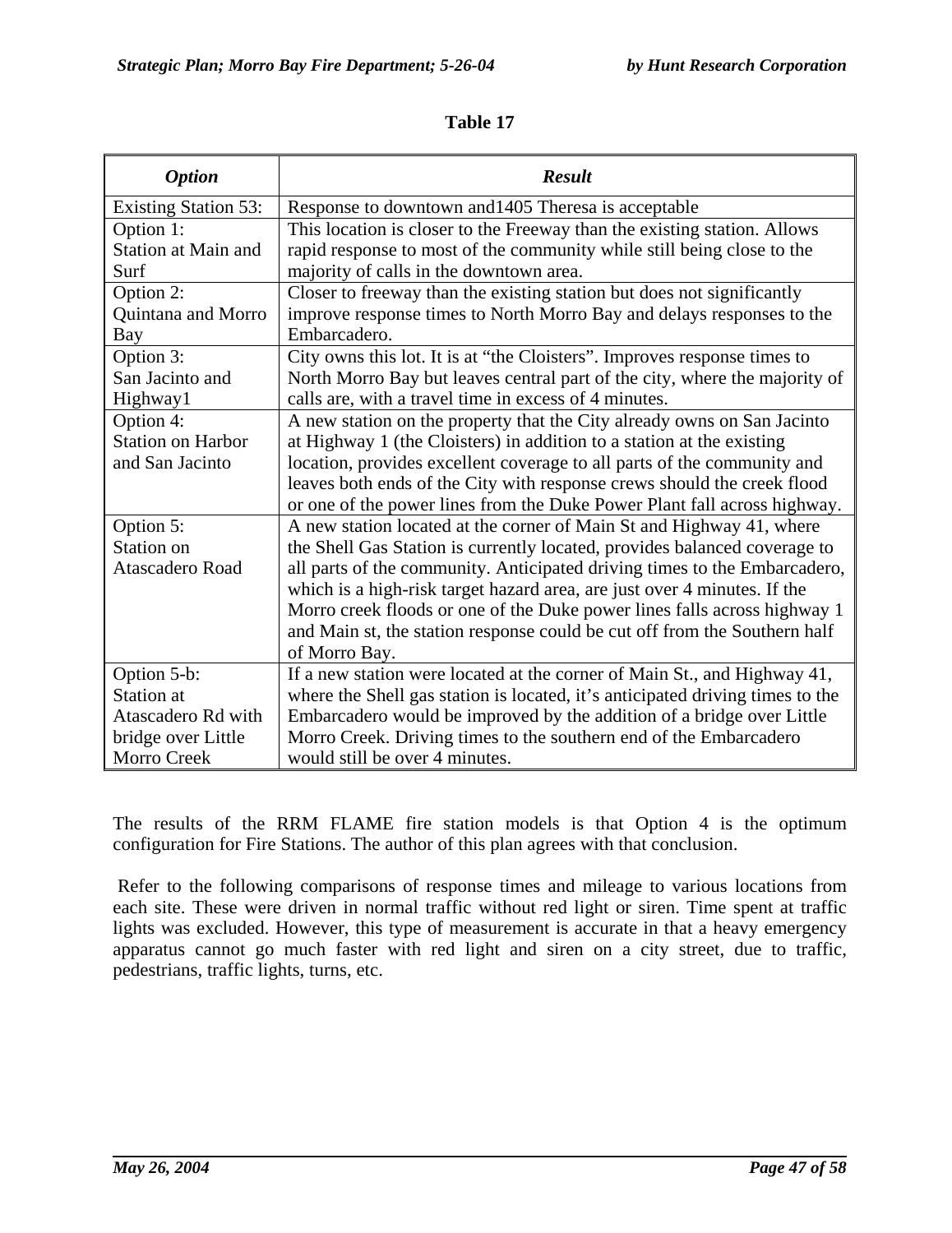| <b>Destination</b>                                          | <b>Miles/time from current station 53</b> |  |
|-------------------------------------------------------------|-------------------------------------------|--|
| Bayside Care/Casa de Flores (most emergency<br>calls in MB) | 1.4 miles/3.83 minutes                    |  |
| Yerba Buena and Tuscan                                      | 3.6 miles/ 5 minutes                      |  |
| Duke Power Plant                                            | 1 mile/2 minutes                          |  |
| Conejo and Laurel                                           | 2.6 miles/ 5 minutes                      |  |
| Inn at Morro Bay                                            | 1.5 miles/ 3 minutes                      |  |
| Embarcadero Inn; 456 Embarcadero                            | $.8 \text{ mile}/2.5 \text{ minutes}$     |  |
| Fire Station 54                                             | 1.7 miles/4 minutes                       |  |
| <b>State Park and South Bay Blvd</b>                        | 2.9 miles/8 minutes                       |  |
| North end of Embarcadero                                    | $1$ mile/ $2$ minutes                     |  |

**Table 18**

In addition, any future growth in the community will probably be out Highway 41 or Highway 1, rather than in the downtown core area or in the south end of the City.

#### THE TWO FIRE STATION CONFIGURATION:

At one time, two Morro Bay Fire Stations were staffed. Due to budget cuts, staffing at Station 54 was discontinued. There are definite advantages to having two stations staffed in Morro Bay. There are also some disadvantages. The following table compares the pros and cons of having two stations in Morro Bay. Refer to Table 19 on the following page: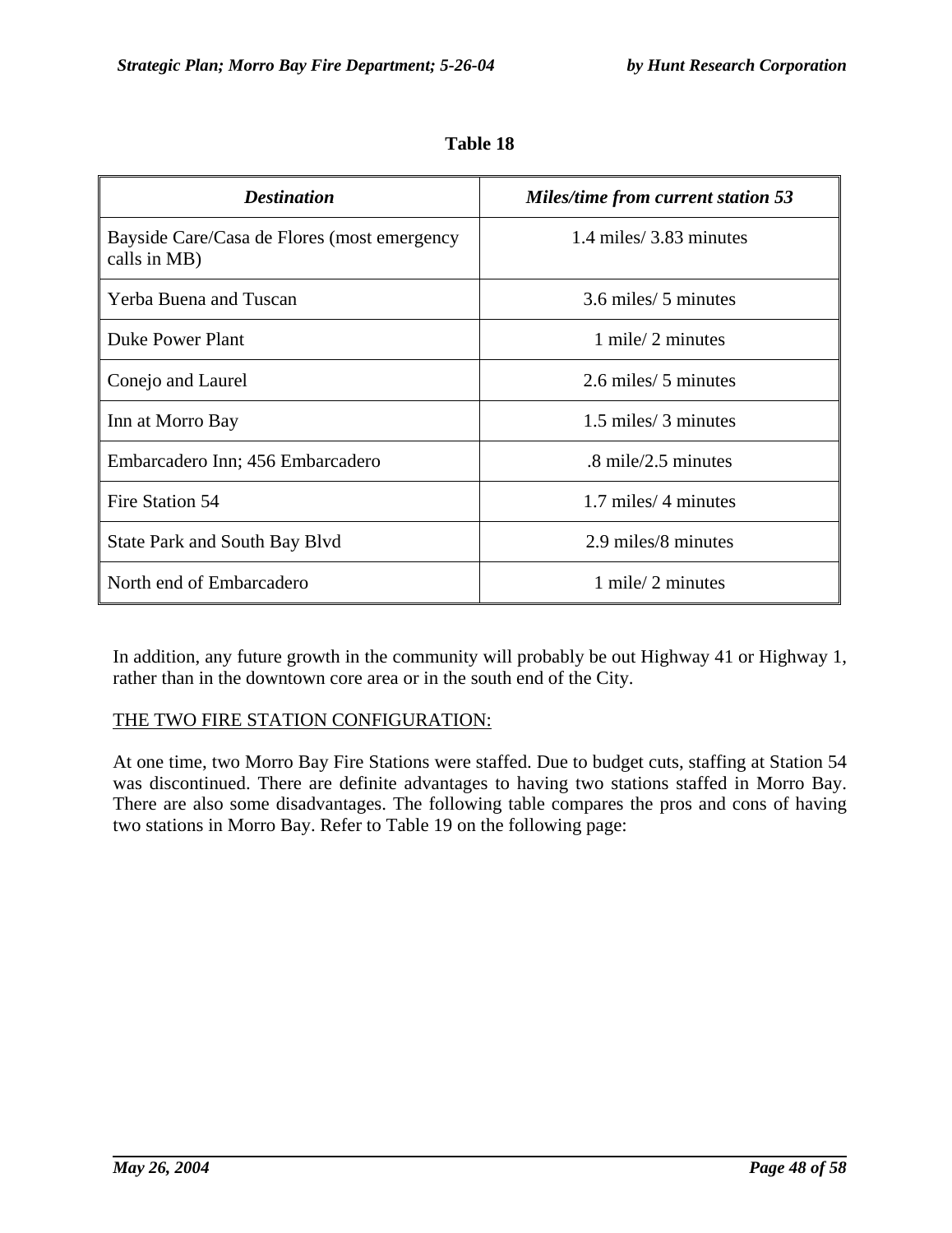| Table 19                                               |  |
|--------------------------------------------------------|--|
| <b>Pros and cons of two Fire Stations in Morro Bay</b> |  |

| <b>Advantages</b>                                                                                                                                                                                            | <b>Disadvantages</b>                                                               |
|--------------------------------------------------------------------------------------------------------------------------------------------------------------------------------------------------------------|------------------------------------------------------------------------------------|
| Offsets multiple queuing of calls                                                                                                                                                                            | Cost of construction                                                               |
| Provides compliance with ISO and MBFD recommended Level of<br>Service                                                                                                                                        | Annual Operations and<br>Maintenance costs increased                               |
| Provides faster initial intervention at Medical emergencies within the<br>critical Reflex time of 4 to 6 minutes                                                                                             | Communications between on<br>duty personnel may be impacted                        |
| Provides faster initial intervention at fires within the critical reflex<br>time of 5 minutes from ignition.                                                                                                 | Inadequate staffing per company<br>until adequate levels can be<br><i>attained</i> |
| Provides redundant facility in the event of quake damage                                                                                                                                                     | Delay in implementing a RIT<br>team on scene                                       |
| Facilitates response from upwind of Power plant                                                                                                                                                              | Need for a company officer on<br>each company                                      |
| Provides for an approach and attack from 2 directions.<br>Facilitates two company tactical operations at a scene.                                                                                            | Increased future staffing/<br>apparatus costs                                      |
| Prevents isolation of a company due to Flooding on Highway 1                                                                                                                                                 | Impact upon initial intervention<br>at an ALS call                                 |
| Eliminates long responses from extreme south end or north end of city<br>to the opposite end.                                                                                                                |                                                                                    |
| Potential for joint station with CDF/ SLO county. Provides third<br>engine as required by ISO for 3500 GPM needed Fire Flow. Increases<br>immediately available staffing. Improves regional fire protection. |                                                                                    |

The Table indicates that, if cost was not an issue, the optimum configuration for proper community Fire Protection planning is two properly located and staffed fire stations in Morro Bay. The drawbacks are a reflection of inadequate funding and the resultant need to phase in to proper levels of staffing (4 on duty firefighters) at each Fire Station. Once the phase in occurs and optimum levels of staffing are achieved, then there are no significant drawbacks. The communications issue can be resolved by the use of available communications technology, Internet, Email, inter station telephone, video conferencing and face-to-face meetings of both on duty crews.

The issue, if the two-station configuration is decided upon, is where should the second station be located? As stated, the city has a fire station site at San Jacinto and Highway 1. This is approximately 2.5 miles from the current station 1. This site would allow both stations to be within the recommended ISO 1.5 mile response distance and 4 minutes driving time for most of the City. It would also be within the ISO and 4 minute driving time to the north end of the city.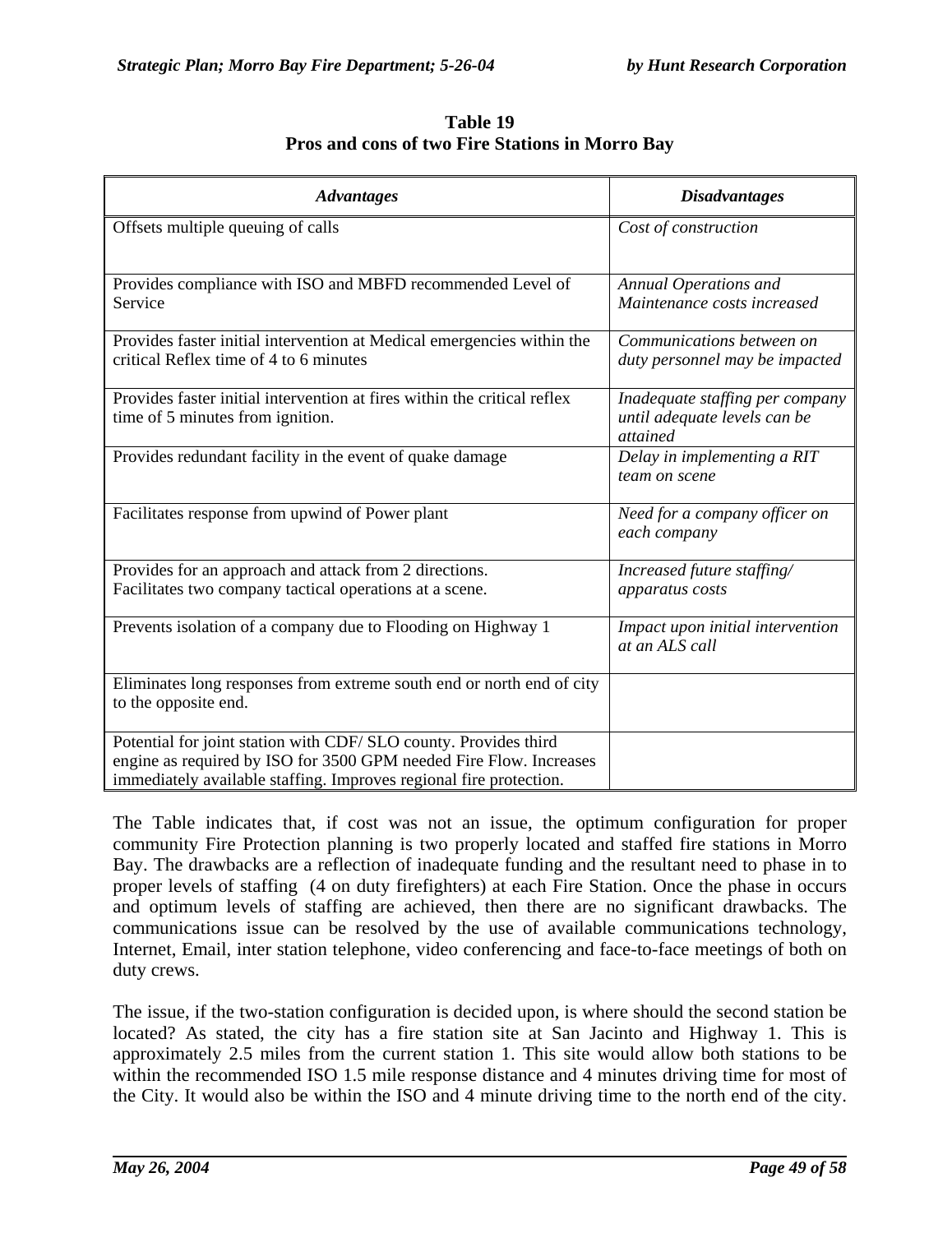A significant portion of the area north of Highway 41 would be reached within the 3 minute driving criteria. The site is .5 miles north of the current station 54. However, it may be better to locate the station in the area of Bonita and Main, above the freeway so that the engine does not have to cross the freeway for most calls. In addition, this site would be further from any Tsunami threat.

The current station 54 is approximately 1.5 miles from station 1. The distance from this site to the north end of the city exceeds the 1.5 mile/ 3-minute criteria. This site is too small to allow an adequate "drive through" facility.

Response from the San Jacinto site to the southern portion of the City (downtown core) would take about 30 seconds longer (via Highway 1) than from the current station 2.

Due to the cost implications of building fire stations, it would be more economical to rehabilitate station 54 and staff the current station 54 until funds are made available to build a station on the San Jacinto or in the area of Bonita and Main. The new station site may be a candidate for a jointly funded station with CDF/ San Luis County. This presents the potential for cost sharing. It would also improve regional fire protection and increase the automatic response into Morro Bay by CDF. Such response would be credited by ISO as it is within 5 road miles of most of the city. The added advantage is that ISO would also count the third engine company (CDF engine) towards the requirement of 3 engines based upon the maximum basic community needed fire flow requirement of 3500 GPM.

If the community (reflected by the City Council) is willing to accept the average deficient driving time of 5.13 minutes (7:13 including dispatch and turnout) north of Highway 41, with a significant area which is 6.27 minutes driving time from station 53, then the most cost effective option is to rebuild station 53 at it's current site. The MBFD response standard of 5 minutes 90% of the time (3 minutes driving time) to the areas north of Highway 41, would have to be reduced in quality to 66% of the time as 34% of all calls occur in Emergency Response Areas 7, 8 and 9 and they all exceed the 3 minute driving standard.

# **Staffing:**

NFPA 1710; "Standard for the Organization and Deployment of Fire Suppression Operations, Emergency Medical Operations, and Special Operations to the public by career Fire Departments" applies to the Morro Bay Fire Department, as most emergency calls are substantially responded to by career Firefighters. NFPA 1710 recommends four firefighters on duty on each fire company. However, the current interpretation (2-01) by Steve Foli, NFPA staff Liaison to the 1710 committee, is that the four can arrive on separate apparatus and from separate locations as long as they join up as one company at the scene under the command of one officer. A two person company operating by itself is ineffective and unsafe on calls other than minor outside fires, or BLS level EMS calls, however it may serve as an interim solution if two companies respond.

National standards and benchmarks recommend a minimum staffing of 4 per company. Four are needed at the scene of a structure fire to provide a RIT team and a 2-person hose team for an interior fire attack. Obviously, there is a significant cost associated with staffing. The two stations could be staffed on an interim basis by splitting the one current 4-person company into a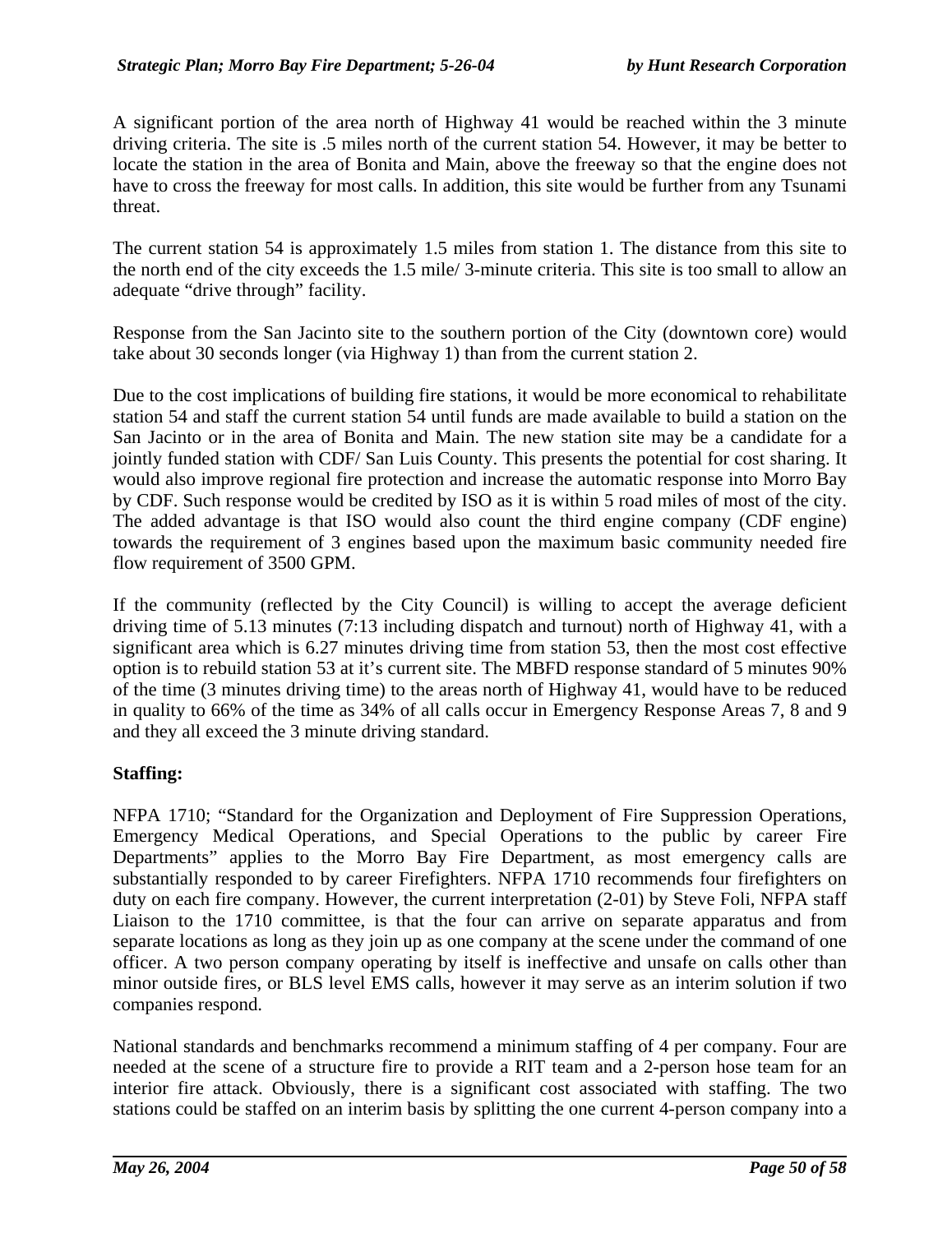2-piece company with 2 on each apparatus, until funding is available for full time staffing of at least 3 full time firefighters and one reserve on each company. Both companies would respond on a structural fire and could join up at the scene. As for Medical emergencies, the 2 persons would be joined by the 2-person ambulance company.

### **Most Likely Scenario for Fire Station Configurations:**

The most likely scenario for optimum fire station configurations is two Fire Stations. One at or near the current location of the main Fire Station, and one at San Jacinto and Highway 1 or in the area of Bonita and Main (with interim staffing of station 54).

In the interim, a four person, two piece, engine company consisting of 2 firefighters on each apparatus (1 medic and 1 EMT) could operate out of station 1, and can operate as one company on structure fires and ALS emergencies, or as 2 companies on minor incidents or BLS emergencies. This may reduce the effects of the increasing number of multiple queued calls.

When both stations are activated, there could be two full time firefighters (Captain and Engineer) plus reserves at each station, until paid on duty staffing can be increased to four at the main station and three at the second station. The private ambulance could be stationed at the San Jacinto station, for a monthly fee. This would increase initial on scene staffing at EMS emergencies north of highway 41, to five.

The potential for a jointly funded station with CDF/San Luis County FD should be pursued. This would decrease cost to the City. And potentially increase the number of personnel on scene for initial attack. It would also reduce the impacts of multiple queued calls on response to calls in the area north of Highway 41, as there would be two engine companies available if CDF was not on another call.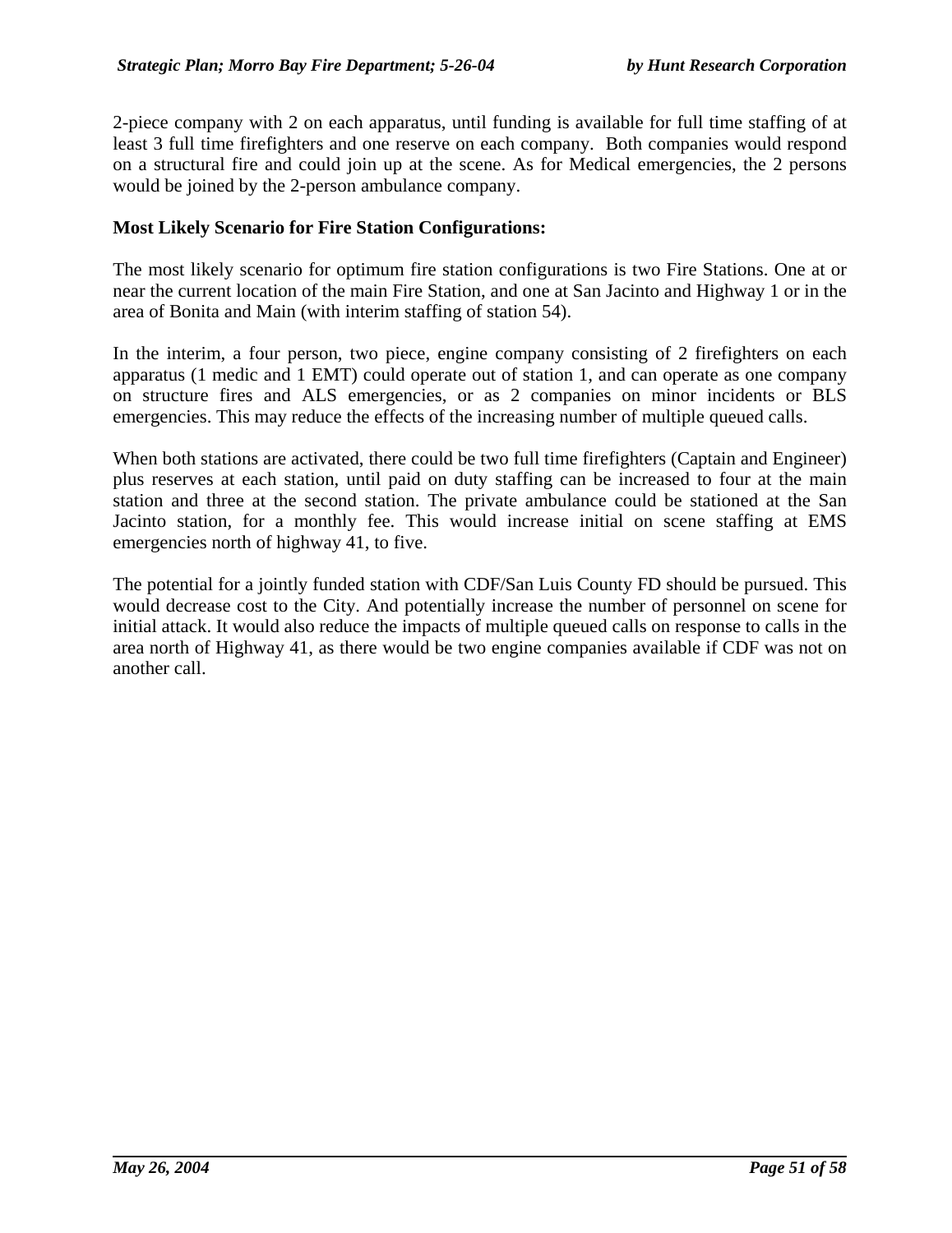### **9. FIRE DEPARTMENT TRAINING LEVELS AND NEEDS:**

The following levels of training, certifications and qualifications exist in the Morro Bay Fire Department:

- 1. All full time personnel except 1 person are Paramedics.
- 2. All full time personnel are trained to a level of Rescue Systems #1.
- 3. All full time personnel and reserves are trained to a level of First Responder Operations, and decontamination, for Hazardous Materials. Two firefighters are trained to the Hazmat Specialist level.
- 4. All full time personnel are trained in OSHA Confined Space Entry requirements, and are certified to Confined Space Rescue Operations level.
- 5. All Full time personnel are certified as Firefighter 1 or 2.Many reserves are Firefighter 1; PCF academy's minimum standard.
- 6. Most engineers are certified to level of Driver/Operator 1 and 2.
- 7. Two Captains are certified Fire Officers; one is not.
- 8. All full time personnel have completed ICS 200 and 300.
- 9. Many of the full time staff have technical rescue and cliff rescue training.

There appears to be a need to assure that all appropriate staff have completed all OSHA mandated training

#### **Training Schedule:**

The Fire Department training schedule is as follows:

- 2 hours daily training for on duty crews.
- 4 multi company night drills per year for all members.
- 24-multi-company night drills per year with reserve force and full time crews.
- Officer training: 2 days per year each officer.
- Driver training: 40 hours initial training for new Engineers. The objective is to obtain a DMV license to allow driving apparatus.
- Firefighter recruit training: 240 hours for full time firefighter. 100 hours for PCF.

The MBFD training program schedule complies with ISO recommendations set forth in Section 580 of the Fire Suppression Rating Schedule. The Fire Department training facilities and aids do not comply with the ISO recommendations. This is due to the lack of slide and movie projectors (however video, CD's, power point and the internet are becoming state of the art and should be considered in compliance with ISO recommendations). In addition, there is no training tower or fire building.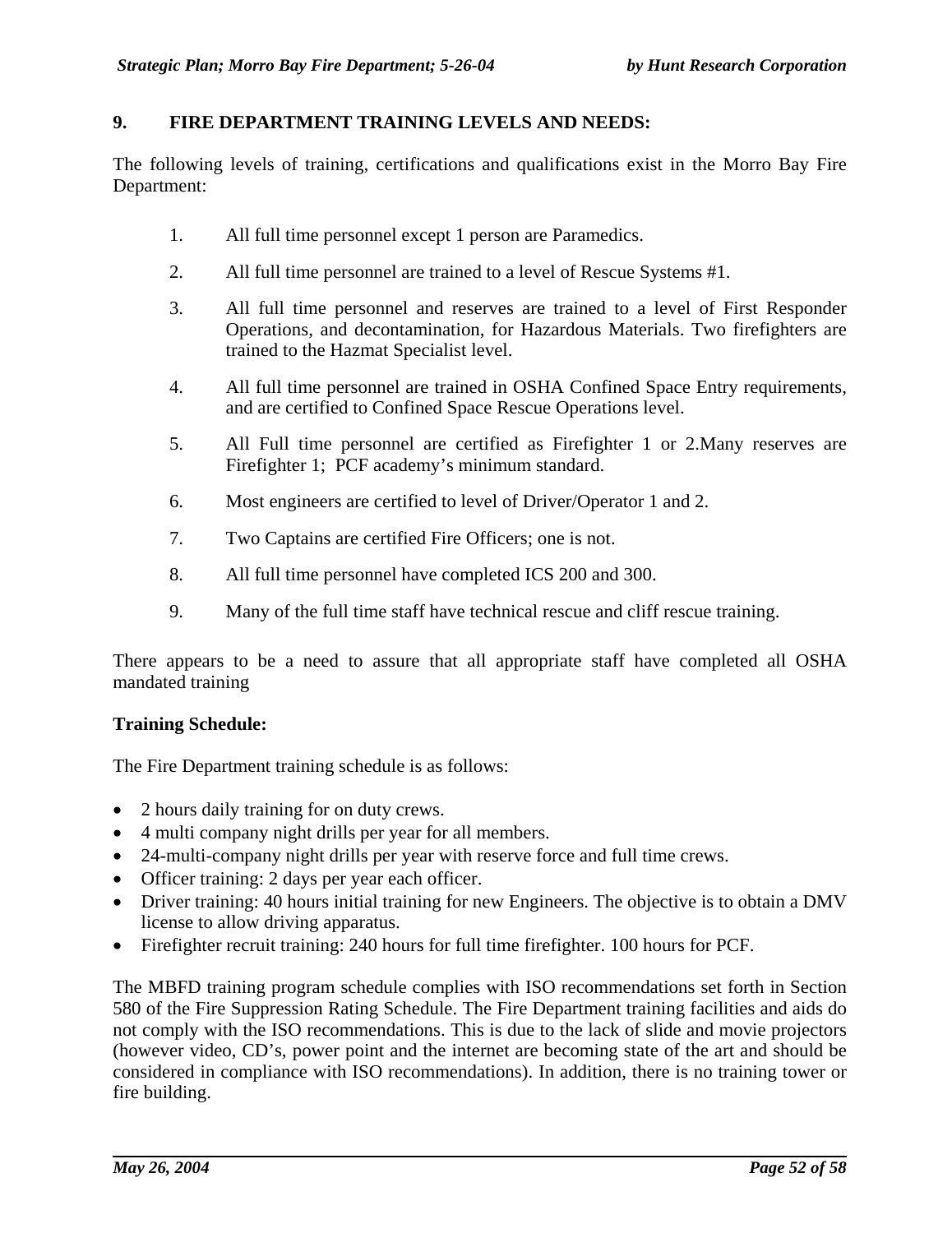### **10. CITY EMERGENCY PLAN AND EMERGENCY ORGANIZATION:**

The City Multi-Hazard Emergency Response Plan (MERP) was updated in the fall of 2003 to meet state OES requirements.

The Emergency Plan and the City EOC are exercised annually. City employees have been trained in the State mandated SEMS ICS system.

The City reportedly has a good training program for SEMS and for the operation of the EOC. The program is said to exceed similar preparedness and response programs in other communities.

EOC and SEMS training has been a high priority for the Fire Department. The Fire Department staff conducts annual training for city employees and conducts scenario based exercises. FEMA representatives were very complimentary of the department after an evaluated drill in 2003.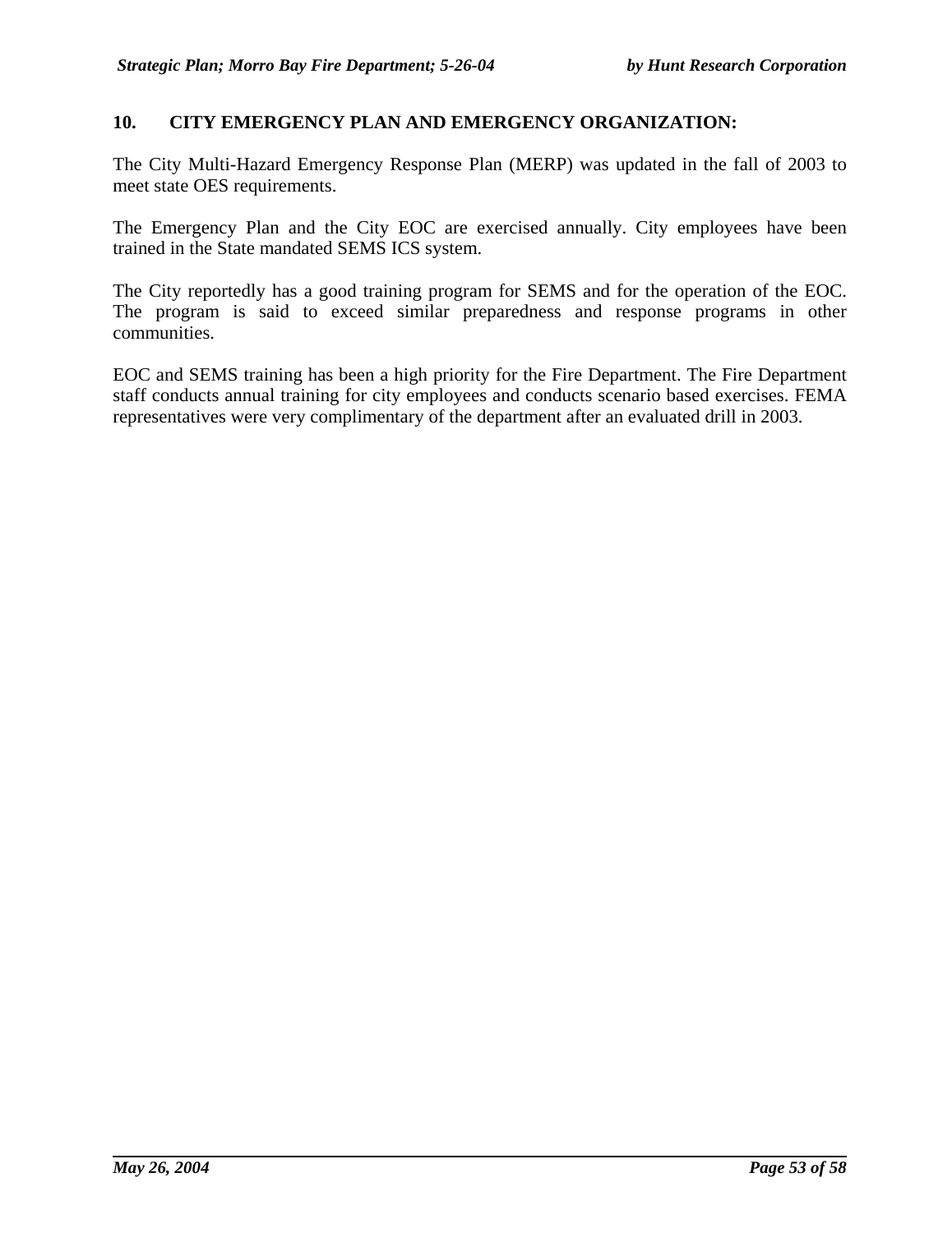### **11. CITY EVACUATION/ PROTECTIVE ACTION PROGRAM AND PUBLIC NOTIFICATION SYSTEM**

The City Evacuation/Protection Action program was reviewed with the Fire Chief. The Sirens installed for Diablo Canyon can be activated upon request by the City. These are activated from the County EOC. There apparently is a back up activation system at the Duke facility (formerly PG&E). There would obviously be a time delay. Therefore, the siren system is probably not viable for a short term (less than 30 minutes) Hazardous Materials release from the Duke facility. Therefore, the Police and Fire Departments will need to make notifications to those potentially exposed downwind. This can create a health risk for such personnel if exposed to a hazardous plume, such as Ammonia. This may also not be possible due to a lack of staffing. The Fire and Police Departments need to develop a safe and effective method for such notifications. This may include the requirement for a computerized auto dial system.

The City has an EOC in the Recreation Center. In addition, the County EOC can be utilized by the City.

The Fire Chief is satisfied with the current system. However, a decision flow chart and checklist should be developed for utilization in determining when to order evacuation or sheltering in place.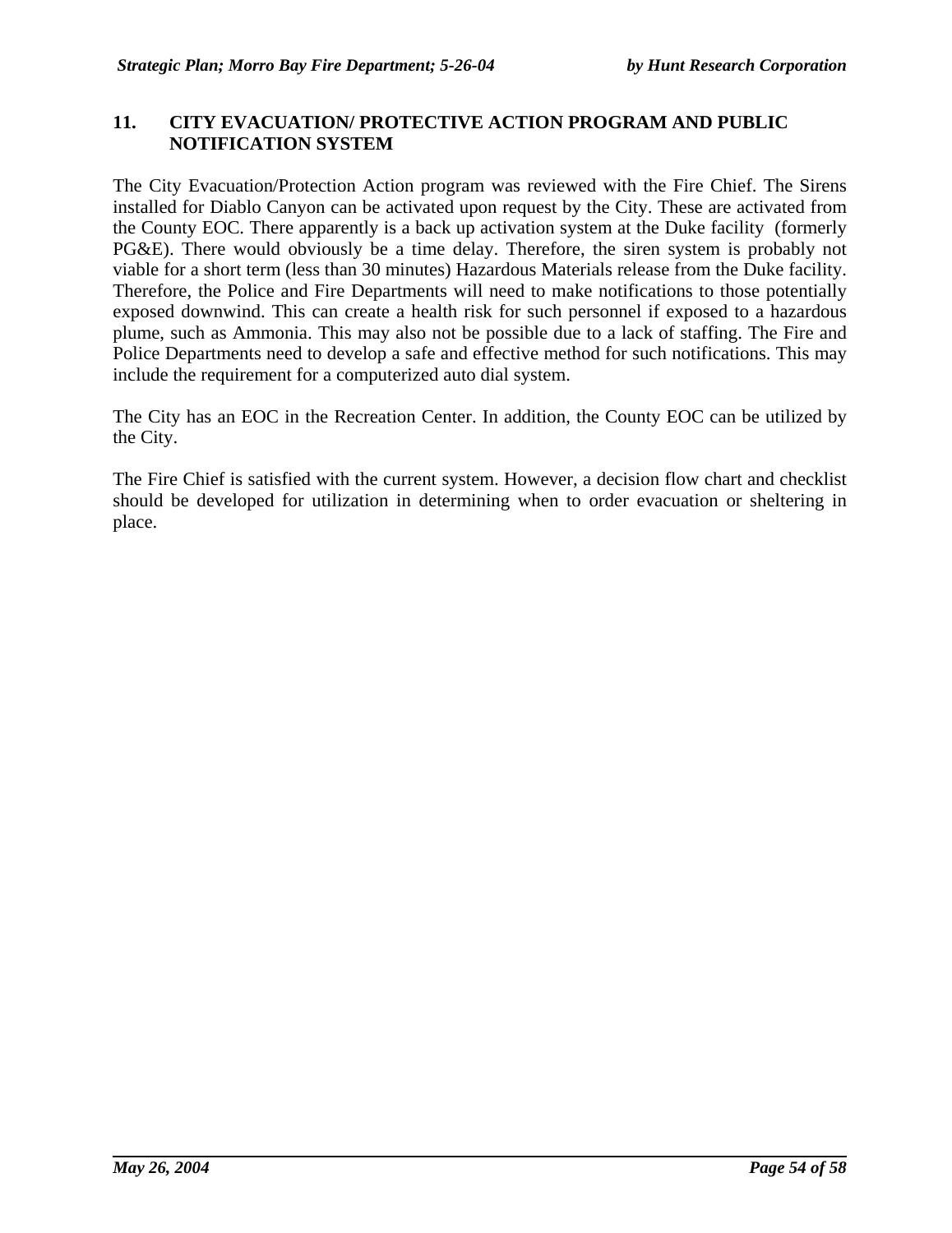# **12. STRATEGIC PLAN RECOMMENDATIONS:**

The following are examples of current deficiencies related to the Fire Department capabilities to mitigate a major fire, Hazmat release, major medical facility, or technical rescue. These deficiencies have existed for a long time and will continue to exist if not mitigated.

The following recommendations are necessary in order to consider the significant impacts upon the Fire Department to be mitigated:

A. The engine room at the main fire station has been deemed structurally unsafe by a structural engineer. Therefore, the engine room needs to be rebuilt. Preferably, the entire station should be replaced by a suitable modern facility which is compliant with NFPA fire station standards. The current station has outlived its useful life as a fire station.

### Solution: Upgrade the current Engine room as part of a project to build a new fire  *station on the site or a nearby site.*

B. 3 Firefighters are currently on duty. NFPA 1710, NFPA 1500 and the legal OSHA mandate, found in CCR title 8; 5144, result in a requirement of 4 per company at the scene, in order to implement the required Rapid Intervention team. The minimum on duty staffing should be increased to 4 on duty to assure that an interior attack can begin at a structural fire, or that confined space rescue can begin, before the arrival of reserve personnel or automatic aid personnel.

#### *Solution: Increase paid on duty staffing to four.*

C. Estimated needed fire flow for a worst-case fire in Morro Bay is 8000 GPM per the MBFD. Fire Department can apply 300 GPM from handlines or 1000 GPM from an aerial stream. Thus the application ability for handlines is 3% of that required, and the heavy stream capability is 12% of the required fire flow.

Solution: Implement increased staffing and require all new structures, and significantly remodeled properties (51%), to have internal Fire Sprinklers. Require all structures which are exposed to potentially flammable vegetated areas to comply with Fire resistive requirements for Urban Wildland Interface areas.

D. There is only one Chief officer in the MBFD. OSHA Hazardous Materials regulations in 29 CFR 1910, as well as the State OES Standardized Emergency Management System, required by Government Code 8607, require the Fire Department to implement an ICS at emergencies. This requires trained and certified staff, which are not involved in actual fire attack, to implement such a system. Such a system requires at least an Incident Commander and an Operations Section Chief. At a major power plant fire, a total of at least ten ICS positions would be required, in addition to the Firefighters involved in the incident. The bulk of needed ICS staff would have to come from other agencies if available, and then with a delay in arrival of up to 1 hour.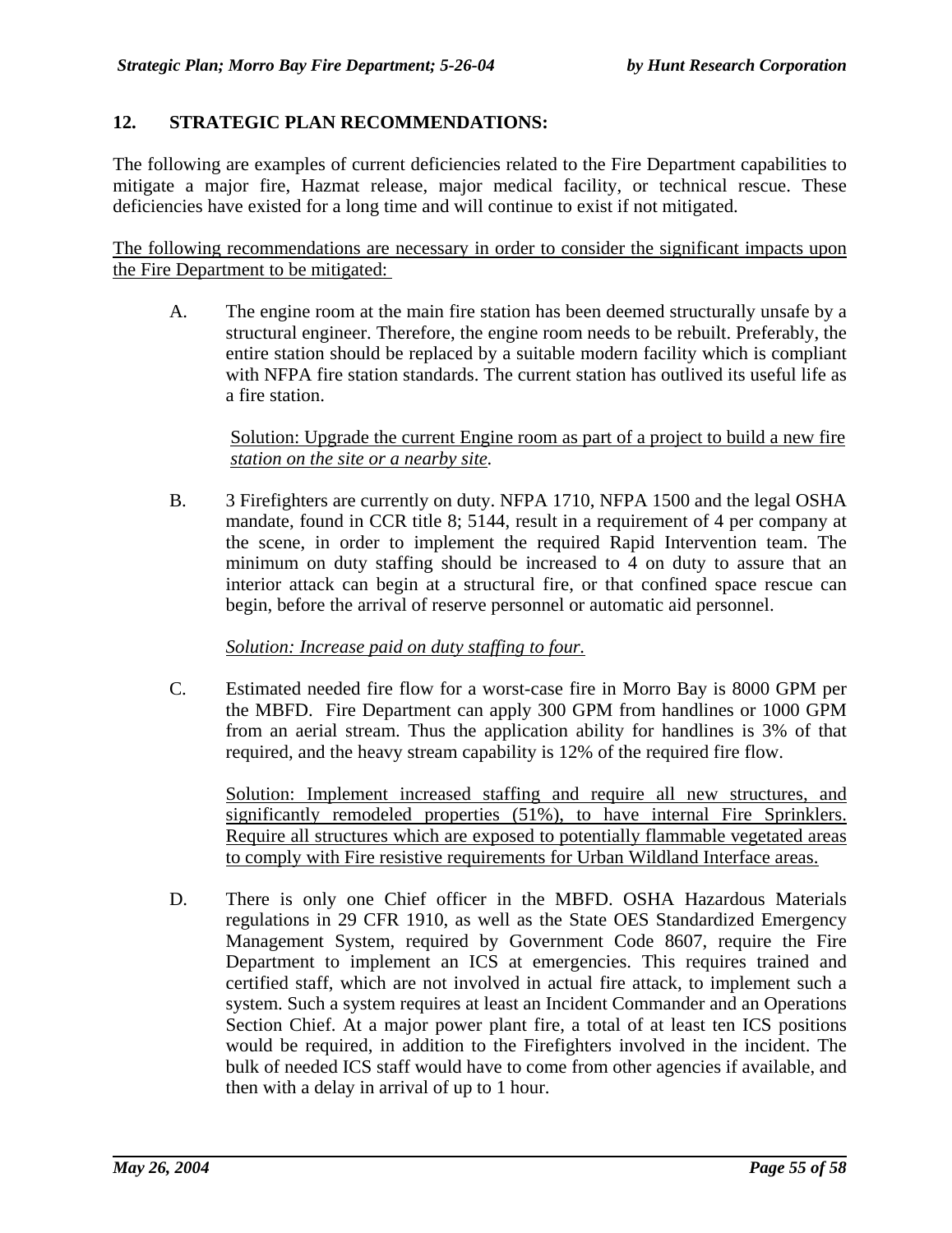*Solution: Hire Fire Marshal at Chief Officer rank. Hire one Training Officer Captain.Train and certify all Captains in ICS. Implement other requirements as listed in this report in order to prevent or mitigate a major incident, thus reducing the need for a major ICS.*

E. Response times to the north end of the City, north of Highway 41 are excessive. Multiple Queuing of incidents is increasing. Staffing on the existing fire units is not adequate for OSHA compliant initial interior attack on structure fires.

*Solution: Construct a second fire station on city owned property at San Jacinto and Highway 1, or sell lot and buy property in area of Bonita and Main. Initially staff an engine company with 2 paid firefighters (Captain/ Engineer) plus reserves. Offer to house private ambulance and crew at station. Increase Fire Crew to 3 paid firefighters as funds permit. Consider joint funded facility with CDF. In the interim, rehabilitate and staff the current station 54.*

F. The MBFD does not have adequate training props.

*Solution: Provide the Technical rescue props and specialized training requested by the Fire Department.*

G. A major evacuation effort due to an offsite Hazardous Materials release from the Power plant (such as Ammonia; an offsite release did occur in the past) or smoke from a major oil fire, would require up to five additional engine companies (15 firefighters) and numerous police officers. The Ammonia release on the Embarcadero, 10-8-01, required at least 200 responders from 35 agencies.

*Solution: Implement the recommendations found in this report.*

F. The current emergency dispatch system is overloaded, inadequate and prone to causing delays in dispatching. This results in incidents becoming larger.

Fire Department dispatching should be contracted from the San Luis Obispo County/CDF Dispatch center next year. The CDF center is a CAD system which is Emergency Medical Dispatch qualified (EMD). This will vastly improve dispatching for the Fire Department. It will result in a more seamless dispatch of automatic and mutual aid units and will result in a faster response to a major incident. In addition, it should improve the Insurance Services Office (ISO) rating for the Dispatching system.

*Solution: Contract with the CDF county Fire Department for dispatching services, as requested by the Fire Department.*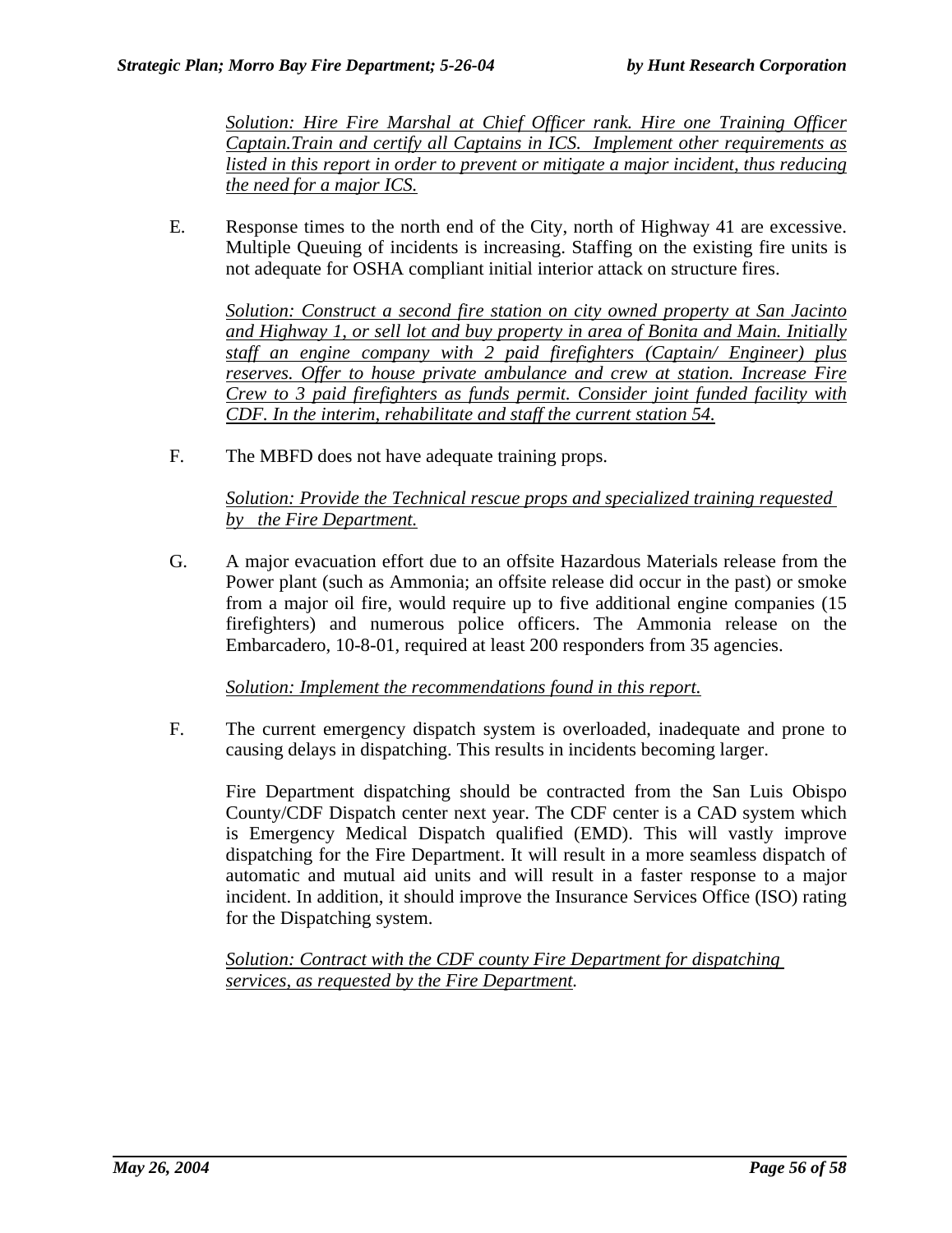G. The Fire Department has no one to check construction plans, review fire protection system plans, review Hazardous Materials plans and MSDS, do complex facility inspections for Fire Code Compliance, or handle complaints. Fire Prevention is critical when a small Fire Department serves a community with significant risks such as Morro Bay has.

*Solution: Hire a full time Fire Marshal and provide funds for third party review of complex plans, specifications and reports.*

H. The occurrence of more than 1 emergency call at the same time (multiple queuing) is increasing in Morro Bay. Thus, delays in response to an incident can occur if units are committed to an emergency. This can be fatal if the second call is an ALS call, or can result in a fatality or high dollar loss in the event of a significant structural fire.

*Solution: Initially increase the on duty staffing to four, so that the company can be split if necessary and appropriate to respond to certain triaged multiple calls. Then, activate a second Fire Station and company.* 

I. The Fire Department is impacted by repeated responses to the same occupancies, many times for routine, non emergencies. The types of persons generating these calls are referred to, in the Fire Service, as "frequent Fliers". Such calls result in taking a company out of service for other calls, result in unnecessary wear and tear on equipment, and increase the risk of traffic accidents during response.

*Solution: Reduce the number of "frequent Flyer" EMS calls by charging fees for response to occupancies that have frequent routine, non emergency, EMS calls. The fee for such calls should be \$917.53 (Fire Department annual budget divided by annual number of calls equals cost per call) or as an option, charge actual cost plus an overhead charge. The fee would be charged after responding to the same occupancy for a frequent flier call more than once per month.*

J. In order to save a victim of cessation of heart action, it is necessary to defibrillate the victim within 5.5 minutes. Reflex time in Morro Bay can easily exceed 5.5 minutes from the call to 911, until the Paramedic is set up and can defibrillate. Great success is occurring with the use of Public Access AED (Automatic External Defibrillator) devices. Such devices should be placed in all public occupancies, City offices, Police Department, convalescent hospitals, assisted living occupancies, etc. Employees will require minimal training to operate them.

*Solution: begin a program to encourage certain higher risk occupancies to provide public access AED's. Provide AED's in City facilities.* 

K. Morro Bay is considering annexations to the City. In addition, new occupancies continue to be constructed, and increase the demand upon the Fire Department. A cap should be placed upon the fire problem in the community to reduce the need to expand the Fire Department beyond that recommended in this plan.